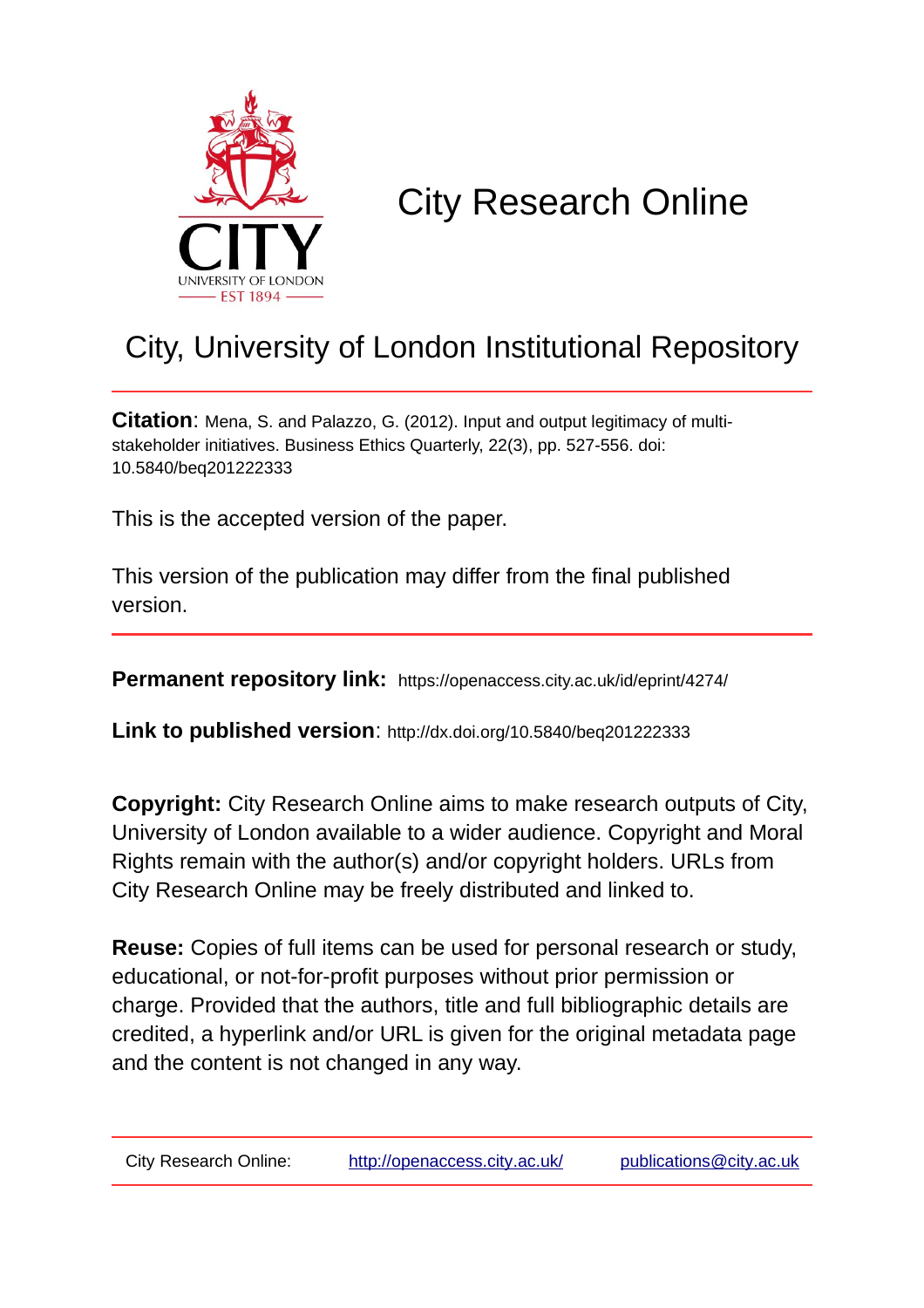## **Input and Output Legitimacy of Multi-Stakeholder Initiatives**

#### **Sébastien Mena**

Faculty of Business and Economics (HEC) University of Lausanne Internef 526, 1015 Lausanne, Switzerland Email: sebastien.mena@unil.ch Phone: +41(0)21 692 34 65 Fax: +41(0)21 692 33 05

#### **Guido Palazzo**

Faculty of Business and Economics (HEC) University of Lausanne Internef 619, 1015 Lausanne, Switzerland Email: guido.palazzo@unil.ch Phone: +41(0)21 692 33 73 Fax: +41(0)21 692 33 05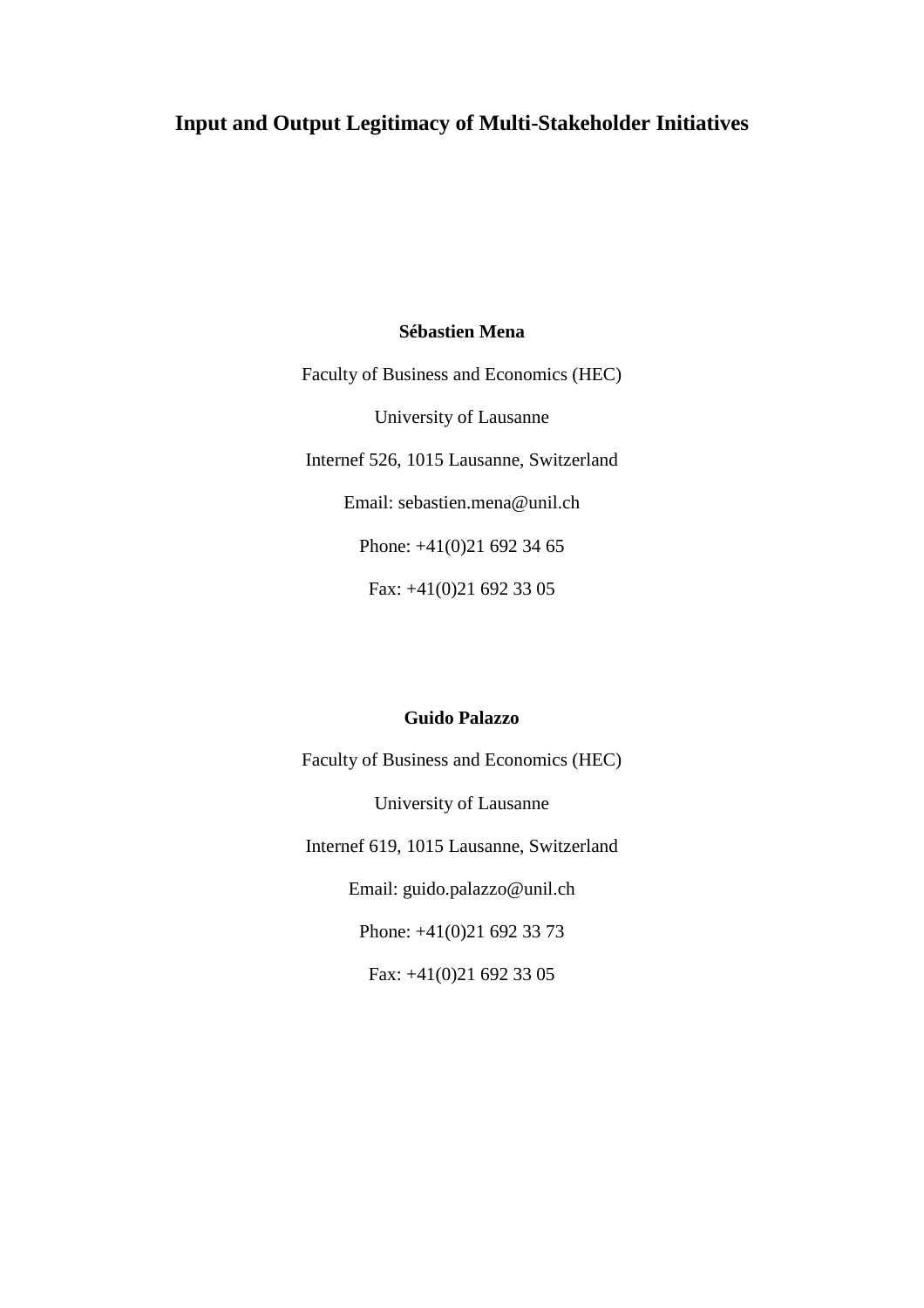#### **INPUT AND OUTPUT LEGITIMACY OF MULTI-STAKEHOLDER INITIATIVES**

#### **ABSTRACT**

In a globalizing world, governments are not always able or willing to regulate the social and environmental externalities of global business activities. Multi-stakeholder initiatives (MSI), defined as global institutions involving mainly corporations and civil society organizations, are one type of regulatory mechanism that tries to fill this gap by issuing soft law regulation. This conceptual paper examines the conditions of a legitimate transfer of regulatory power from traditional democratic nation-state processes to private regulatory schemes, such as MSIs. Democratic legitimacy is typically concerned with input legitimacy (rule credibility, or the extent to which the regulations are perceived as justified) and output legitimacy (rule effectiveness, or the extent to which the rules effectively solve the issues). In this study, we identify MSI input legitimacy criteria (inclusion, procedural fairness, consensual orientation, and transparency) and those of MSI output legitimacy (rule coverage, efficacy, and enforcement), and discuss their implications for MSI democratic legitimacy.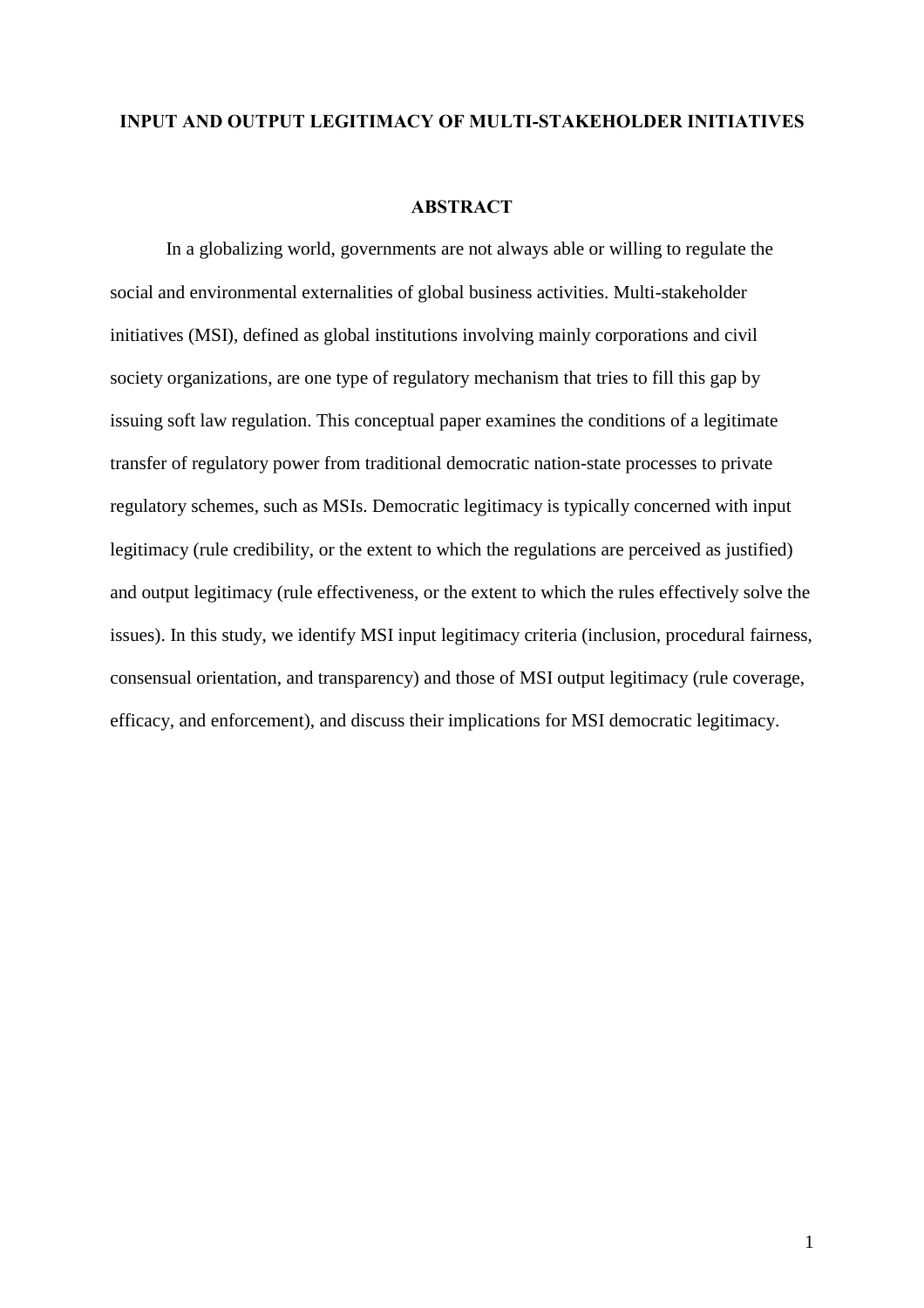While markets have expanded globally, the political regulation of business activities has not expanded at the same pace (Habermas, 1998; Hsieh, 2009; Kobrin, 2008). An increasing number of social and environmental issues – from sweatshop working conditions in factories to waste disposal and deforestation – occur along globally stretched processes of value production (Bartley, 2010). Many of those issues remain unregulated or underregulated (Kobrin, 2008). As transnational corporations (TNC) expand their activities, sourcing globally, the negative social and environmental externalities of these activities are increasingly criticized (Scherer & Palazzo, 2011; Waddock, 2008). As a consequence, some TNCs have started to engage in self-regulation, developing and implementing social and environmental standards into their operations. This engagement has been discussed as a political form of corporate social responsibility (CSR) (Kobrin, 2009; Matten & Crane, 2005; Scherer, Palazzo, & Baumann, 2006), because corporations step in, where governments are not willing or not able to play their regulatory role. Some of these activities take place at an individual corporate level; for instance, when Nike developed and imposed a code of conduct on its direct suppliers (Zadek, 2004). However, increasingly, these self-regulatory activities manifest in multi-stakeholder initiatives (MSI), defined as private governance mechanisms involving corporations, civil society organizations, and sometimes other actors, such as governments, academia or unions, to cope with social and environmental challenges across industries and on a global scale (Gilbert & Rasche, 2008; Utting, 2002). Indeed, there is an "emerging institutional infrastructure" of CSR that creates "new rules of the game" for TNCs (Waddock, 2008: 105).

MSIs are attempts to fill global regulatory gaps, primarily by issuing 'soft law' standards (Utting, 2002), which are non-binding and voluntary private rules, generally not enforced through governmental mechanisms (Abbott & Snidal, 2000; Gilbert & Rasche, 2008). MSIs represent a key element in the emerging global regulatory order that has been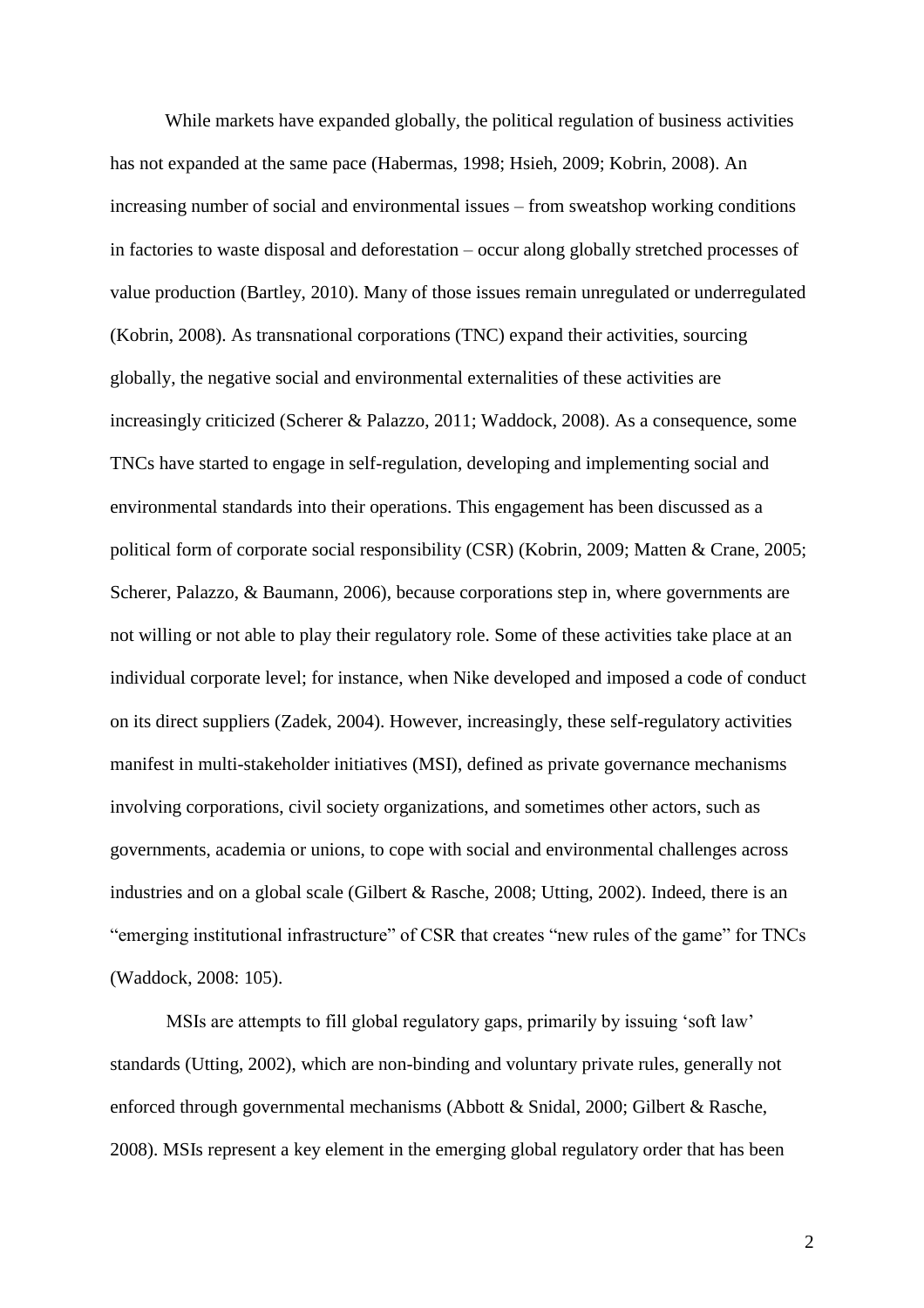characterized as private governance or *governance with and without government* (Rosenau & Czempiel, 1992). However, the rise of private governance, as opposed to the traditional understanding of *governance by government*, has raised numerous concerns (Cerny, 1999; de Senarclens & Kazancigil, 2007; Graz & Nölke, 2008; Kingsbury, 1999). Regulation through governmental bodies is ideally embedded in national democratic regimes, where those who make political decisions have been elected to do so<sup>i</sup>. Thus, the legitimacy of national hard law, public regulation edicted and enforced by the nation-state, relies on the regime of direct or representative democracy. Private regulatory schemes, such as MSIs, are not embedded in such a context of well-established democratic mechanisms.

The democratic legitimacy of a regulatory body can be understood as the "socially shared belief" that the regulator has the capacity and the authority to impose rules on a community of citizens (Scharpf, 2009: 173). Democratic legitimacy is concerned with two main questions: to what extent regulations are perceived as justified or credible (input legitimacy) and to what extent they effectively solve the issues that they target (output legitimacy) (Risse, 2006; Scharpf, 1997, 1999). The input legitimacy of regulatory institutions concerns the evaluation of the design of political processes (i.e. how rules were developed) (Scharpf, 1997). It represents governance by the people (Scharpf, 1999). Input legitimacy builds on the idea that "political choices should be derived, directly or indirectly, from the *authentic preferences* of citizens and, that, for that reason, governments must be held accountable to the governed" (Scharpf, 1997: 19, emphasis in original). Output legitimacy, in turn, describes "the capacity to solve problems requiring collective solutions" (Scharpf, 1999: 11). Output legitimacy thus refers to the *effectiveness* of regulations: the fact that rules will effectively solve particular problems (Scharpf, 1997, 1999). It represents governance *for* the people, and focuses on the outcomes of regulations (i.e. how these rules are applied) (Easton, 1957; Kitschelt, 1986).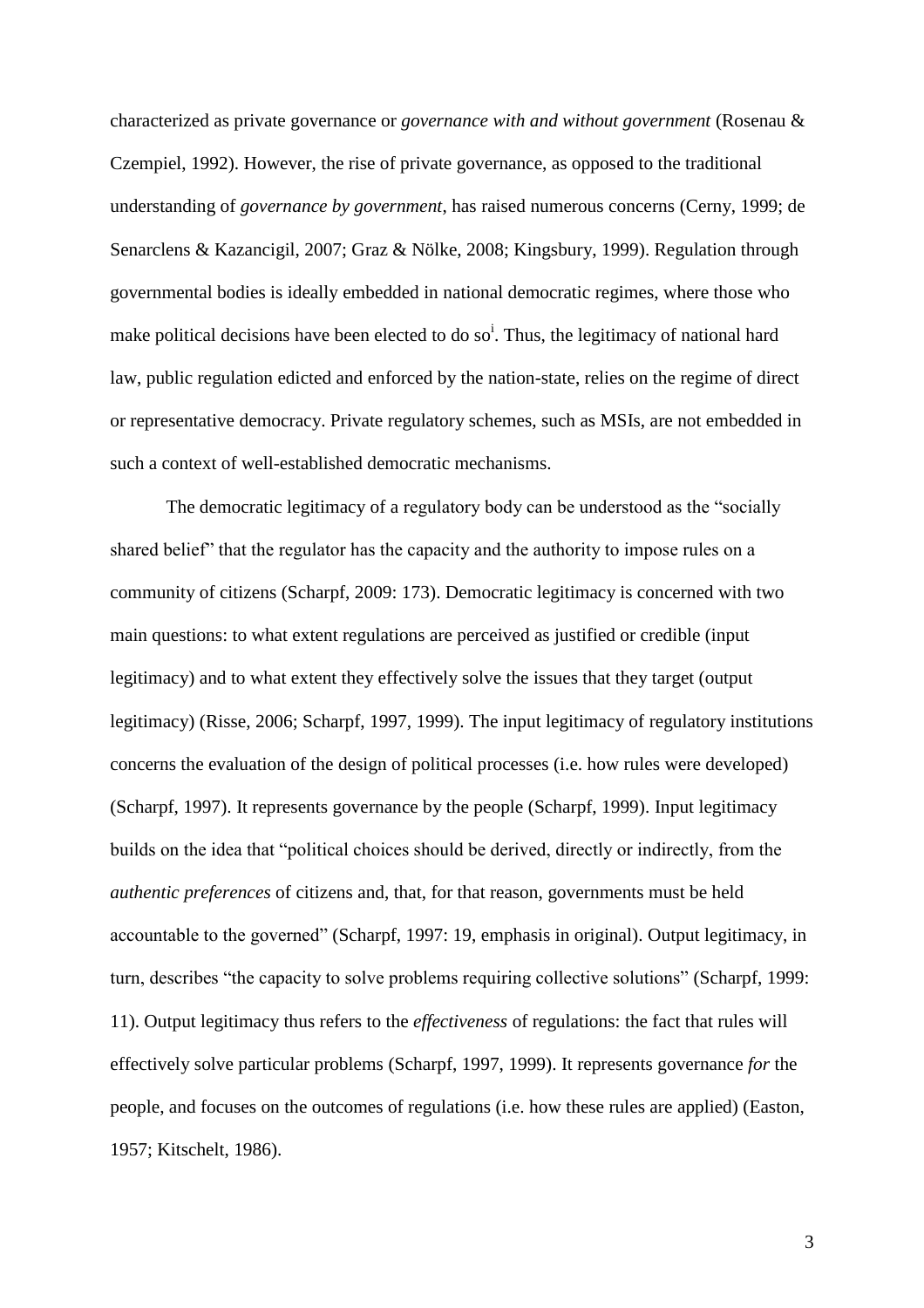Zürn (2004) emphasized that, in principle, private regulatory initiatives are confronted with the same legitimacy demands as governmental regulation. However, the democratic legitimacy of private governance mechanisms, such as MSIs, is much more complex (Risse, 2004) because it connects to various publics that are geographically dispersed and do not form one institutionalized political container. The input legitimacy of MSIs is often contested because these initiatives involve private firms, which, for some scholars, must not be involved in regulatory activities (Cerny, 1999). MSI output legitimacy has also been criticized because the monitoring (the verification procedures over compliance) of global standards sometimes fails (Kirton & Trebilcock, 2004; Utting, 2002). Overall, MSI regulation is often criticized as mere window-dressing (Cerny, 1999; Kingsbury, 1999; Laufer, 2003).

Despite this critique, more and more MSIs are being created (Bäckstrand, 2006; Bernstein & Cashore, 2007; Börzel & Risse, 2005; Bouslah, M'Zali, Turcotte, & Kooli, 2010). It has been argued that MSIs are of increasing relevance with regard to the regulation of global value chains' negative social and environmental side-effects (Christmann & Taylor, 2006; Fung, 2003; Glasbergen, 2011; Hassel, 2008). As a result, self-regulation moves center stage in the overall debate on corporate responsibility (see e.g. Dahan, Doh, & Guay, 2006; Fransen & Kolk, 2007; Gilbert & Rasche, 2008; Scherer & Palazzo, 2011; Teegen, Doh, & Vachani, 2004; Vogel, 2010; Waddock, 2008), connecting the latter to the debate on global governance in political science (Held & McGrew, 2002; Koenig-Archibugi, 2004; Risse, 2004) and political philosophy (Habermas, 2001; Young, 2006). However, despite the growing relevance of self-regulation, its legitimacy has hardly been studied comprehensively. Extant researches on MSI legitimacy are often focused on selected aspects, such as Risse's (2004) study on MSI input legitimacy (for other studies on MSI legitimacy, see e.g. Bäckstrand, 2006; Beisheim & Dingwerth, 2008; Lövbrand, Rindefjäll, & Nordqvist, 2009; Schäferhoff, Campe, & Kaan, 2009). To our knowledge, no research has looked at a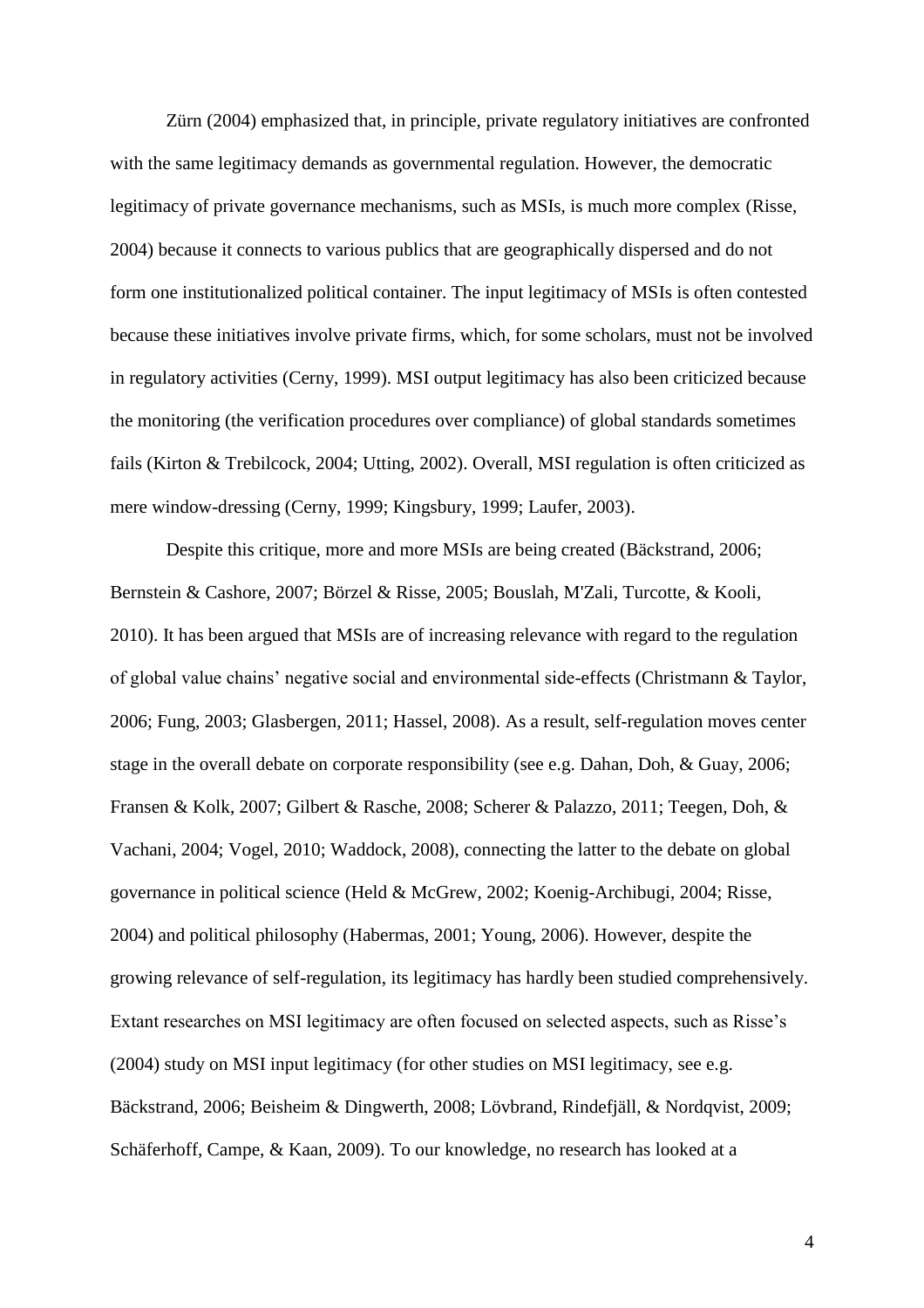comprehensive conceptual framework, identifying MSI democratic legitimacy criteria based on democratic theory. How can legitimacy demands developed for national democratic regimes be interpreted and translated for a global context of private regulatory schemes? MSI democratic legitimacy criteria cannot be directly derived from democratic theory, because the latter has the nation-state as a reference point. Instead, in the present study, we examine how criteria developed for the evaluation of governments in the nation-state context can be translated into the debate on global governance. We contribute to the scholarly debate on CSR and private regulation by developing a set of criteria inspired by democratic theory to evaluate the (input and output) legitimacy of MSIs.

We begin by anchoring our analysis in democratic theory in Section 2, where we introduce the three dominant theories of democracy and how the idea of input and output legitimacy is derived from that debate. In Section 3, we examine the emerging global landscape of private regulation. Section 4 elaborates on the characteristics of MSIs as a key actor in this field. In Sections 4 and 5, we propose input and output legitimacy criteria, respectively. Finally, we discuss our results in Section 6 and apply our framework to the example of self-regulation in forest management. We conclude in Section 7 by discussing the research and policy implications of our framework.

#### **BETWEEN REPRESENTATION AND DELIBERATION**

Democratic legitimacy can be examined along the input and output dimensions of the political decision-making process (Easton, 1957; Scharpf, 1999). Political philosophers have developed three basic understandings of the democratic process with a varying interest in either output or input criteria of legitimacy: liberal, republican, and deliberative. These models of democracy are *ideal* types. Real-world democracies are always hybrids that mix elements of these concepts with a varying focus. Existing democracies, therefore, are inspired by such models, and these ideal types give a framework for understanding real-world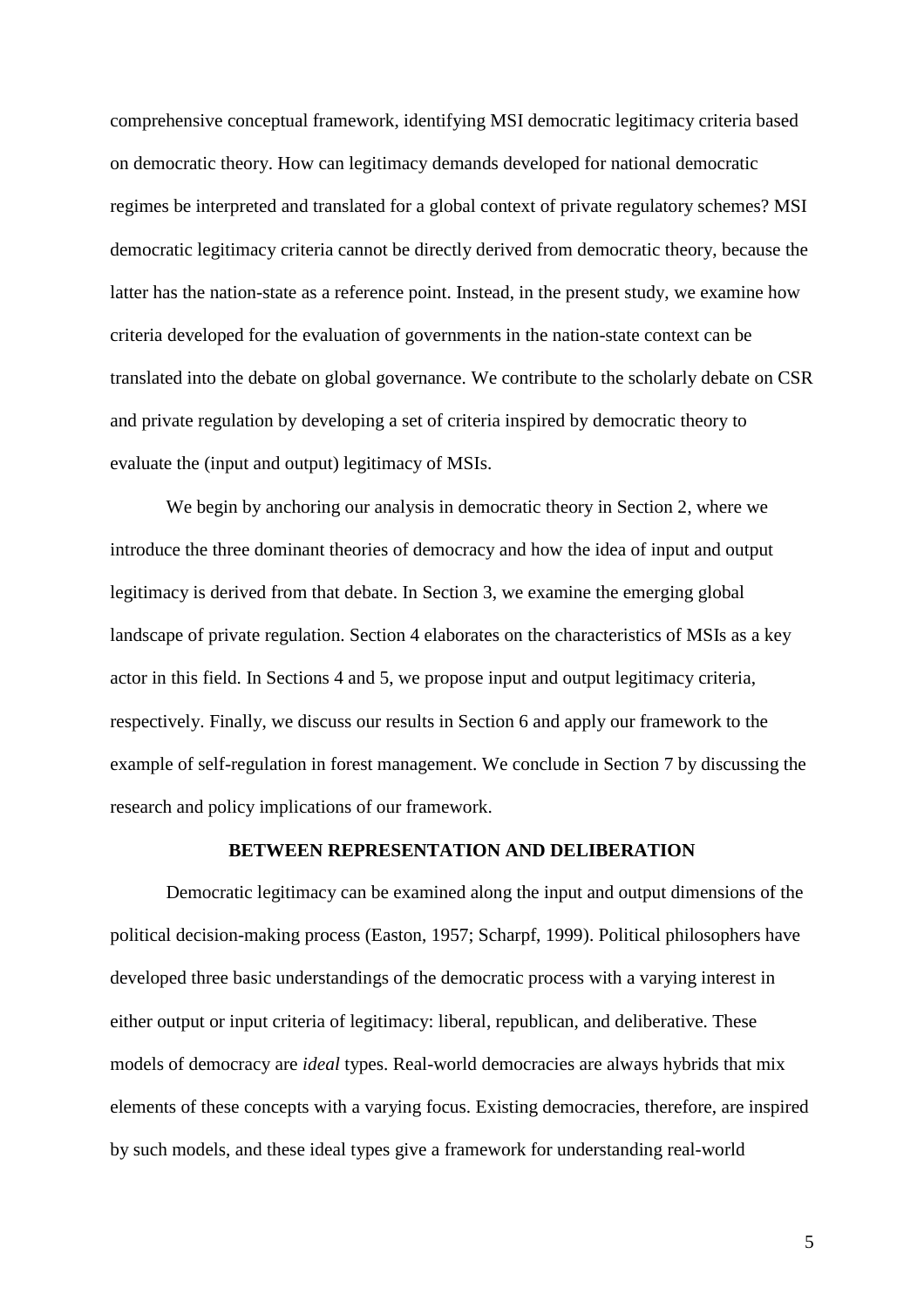democratic processes and for evaluating them normatively. We briefly outline these three models in the subsequent paragraphs. These models, however, have been elaborated elsewhere. Here, we intend only to give an overview of these models and justify our use of deliberative democracy as a framework for understanding MSI democratic legitimacy.

The liberal view sees politics as a formalized activity of governments, and as national legislative, executive, and judicial organs. The participation of citizens in politics is limited to a system of elections and representation (Elster, 1986). Democratic rights in the liberal sense are negative rights: Citizens have private interests and should be enabled to pursue their interests without too much state interference. As Habermas (1998: 241) argued: "By means of elections, the composition of parliamentary bodies, and the formation of a government, these interests are finally aggregated into a political will that can affect the administration." Accordingly, the liberal conception of democracy focuses on the *outcomes* of a decision and operates with a rather thin idea of input legitimacy (Habermas, 1998). The latter is tested against two main assumptions: the political actors who govern have been elected in a democratic process and the decisions of governments are linked to debates in the parliament, where representatives of voters from potentially opposing camps can raise their voices and represent the interests and concerns of citizens (Habermas, 1998). As Risse argued, in democratic nation-states, governmental legitimacy is ensured because "the rulers are accountable to their citizens who can participate in rule-making through representation and can punish the rulers by voting them out of office" (Risse, 2006: 185).

In contrast, the republican approach is input-focused. It understands politics as an important activity of the citizens themselves. Their participation in public will-formation represents a fundamental positive right. Republican philosophers have criticized the idea of the unbounded and atomized individual of liberal theory (Sandel, 1982; Taylor, 1989) and underlined the relevance of shared political practices for the solidarity of citizens and the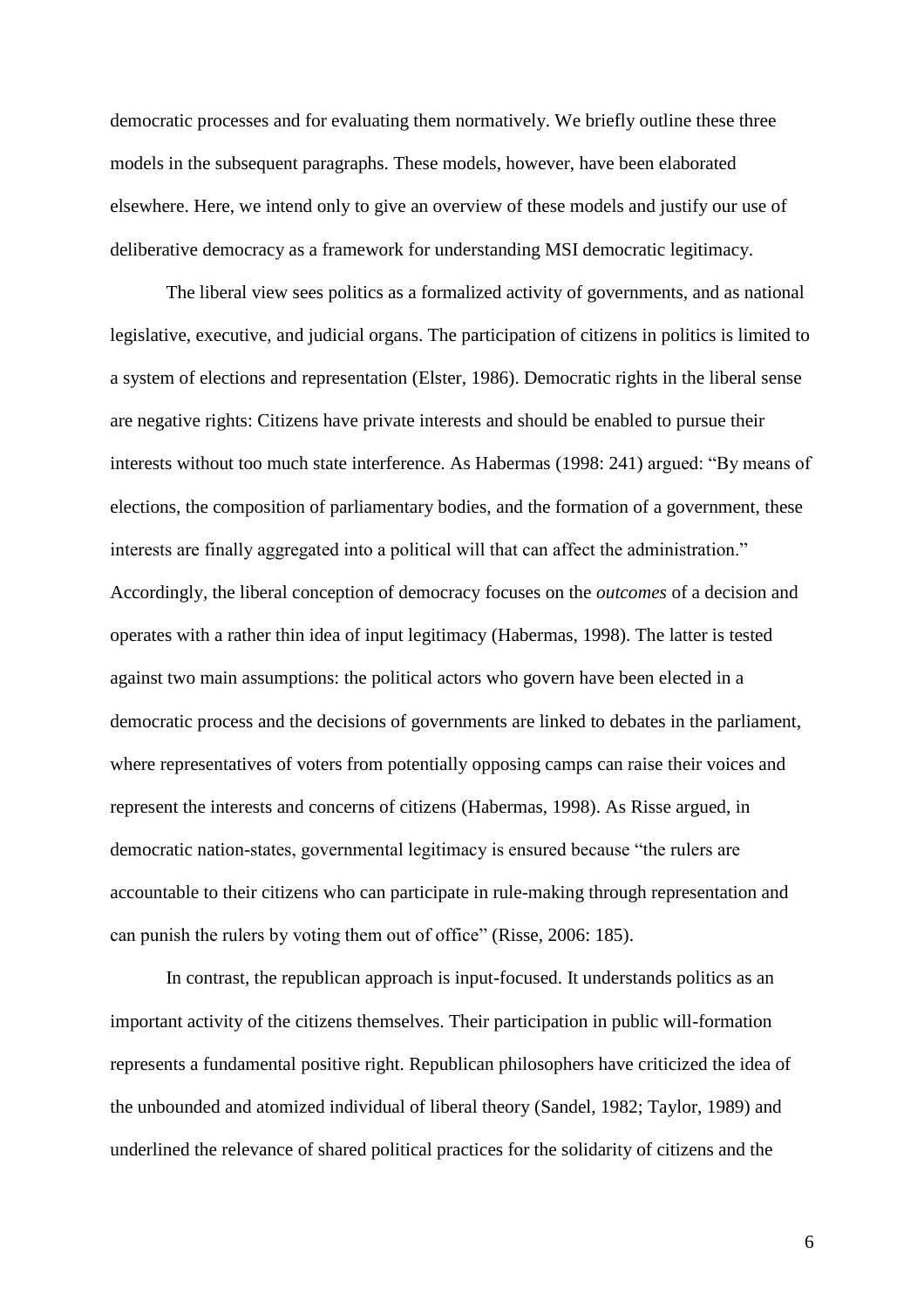stability of democracy (Barber, 1984; Bellah, Madsen, Sullivan, Swidler, & Tipton, 1986). The role of the government is to organize processes of public will-formation, in which citizens can practice political participation and come to decisions for the common good. Here, the legitimacy of laws is strongly tied "to the democratic procedure by which they are generated" (Habermas, 1998: 242).

Given the high complexity of modern political systems, Habermas (1998) criticized the republican idea of a direct and permanent participation of all citizens in politics as unrealistic. In his deliberative concept of democracy, he proposed to understand participation in political deliberation not as a civic duty, but as a right, which citizens might or might not use through their engagement in civil society organizations. The role of the government is to provide and promote arenas and processes of public deliberation in which civil society organizations can interact. These organizations bundle, amplify, and transmit the interests, values, and problems of the citizens. Ideally, their arguments resonate in public debates, and legitimate governmental decisions are those that connect to these public debates (Habermas, 1996). The deliberative interpretation of the democratic process is participatory, but less demanding than the republican view while protecting the liberal idea of privacy and representation. It aligns input and output in one model of democratic legitimacy.

All three ideal types of democracy share the idea of a (national) government as the ultimate point of reference for regulatory decisions: Laws are made by national governmental organs, supposed to represent citizens. However, the process of globalization has led to a situation in which the regulatory power of governments is challenged. Democratic legitimacy has to be innovated and translated into this new political constellation. Our framework is inspired by deliberative democratic thinking and we adapt its core principles to evaluate the legitimacy of MSIs. As we will argue, the deliberative idea of democratic legitimacy seems to be the most appropriate for the understanding of globalizing governance processes.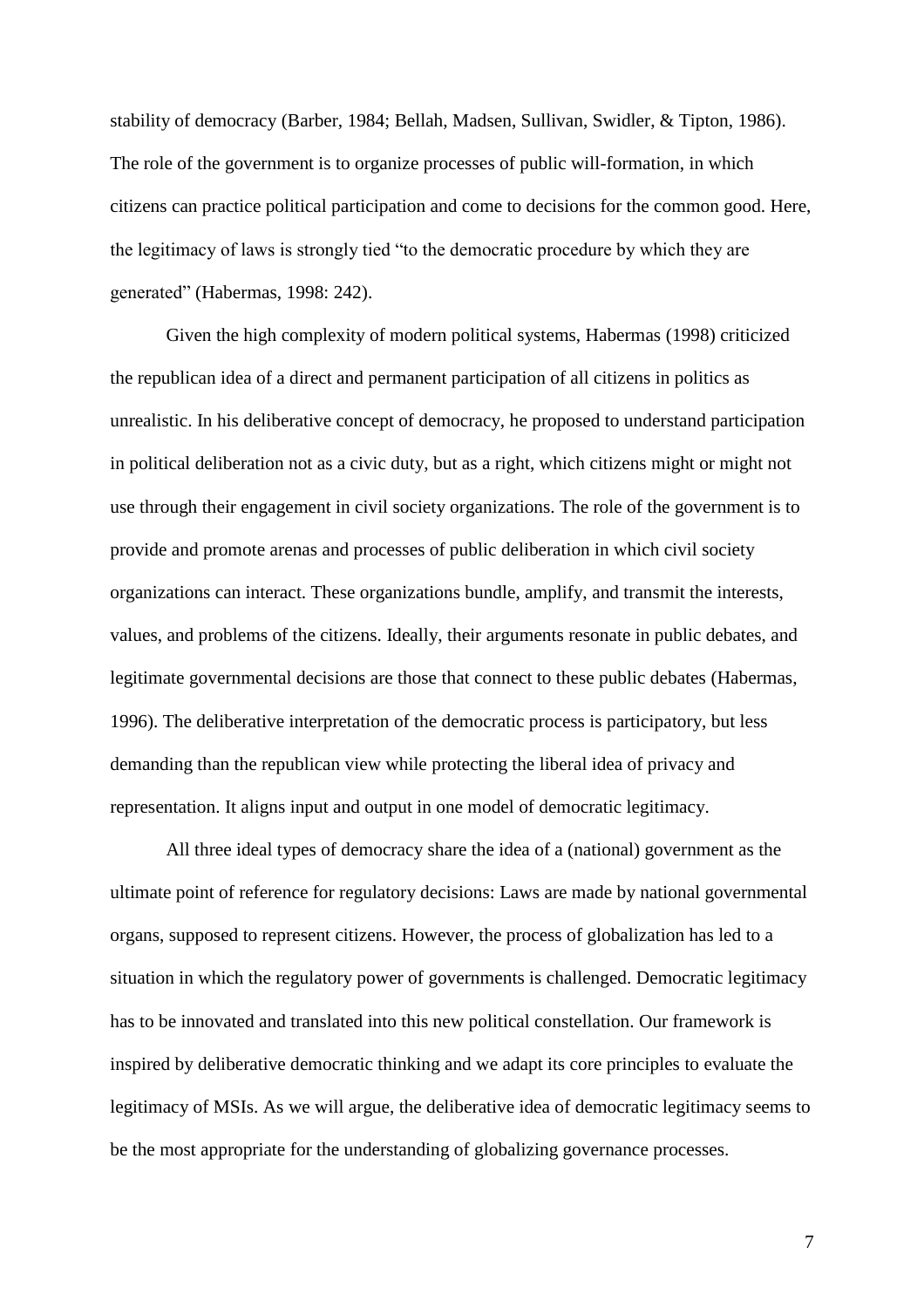#### **GOVERNANCE SHIFTS**

#### **From National to Global Governance**

The three above-mentioned models of democracy apply to nation-state governance. In the  $20<sup>th</sup>$  century, governance regimes have, however, shifted from a domestic to a global logic (Koenig-Archibugi, 2004; Scholte, 2005). These shifts manifest, for instance, in the increasing importance of soft law, and are, to some extent, reflected in the rise of MSIs as regulatory actors (Ruggie, 2007). Global governance refers to regulatory activities at a global (as opposed to national) level, in which no single government can act as ultimate enforcer of regulations. It describes "the structures and processes of governing beyond the state where there exists no supreme or singular political authority" (Held & McGrew, 2002: 8). In a globalizing world, these regulatory structures and processes are witnessing a fundamental transformation (Habermas, 1998; Scholte, 2005). The increasing mobility and flow of people, goods, and services is rendering borders less relevant, with nation-states increasingly interconnected politically, socially, and economically (Habermas, 1998; Henderson, Dicken, Hess, Coe, & Yeung, 2002), and is causing a denationalization of various political issues (Zürn, 2004).

The rise of the TNC on the global playing field and related global business activities, which increase the complexity of production, have, among others, fuelled social and environmental negative side-effects (Buckley & Ghauri, 2004). Supply chains develop their own expansive dynamics: Suppliers buy from or outsource to other suppliers and can be connected to multiple TNCs (Young, 2006). Indeed, world production is now depicted as a global network, in which various actors are all linked across various supply chain layers (Hassel, 2008; Henderson et al., 2002; Levy, 2008) that "entail the disaggregation and dispersion of economic activities to multiple locations" (Levy, 2008: 944). Globally networked economic activities create globally networked social, political, environmental, and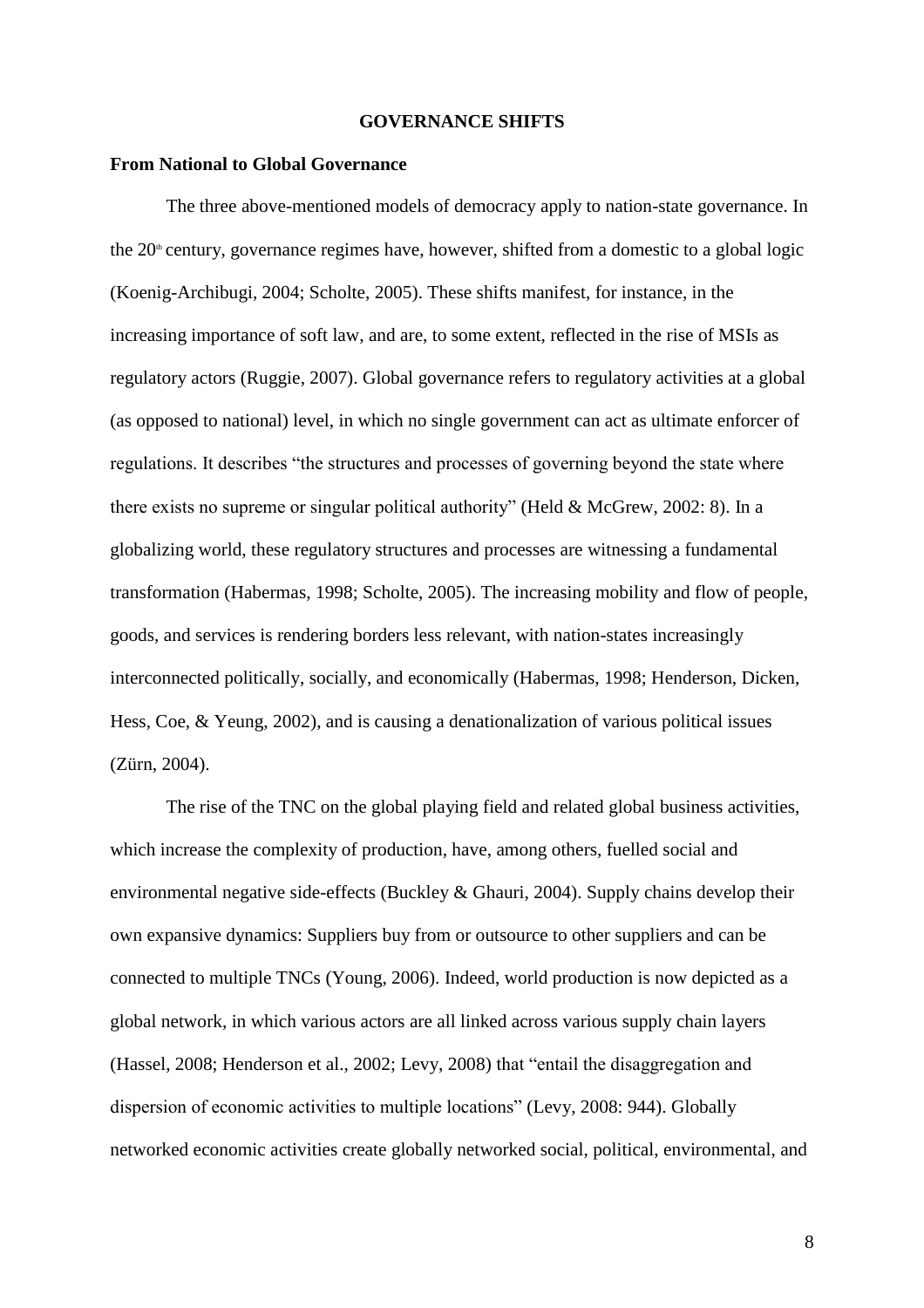economic problems that, in turn, require globalized regulatory mechanisms. The Westphalian system, where national governments have supreme authority over their territories, is now partly eroding (Mathews, 1997; Scherer et al., 2006; Scholte, 2005). The mechanisms of global regulation, still linked to the traditional understanding of *governmental* governance, are not always effective. In particular, the regulation of globally expanded corporate activities remains a challenge (Christmann & Taylor, 2006; Haufler, 2003a; Sethi, 2003). National regulatory schemes have failed, for example, to tackle environmental externalities of global markets (Christmann & Taylor, 2001), to ensure that TNCs do not violate human rights in failed states, such as Burma or Sudan (Spar & La Mure, 2003), or to tackle corruption in weak governance states (Misangyi, Weaver, & Elms, 2008).

In the past, corporations were understood as objects of regulation, not as regulators. While this is true in the national context of governmental regulation, it was also the case in earlier processes of international regulation. The United Nations, for instance, traditionally had a quite hostile relationship with TNCs (Thérien & Pouliot, 2006). This changed when Kofi Annan proposed the Global Compact at the World Economic Forum in 1999, inviting corporations to become partners in the definition and implementation of CSR principles (Fritsch, 2008). The Global Compact illustrates the increasing engagement of TNCs in CSR activities to deal with the negative externalities that they create by acting at a global level (Spar & La Mure, 2003). Some TNCs self-regulate their behavior by creating and enforcing codes of conduct for their own operations, and sometimes also for their suppliers' (Arya & Salk, 2006; Sethi, 2003; van Tulder & Kolk, 2001), they set environmental management systems that go beyond state requirements (Christmann & Taylor, 2001), they help to alleviate corruption (Kwok & Tadesse, 2006; Luo, 2006), and they increasingly communicate on such CSR activities, as well as on the values that underlie their engagement in such activities (Hess, 2007; Maignan & Ralston, 2002). TNCs deal with issues such as working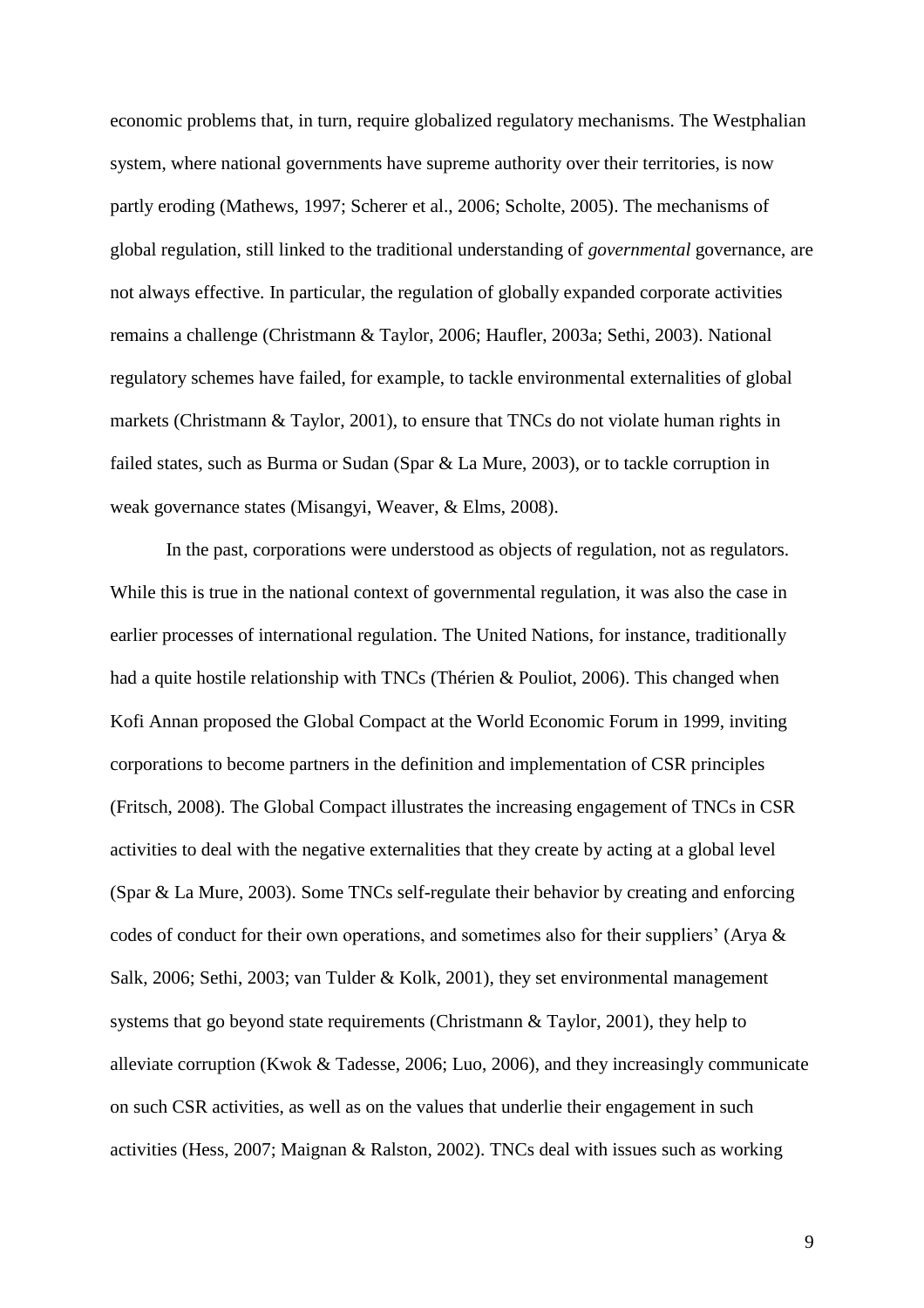conditions, child labor, health and safety measures for workers and consumers, carbon footprints, and numerous other issues (Scherer & Palazzo, 2011). Increasingly, TNCs imitate their peers in adopting such CSR strategies (Hiss, 2009; Husted & Allen, 2006), and once adopted, constantly adapt to changing societal demands (Kolk & Pinkse, 2008). Peer-pressure thus leads to isomorphism in CSR behavior and taken-for-granted norms of behavioral standards (Vogel, 2010; Waddock, 2008). While some TNCs develop their own approaches to emerging regulatory challenges and societal demands, others have started to engage in MSI (Christmann & Taylor, 2006; Kobrin, 2009; Pies, Hielscher, & Beckmann, 2009).

#### **Soft Law Regulation**

As mentioned previously, MSIs partly build on a soft law approach (Kerwer, 2005), and consequently produce rules under the form of standards, as opposed to traditional hard law, namely laws written in codes and constitutions (Abbott & Snidal, 2000; Gilbert & Rasche, 2008). The argument here is not that traditional national regulation is disappearing. On the contrary, it is expanding (Zürn, 2004). However, national laws have, as we argued, only a limited influence on the social and environmental externalities produced in globally stretched production processes. New forms of regulation, such as soft law standards, are stepping in (Kerwer, 2005). For example, the certification of sustainable forest management is highly regulated by private regulatory standards: The certification of forests worldwide went from 0 ha in 1993 to 124 million ha in 2002 (Rametsteiner & Simula, 2003) to 323 million ha in 2008 (Cubbage & Moore, 2008), and there are more than 50 co-existing forest certification schemes (Domask, 2003; Schepers, 2010). Forestry is not the only example of this standardization trend. Similar schemes of private regulation can be found in various other industries, such as the apparel and mining industries.

Soft law is characterized by the fact that it does not create legally binding obligations, but rather "derives its normative force through recognition of social expectations" (Ruggie,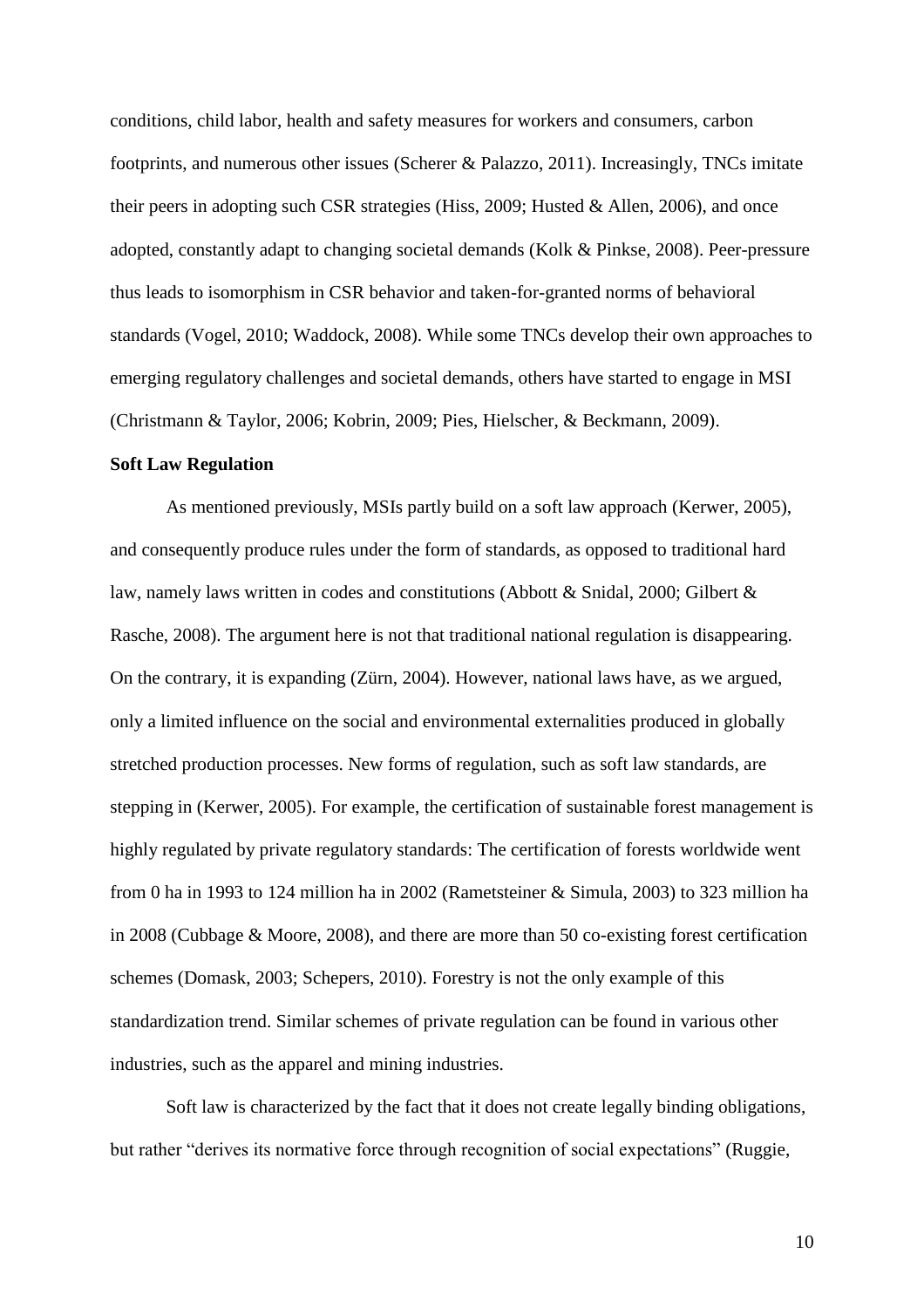2007: 14). It relies on voluntary compliance, rather than on sanctions that can be authoritatively and legally applied, as is the case in traditional governance (Gilbert & Rasche, 2008). While a firm's decision to engage in a soft law initiative is voluntary, once it commits to a specific standard, it is expected to comply (Waddock, 2008). If it does not comply, the company is not granted any type of certification or approval, and is often publicly exposed as a non-compliant actor (Vogel, 2010). In this sense, a standard is either enforced or the corporation drops out of the initiative. The enforcement of voluntary rules is often monitored by independent organizations (Cassel, 2001; Christmann & Taylor, 2006), such as NGOs, or by audit companies, such as PriceWaterhouseCoopers (PWC) (Gereffi, Garcia-Johnson, & Sasser, 2001). The assumption that the legitimacy of soft law standards depends on the democratic control of third-parties and the ability of the MSI to impose formal or informal sanctions seems to be widely shared (O'Rourke, 2003). NGOs acting as third-party control entities can decide to use "positive incentives and negative sanctions to entice actors into compliance with norms and rules" (Risse, 2006: 184).

As these initiatives do not unfold under the shadow of national democratic processes, they operate in a space with several democratic shortcomings (Hassel, 2008). The Habermasian idea of translating political participation into the interaction between multitude of civil society organizations has been picked up in the debate on global governance as a possible model for the examination of democratic legitimacy beyond the nation-state (Gilbert & Rasche, 2007; Palazzo & Scherer, 2006; Scherer & Palazzo, 2007), and MSIs might represent one promising manifestation of that idea.

#### **MULTI-STAKEHOLDER INITIATIVES**

Governance with and without governments has been discussed under a wide range of names, such as MSIs (Koenig-Archibugi, 2004; O'Rourke, 2006; Utting, 2002), non-state market-driven governance (Cashore, 2002), international certifiable standards (Christmann &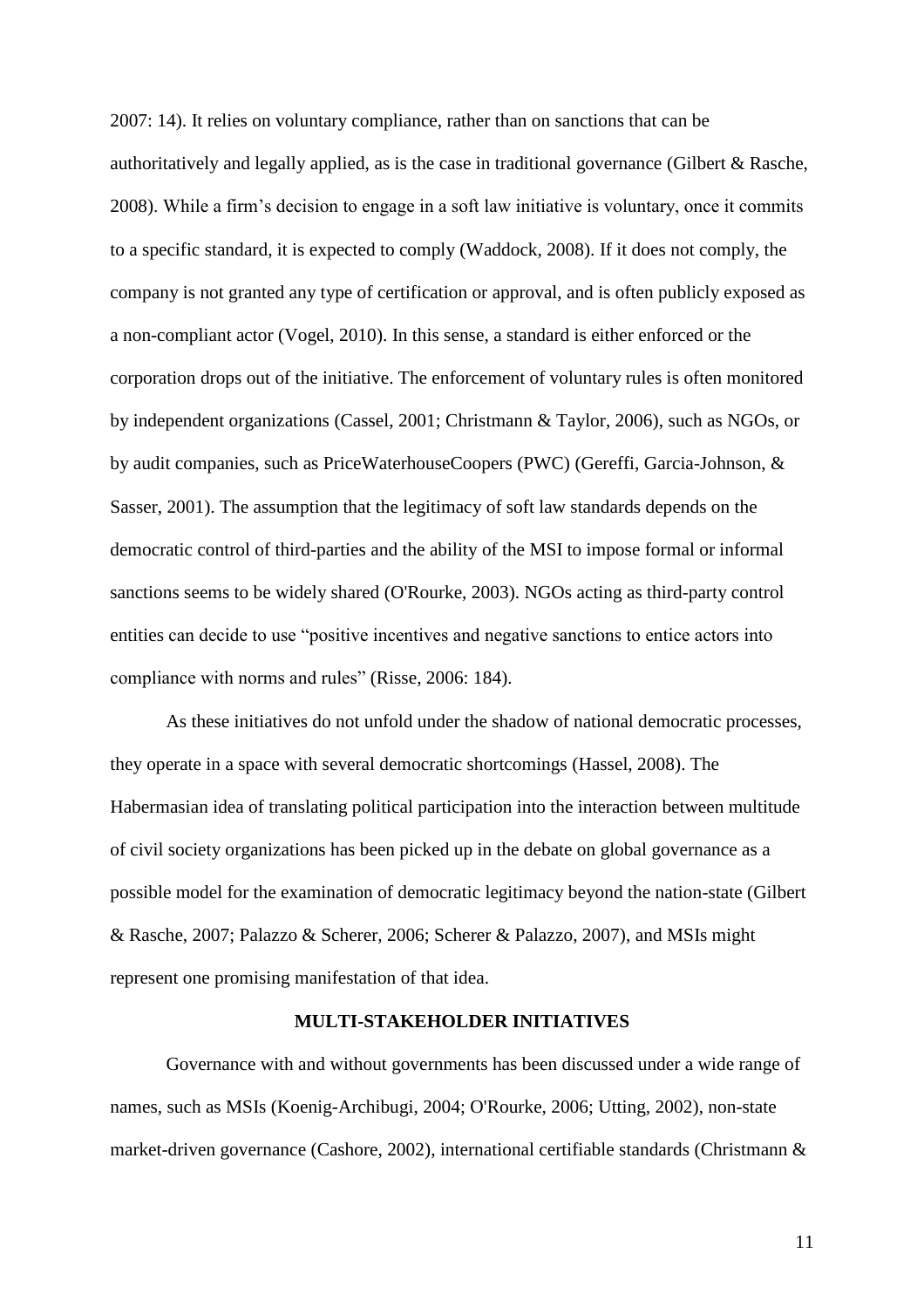Taylor, 2006), global public policy networks (Witte, Benner, & Streck, 2005), transnational private regulation (Bartley, 2007, 2010; Graz & Nölke, 2008), global action networks (Waddell, 2003), or public-private partnerships (Börzel & Risse, 2005). This scholarly debate refers to the mushrooming of those private regulatory initiatives in the last decade for which we use MSI as the umbrella term. Well-known examples of MSIs include the Forest Stewardship Council (FSC), one of the leading schemes in sustainable forest management; the Fair Labor Association (FLA), which tries to impose fair labor conditions throughout the world; and the Global Reporting Initiative (GRI), which establishes reporting guidelines for corporate sustainability reports. Other examples can be found in several issues, such as sustainable fishing, the mining industry, fair trade, finance, and human rights. Table 1 gives an overview of the existing MSIs, indicating their field, date of creation, rule-targets, as well as the stakeholders who are active in their regulatory processes.

# Insert Table 1 about here

Although these initiatives and labels differ, their definitions converge on at least one criterion: They result from the cooperation of at least two of the three following actors: Governments, corporations, and civil society (generally represented by NGOs and humanitarian organizations). While all MSIs are established with regard to regulatory challenges, not all are rule-setting initiatives. Four levels of increasing engagement have been differentiated (Palazzo & Scherer, 2010): (1) MSIs provide learning platforms where organizations can exchange experiences, signal their commitment, and learn from each other. The UN Global Compact is an example of such a learning platform. (2) MSIs develop behavioral standards, in the form of codes of conduct, rules, recommendations, or guidelines, regarding rule-targets' behavior and consequent activities. Rule-targets are expected to enforce and respect such rules. (3) MSIs develop mechanisms of auditing and compliance of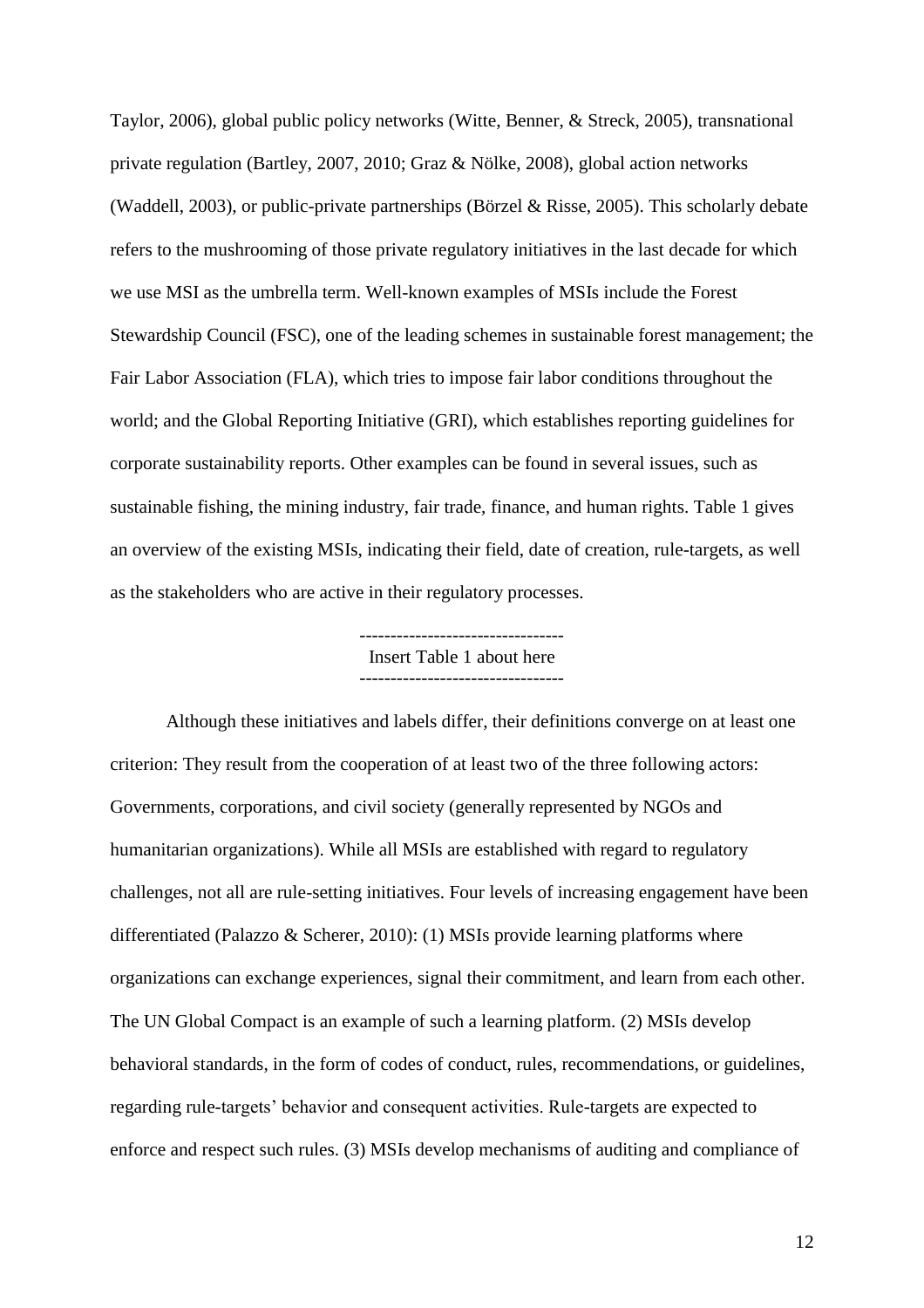the rules. Such mechanisms can be more or less independent, and involve accreditation of third-party organizations with regard to the monitoring of the rules. (4) Finally, MSIs can issue labels and certifications for those organizations that comply with its standards.

While initiatives such as the UN Global Compact and the CSR guidance principles of ISO26000 are also challenged with regard to their legitimacy, they are not in the focus of our analysis. Only when they attempt to create rules do MSIs take on a state-like function, as they issue regulations replacing or adding to the existing public rules. Moreover, our legitimacy analysis can only be applied to such MSIs, as democratic legitimacy is concerned with the capacity and authority of a regulatory body to issue and enforce rules. Accordingly, we have focused on initiatives that take a state-like function at a global level, and are therefore at least considered as being at the second of the above-listed four levels.

As corporations participate in the establishment and commit to the voluntary implementation of MSI standards (Kerwer, 2005), the role of MSIs has been criticized (see e.g. Cerny, 1999; Graz & Nölke, 2008), but also acclaimed (see e.g. Bäckstrand, 2006; Ronit & Schneider, 1999). Most authors agree that MSIs are still not fully developed and need further refinement to be seen as legitimate mechanisms setting global rules (Beisheim & Dingwerth, 2008; Bernstein & Cashore, 2007; Black, 2008; Börzel & Risse, 2005). The legitimacy criteria for MSIs, which we have proposed, are inspired by the Habermasian idea of deliberative democracy, which tries to align input and output criteria.

MSIs need to be perceived as legitimate from the input perspective in two different contexts (Risse, 2006). First, those governed by the initiative are the corporations abiding by the MSI's rules: internal accountability refers to the fact that the participating firms must accept the MSI as having a rightful authority over them (Nanz, 2006). Second, external accountability must ensure that stakeholders who are not a part of the MSI's processes, such as activist NGOs, governments, and consumers targeted by labels and certifications, will also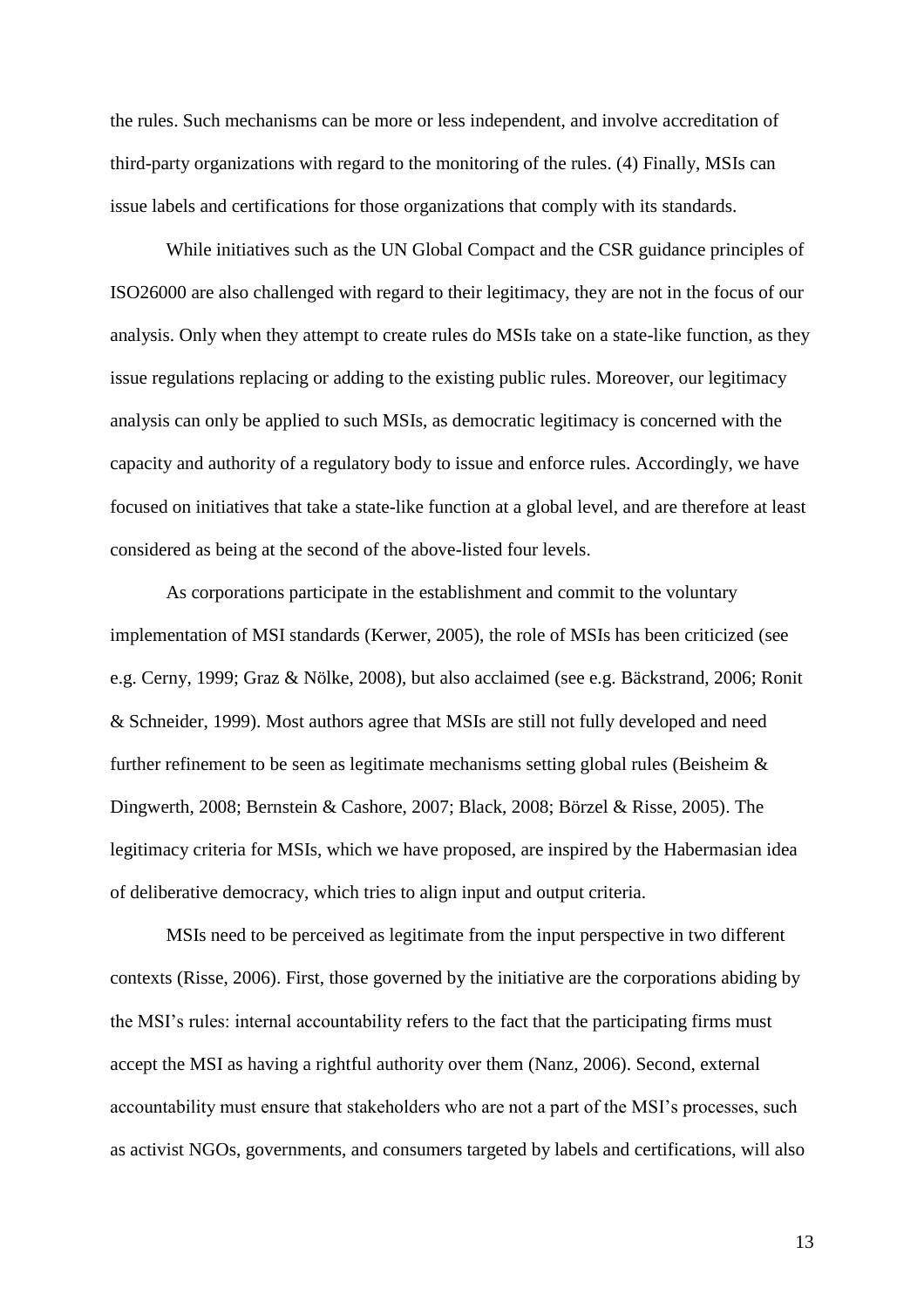grant the MSI legitimacy on the basis of how they perceive the initiative as having a right to regulate (Bernstein & Cashore, 2007; Black, 2008). This implies that input legitimacy is influenced by (a) stakeholder *inclusion*; (b) *procedural fairness* of deliberations; (c) promotion of a *consensual orientation*, and (d) *transparency* of an MSI's structures and processes.

Output legitimacy relates to the capacity of governance mechanisms to effectively take a regulatory role (Nanz, 2006; Risse, 2006). One challenge is to overcome the nonbinding character of standards (Vogel, 2007), which creates free-rider issues, as less-visible and less-criticized corporations can take advantage of not participating in MSI regulations (Graz & Nölke, 2008). MSIs, however, can create "a more level-playing field," by triggering isomorphic behavior across industries (Vogel, 2010: 78). Accordingly, to enhance output legitimacy, MSIs thus have to ensure high (a) *coverage* and (b) *efficacy*, as well as (c) guarantee a good *enforcement* and monitoring of their rules.

As our paper aims at opening a debate for the evaluation of the legitimacy of global regulatory schemes, the criteria that we have proposed might not be the only ones, and future research might complete them with further insights. However, as we will show, the debate on global regulation already revolves around those criteria, which are summarized in Table 2. Moreover, as shown in Table 3, MSI generally publish these criteria on their websites to justify and legitimate their actions and governance principles. The criteria we have identified are inspired by and reflect, in varying degrees, core principles associated with deliberative democracy. We next define the four criteria of input legitimacy and the three criteria of output legitimacy and discuss how they stem from deliberative democracy.

Insert Table 2 about here

Insert Table 3 about here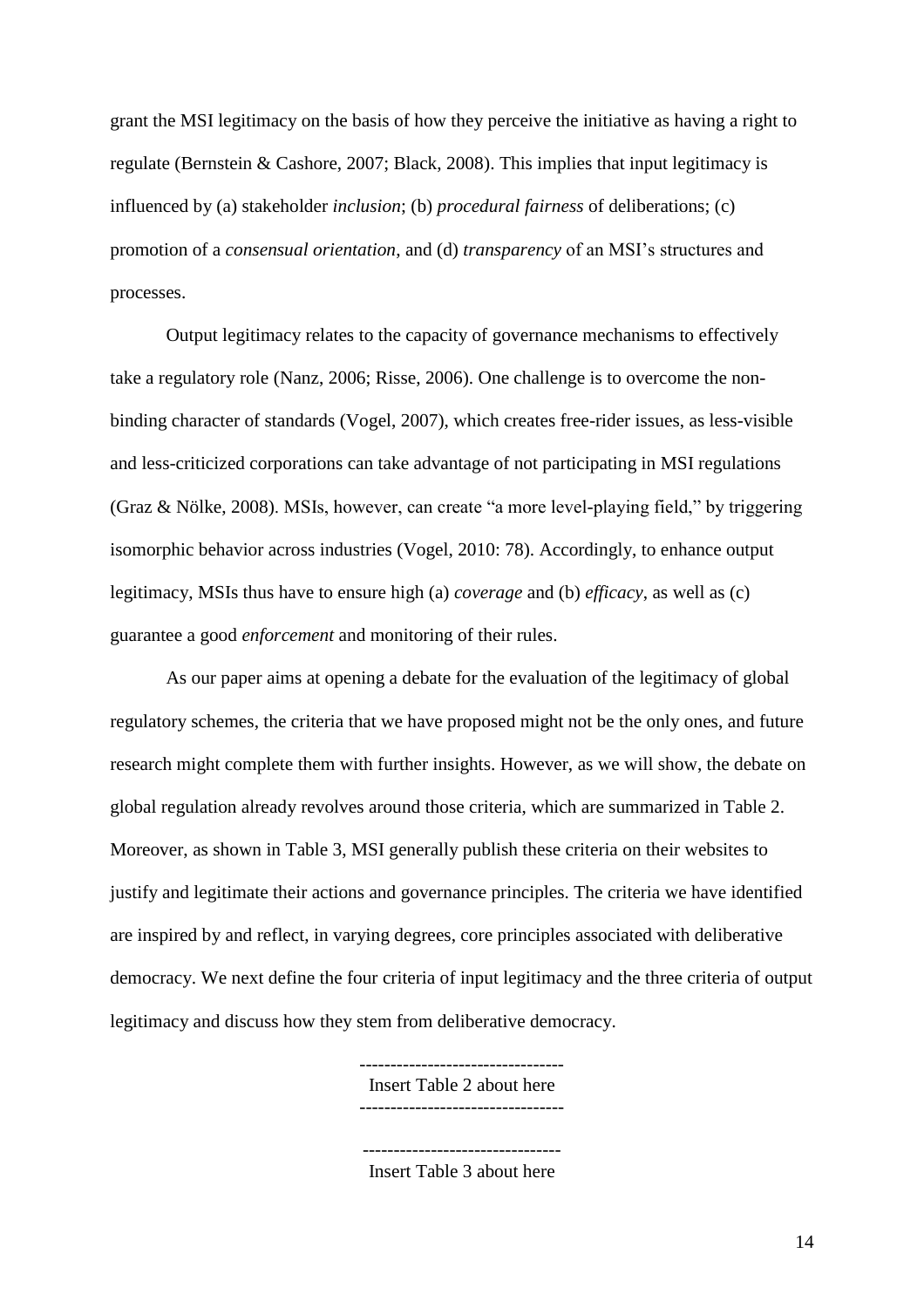#### **MSI INPUT LEGITIMACY**

--------------------------------

#### **Inclusion**

Representative inclusion of stakeholders in political processes is necessary to enhance the legitimacy of rules (see e.g. Habermas, 1998; Risse, 2004; Scharpf, 1999; Young, 2000). Indeed, legitimate decision-making processes over rules include "all those who will be affected by them" (Young, 2000: 11). In the context of the (democratic) nation-state, inclusion is guaranteed either by procedures of direct democratic decision-making or by the election of representatives by citizens, who will then defend citizens' interests in political decisions (Habermas, 1998).

In MSIs, democratic representation and election are not possible. Rather, inclusion is defined as the involvement of stakeholders affected by the issue, where affected means "that decisions and policies significantly condition a person's options for action" (Young, 2000: 23). As for any democratic polity, the way in which an MSI includes different stakeholders is important to its input legitimacy (Black, 2008), as "even if they disagree with an outcome, political actors must accept the legitimacy of a decision if it was arrived at through an inclusive process of public discussion" (Young, 2000: 52). This means that even if an MSI includes a large number of stakeholders, its legitimacy might be low, because it does not involve the relevant ones. For example, the EU Water Initiative, in efforts to provide water in Sub-Saharan Africa, involves European actors, but insufficiently involves African actors, especially countries most touched by water deprivation (Water Aid & Tearfund, 2005). However, struggles over which stakeholders are affected will certainly be raised. For instance, the FSC is criticized by NGOs for insufficiently including indigenous communities living in the forests. This criticism is put forward by activist NGOs, such as The Rainforest Foundation or the FSC-Watch. Moreover, the forest certification field in general is criticized for ignoring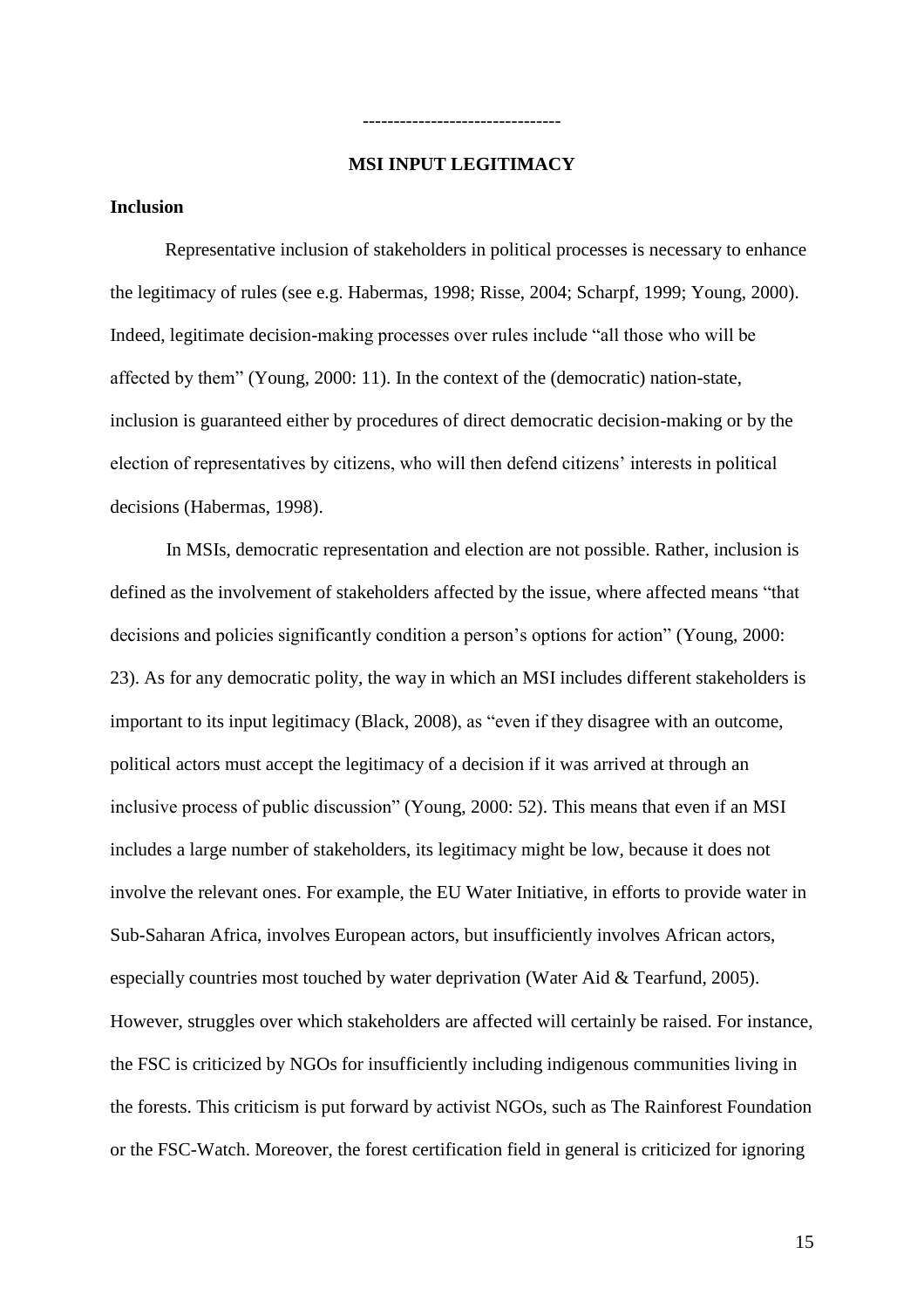developing countries' interests, as certified forests and companies come mainly from developed countries (Pattberg, 2005; Rametsteiner & Simula, 2003; Ronit & Schneider, 1999). Another example of such criticism is found in the fight against money laundering. The Wolfsberg Process, a privately-led MSI, involving banks, as well as a few NGOs and academic representatives, has been much more criticized than its more inclusive competitors, such as Partnering Against Corruption Initiative (Pieth, 2007).

#### **Procedural Fairness**

The legitimacy of a democratic decision-making process depends on how the included stakeholders are able to influence this process (Young, 2000). Thus, legitimate rules are those that allow the affected stakeholders to have a voice in the deliberations that led to them. On the other hand, inclusion refers to stakeholder involvement in the activities, structures, and processes of MSIs, and the fairness of deliberations relates to the right that these stakeholders have been given to influence the decisions made. In other words, stakeholders could have been included in the MSI, but marginalized in the decision-making process. As such, the procedural quality of deliberations is a key element of legitimate political processes (Habermas, 1998; Risse, 2004; Young, 2000).

To be fair, deliberations must be structured in such a way that power relations between stakeholders are neutralized. For example, the FLA and the Ethical Trading Initiative (ETI) include an even number of representatives on their respective Board of Directors from three different kinds of stakeholders: Academics, corporations and NGOs for the FLA and trade unions, as well as NGOs and corporations for the ETI. In contrast, the Kimberley Process involves corporations and civil society organizations in its processes, but only in consultation rounds. They thus have no voice in decision-making. Here (often non-democratic or even repressive), governments take decisions upon rules alone. MSIs are expected to build their decision-making processes in a way that power differences between the various actors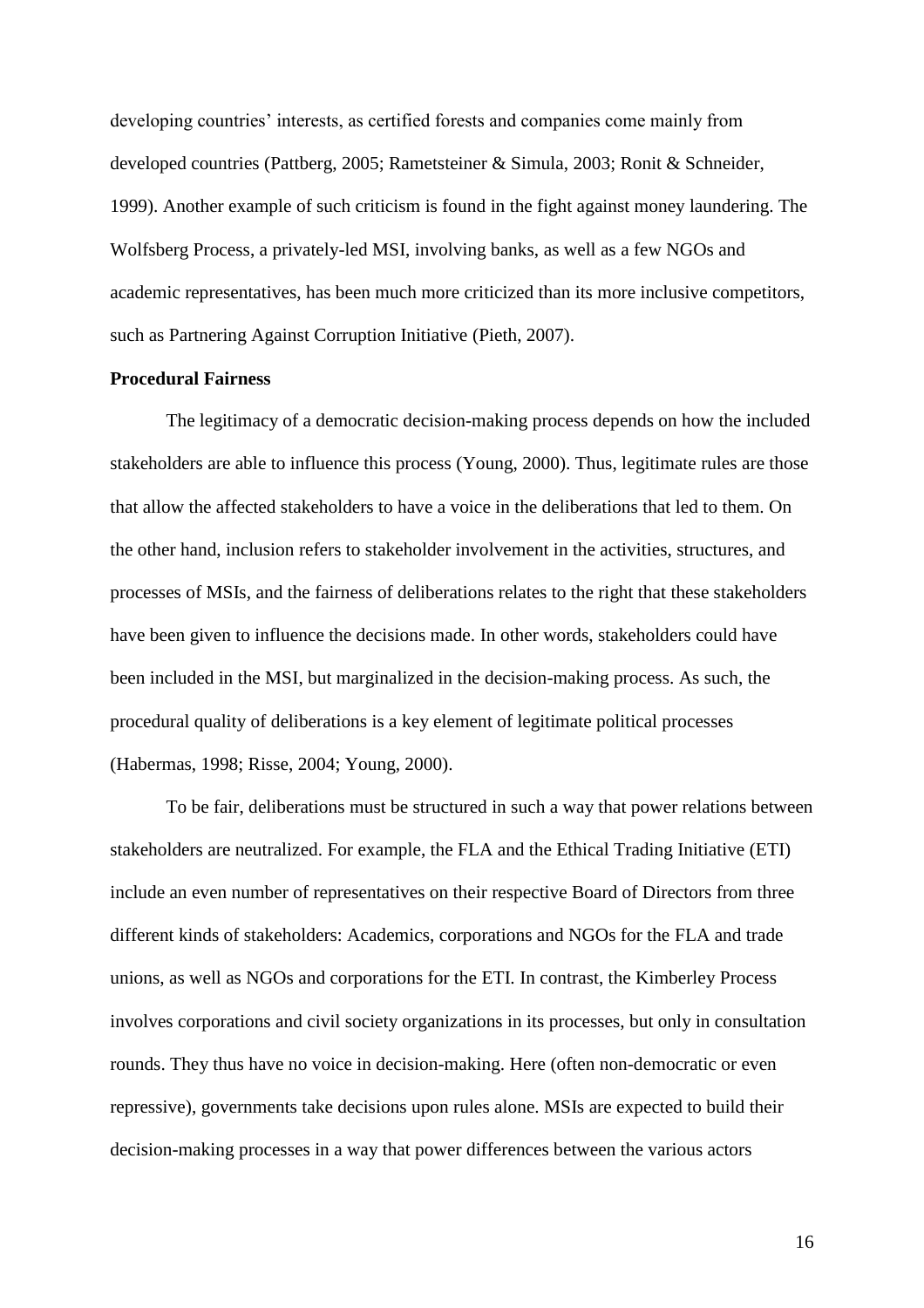involved are neutralized, which is generally expected from a deliberative democratic point of view (Habermas, 1998). For example, TNCs may abuse a multi-stakeholder forum by advocating standards that might be too costly for small firms, thus creating an entry barrier into the MSI for (smaller) competitors (Raines, 2003; Witte et al., 2005).

#### **Consensual Orientation**

Deliberative democracy, as a philosophical concept, is inspired by the Habermasian idea of an ideal discourse, which should guide participants through the unforced "force of the better argument" toward a consensus (Habermas, 1990: 185). Such a consensus is important, because it signals the ability and willingness of the involved actors to change their position on the basis of convincing reasons. If participants are willing to potentially change their position, they would show that they are motivated to cooperate for the common ground. Consensual decisions, therefore, are considered to be more reasonable (i.e. reason-based) and more legitimate (Young, 2000). However, it has been argued that in real political discourses, democrats "act in a wide range of suboptimal circumstances" (Fung, 2005: 400; see also Scherer & Palazzo, 2007) that make a consensus highly unlikely. MSIs operate in a normatively fragmented landscape, bringing together a multitude of actors from various cultural and ideological backgrounds and with conflicting moral, economic, and political objectives. A standard-setting initiative might not achieve consensual solutions for most of the challenges it is dealing with. Under the condition of modern pluralism, a dissensus is much more probable than a consensus. Therefore, it might be more important to examine the conditions under which a disagreement might be described as reasonable (Gutmann & Thompson, 1996; Moon, 2003). It is neither realistic nor desirable for the corporations and NGOs participating in an MSI to collaborate without any consideration of their particular interests. However, an MSI can operate with a public-spirited culture of cooperation despite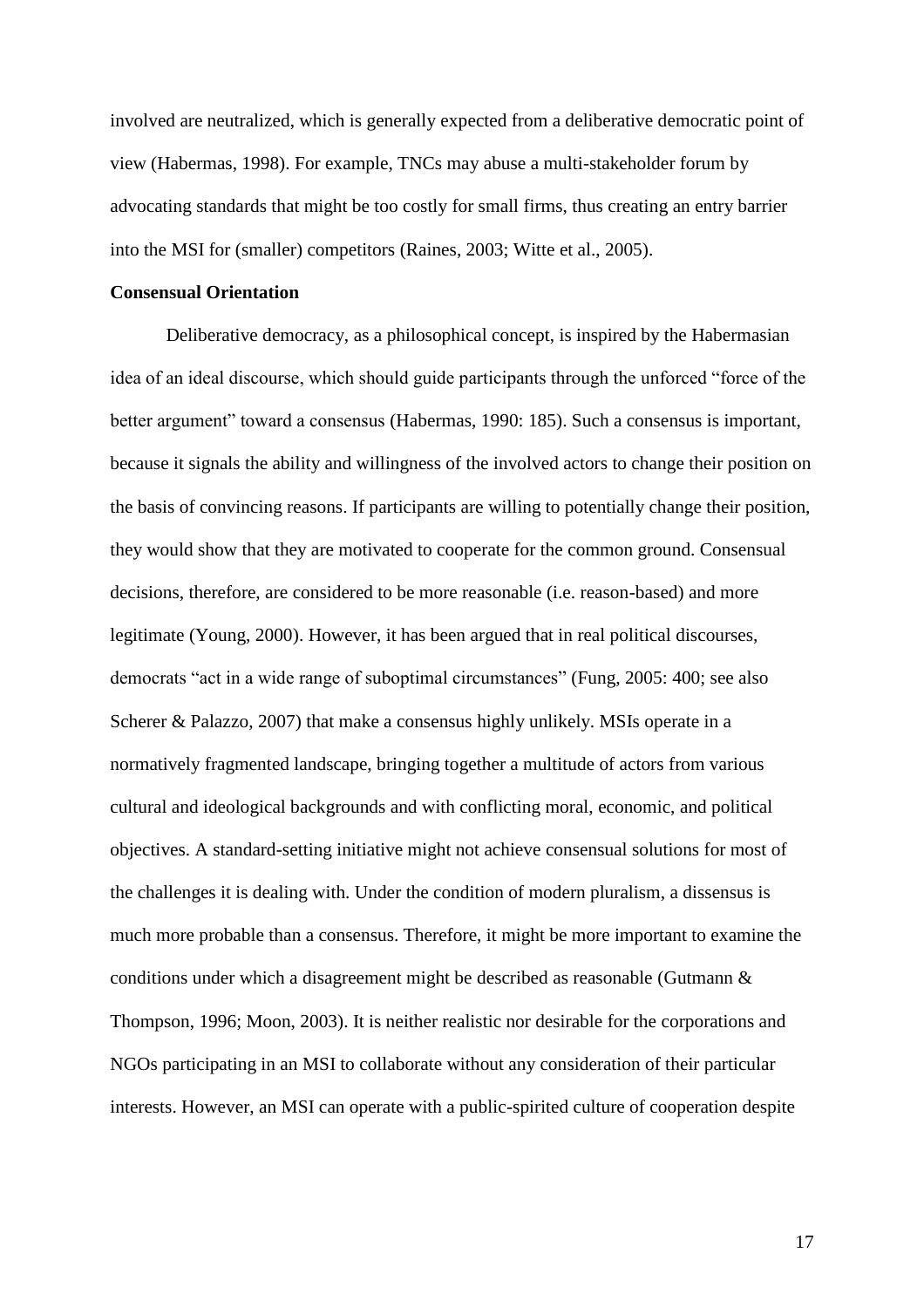dissenting positions, or it can operate as an institutionalized forum for bargaining and negotiating irreconcilable particular interests.

#### **Transparency**

Transparency demands for governments, corporations, and international institutions are continuously increasing (Florini, 1998). For example, the World Trade Organization struggled with regard to NGO criticism toward its total lack of transparency, which it then improved (Nanz & Steffek, 2004). In the context of global governance, "an institution is transparent if it makes its behavior and motives readily knowable to interested parties" (Hale, 2008: 75). Also, the transparency of political non-state actors is crucial to their legitimacy (Elms & Phillips, 2009; Nanz & Steffek, 2004). The more transparent they are, the more external stakeholders will be able to evaluate the activities of the MSI (Hale, 2008), and more stakeholders can assess whether their preferences are respected (Scharpf, 1999).

The transparency of the political process of rule-setting is an important criterion to evaluate the legitimacy of this rule, according to deliberative democrats. If a political process is more transparent, then more citizens can judge whether their preferences have been respected (Young, 2000). Transparency is thus also crucial to the legitimacy of MSIs because if a political process is more transparent, then stakeholders will obtain more information on this process (Black, 2008; O'Rourke, 2006; Witte et al., 2005). If decision-making processes, such as the elaboration of a standard, the voting procedures, or the repartition of power, are disclosed, legitimacy will be higher, as people can assess how a rule was decided upon and judge its appropriateness (Bernstein & Cashore, 2007; Risse, 2004).

#### **MSI OUTPUT LEGITIMACY**

#### **Coverage**

Coverage measures the number of corporate actors bound by an MSI rule, and, as such, is directed toward the quantity of actors involved in standard implementation.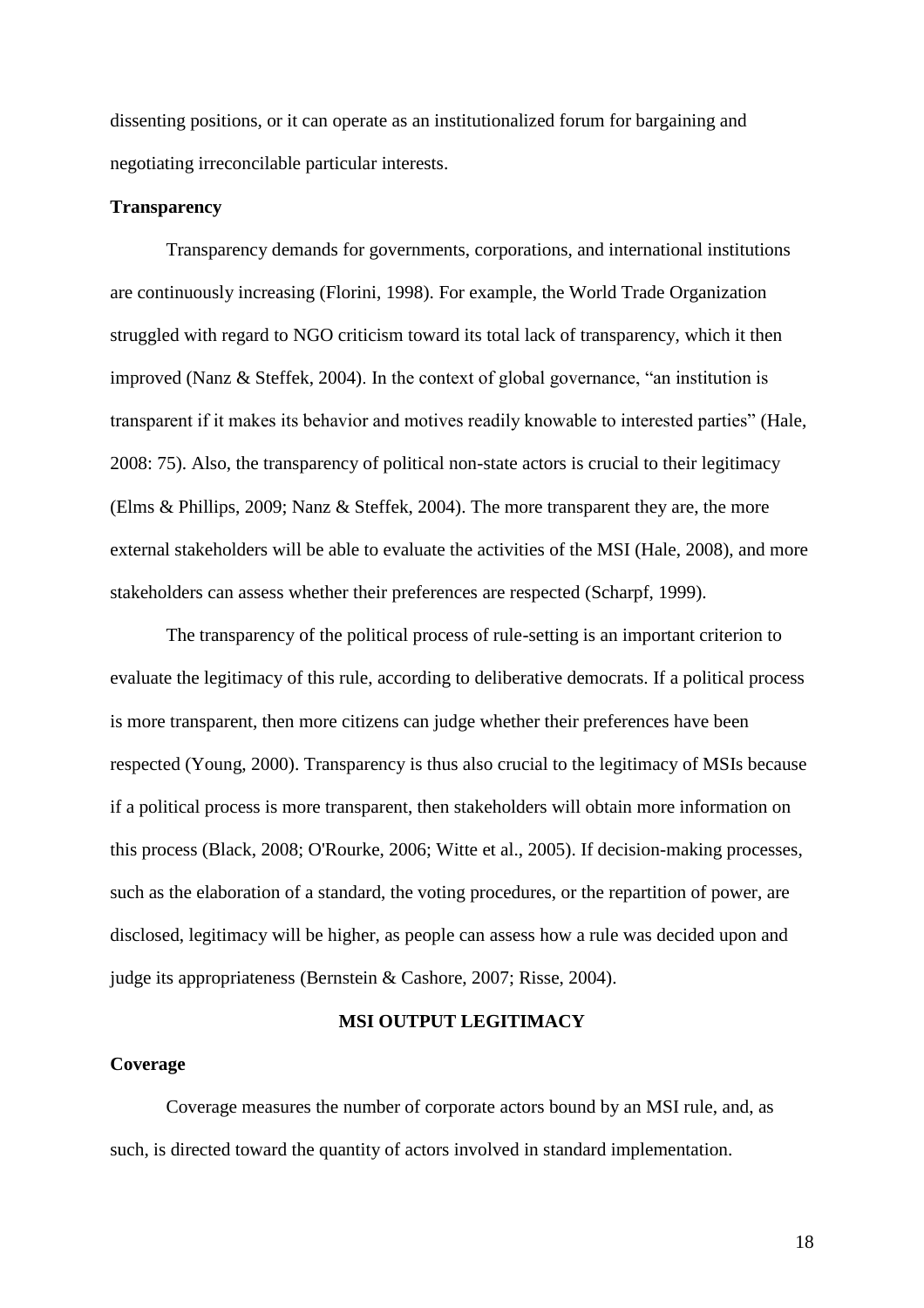Effectiveness must ensure that the rules bind as many actors as possible, as long as these actors are concerned with the regulated issue (Beisheim & Dingwerth, 2008). Coverage drives output legitimacy, because the more the firms are bound by the rules, the more it will attract other companies that will perceive non-participation as a competitive disadvantage (Husted  $\&$ Allen, 2006; Waddell & Khagram, 2007). As such, in the first phase, firms follow a utilitarian logic and "must perceive the costs of [MSI] governance to be less than current or potential economic benefits" (Bernstein & Cashore, 2007: 356). The challenge is thus to extend coverage to non-complying firms (Marx, 2008). While deliberative democracy in the nationstate implies a national coverage, under which few trespassers can free-ride and avoid sanctions, MSI regulation suffers from much more problems in these regards.

MSIs must attain a critical level in coverage to attract other companies and not be perceived as a competitive disadvantage (Bernstein & Cashore, 2007; Waddell & Khagram, 2007). However, MSIs can benefit from cascading effects of coverage: The more buying firms of a supplier participate in an MSI, the more this supplier will be asked to engage and comply with the same standards (Clausen, Ankele, & Petschow, 2005). Having highly visible participating TNCs will increase coverage: Their suppliers and competitors will be more likely to engage (Vogel, 2010). The more the corporations from an industry are involved in an MSI, the more likely their competitors will engage so that others will not have a competitive advantage (Bernstein & Cashore, 2007; Husted & Allen, 2006). MSI coverage thus depends partly on first-movers with certain structural or cultural characteristics to attract competitors with the same characteristics. For example, if a small and medium enterprise (SME) engages in an MSI, competing SMEs are more likely to engage in turn, as opposed to competing TNCs.

#### **Efficacy**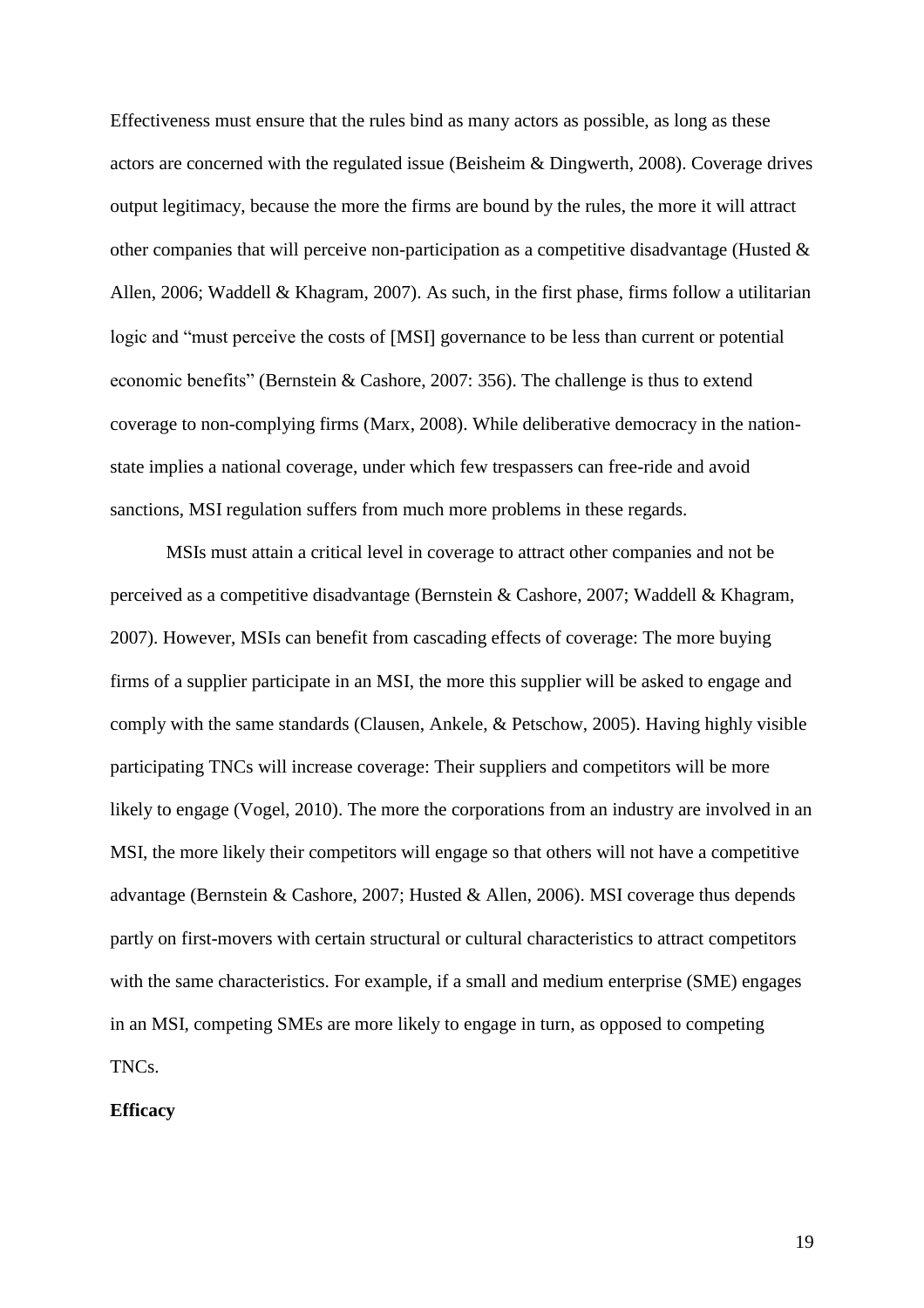We define rule efficacy as the extent to which the rules fit the problem at hand, and are relevant for solving it effectively (Rucht, 2005). A standard might not provide an efficacious solution for the problem(s) at hand, either because it does not require enough corporate efforts (its level of requirement is too low or does not correspond to the rule-targets) (Raines, 2003; Sethi, 2003), or because even if it addresses the problem correctly, it creates additional negative externalities (Dupuy, 1991). According to deliberative democrats, a political institution has to define rules that follow citizens' will and are translated into enforceable laws (Habermas, 1996). The extent to which rules correspond to citizens' will, in general, will define its efficacy.

Soft law regulation has been heavily criticized as a blue- or green-washing tool for corporations (Spar & La Mure, 2003), because it "addresses the 'low hanging fruit', i.e. the easiest and least costly changes to behavior" (Haufler, 2003b: 244). Some NGOs, for instance, have criticized SA8000, a standard regulating labor conditions, for not bringing real change to factories (see e.g. Labour Rights in China, 1999).

While the standards might be inefficacious with regard to the problem at hand, they can also be inefficacious with regard to the rule-targets. For instance, as Vogel noted, standards are mainly elaborated for developed Western brands. Small firms and producers from developing countries might have difficulties in following these standards due to the high costs involved. Indeed, a negative externality of Western standards is that "many firms in developing countries have developed an adversarial relationship with private inspectors responsible for certifying their compliance with civil regulations and often seek to deceive them" " (Vogel, 2010: 81). Therefore, several categories of participating firms might have different processes and need accordingly adapted standards (Raines, 2003). The FLA, for example, divides its participating firms into categories, each of which is required to abide by the same code of conduct, but using different implementation guidelines and a different tool.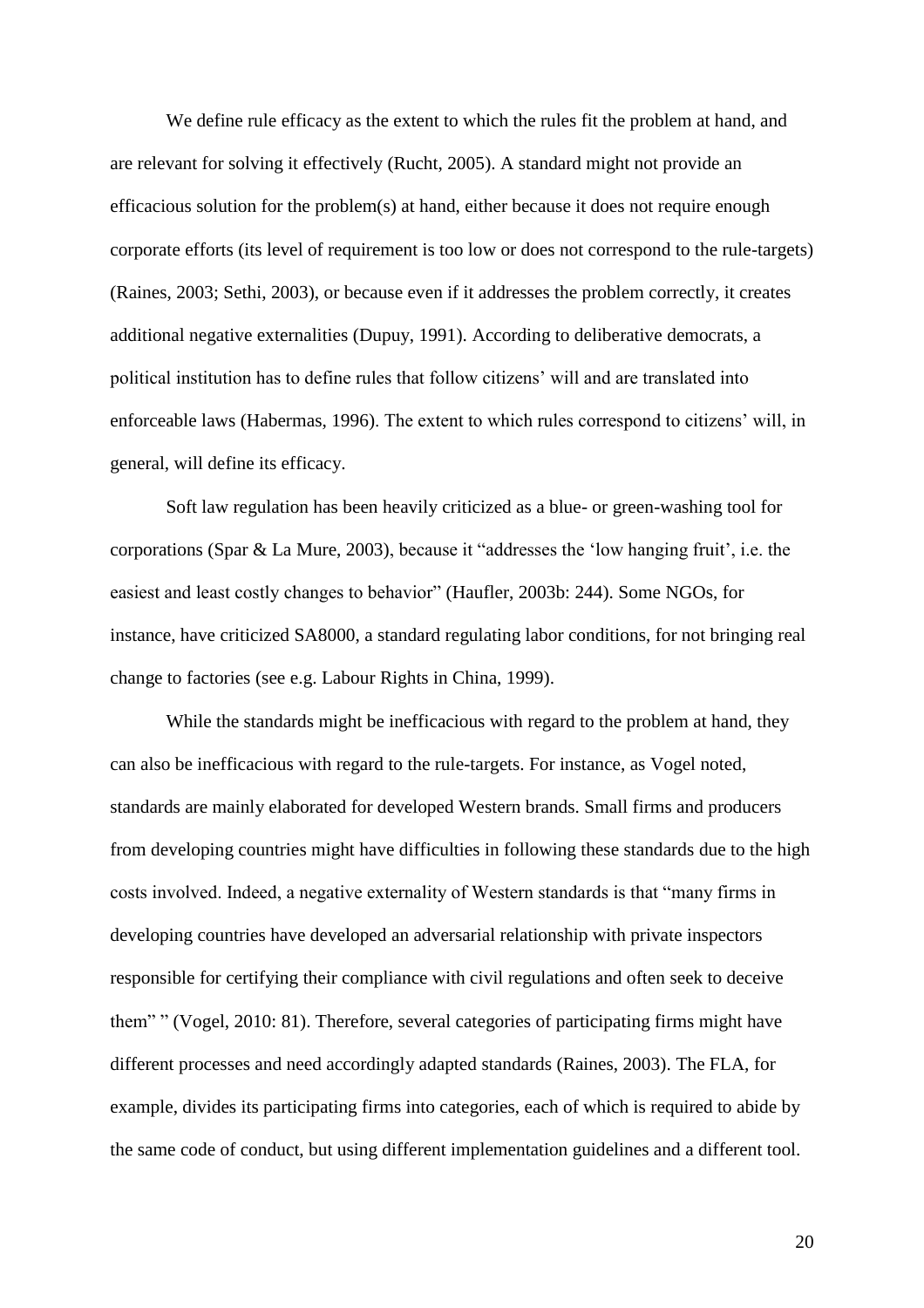#### **Enforcement**

Enforcement, understood as the ability of an MSI to ensure that the rules that they establish are followed and applied in practice (Fransen & Kolk, 2007), plays a key role in the evaluation of the output legitimacy of private regulation. The effectiveness of MSIs "depends on the capacities of the association to control and sanction non-compliance and on a functioning background control by the public and NGOs" (Clausen et al., 2005: 179). While Habermas (1996) emphasized the challenges of translating citizens' decisions into applicable and enforceable laws in national democratic regimes, this core principle of deliberative democracy is even more stringent in MSI regulation. Global soft law regulation is difficult to enforce due to deterritorialization and the fact that executive and judicial organs such as nation-states do not exist at a global level (Marx, 2008).

MSIs often develop highly sophisticated monitoring procedures to control for standard compliance. Monitoring is probably the most important organizational challenge for MSIs. It is expensive, and firms and suppliers that are monitored multiple times might become overcontrolled, creating monitoring fatigue. Moreover, monitoring practices vary according to industries and even companies, making it difficult to compare (Locke, Qin, & Brause, 2007).

At least four types of monitoring can be differentiated: *Self-monitoring* refers to the fact that the companies that apply an MSI standard control their own compliance. However, this kind of monitoring signals low output legitimacy as firms have possibilities to cheat, report falsely on compliance, and compliance cannot be verified (Marx, 2008; O'Rourke, 2006). Several other types of monitoring have been described (see e.g. Gereffi et al., 2001; Marx, 2008; O'Rourke, 2006; van Tulder & Kolk, 2001): *First-party* monitoring is done by the MSI itself or one of its parties; *second-party* monitoring is paid for and done by an external audit company (e.g. PWC); and *third-party* is done by independent (accredited or not) civil society or governmental organizations. External third-party monitoring is expected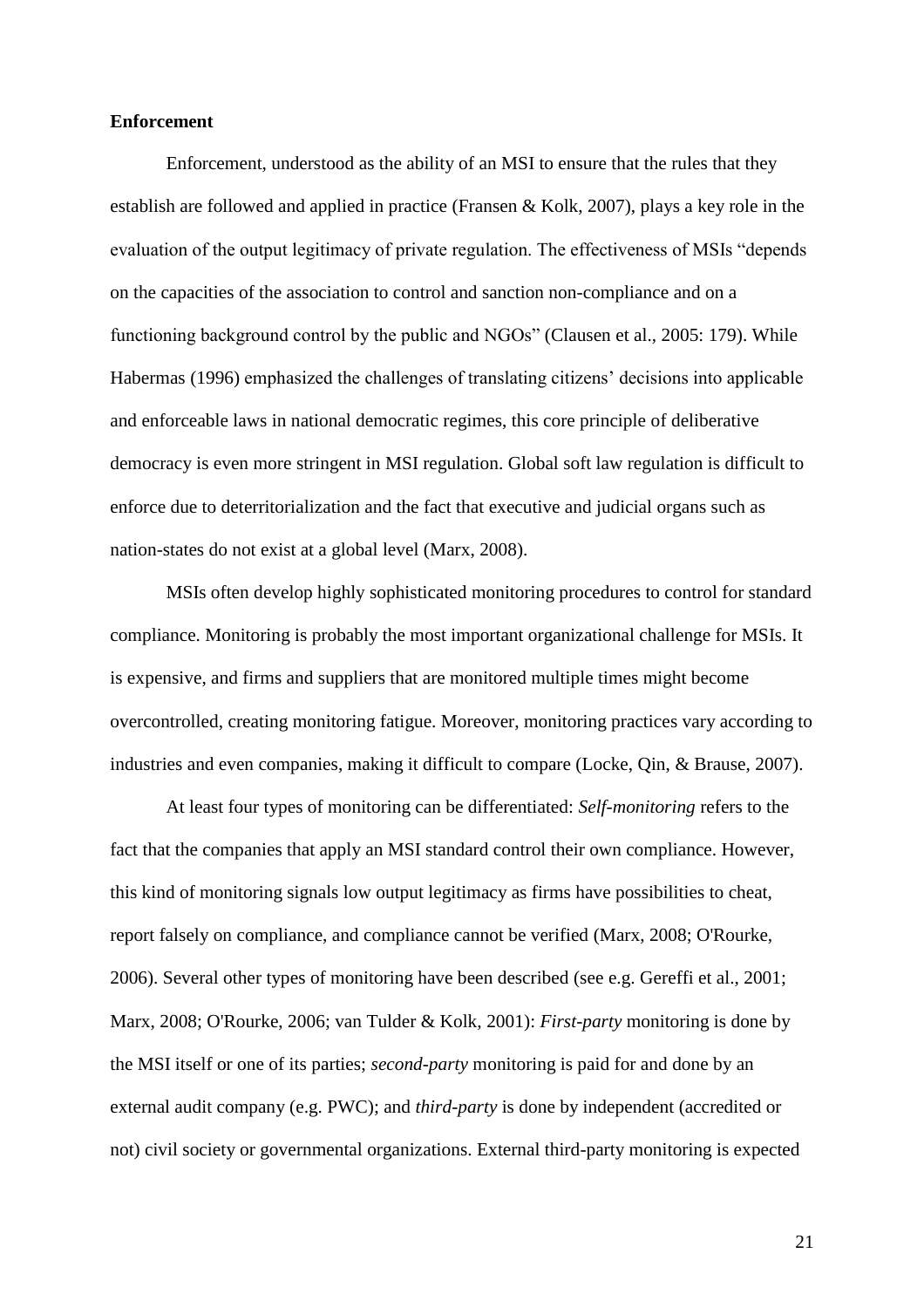to provide more compliance than the other forms of monitoring (Marx, 2008; O'Rourke, 2006). Independence is the key to show that there is no cheating or window-dressing (as second-party monitoring is paid for, it provides less independence than third-party) (Fransen & Kolk, 2007; van Tulder & Kolk, 2001). Through third-party monitoring, the MSI tries to adhere to the idea of a separation of political powers, separating standard-setting and standard enforcement.

#### **SUSTAINABLE FOREST MANAGEMENT AS AN ILLUSTRATION**

One of the first domains in which MSI regulation emerged is sustainable forest management. Today, protection of the world's forests is largely developed on soft law regulation. Extensive academic research has addressed this issue. In the following, we demonstrate how our input and output legitimacy criteria can be applied to this issue.

In the wake of the UN Conference on Environment and Development (UNCED) in Rio de Janeiro in 1992, the goal of which was to "help governments rethink economic development and find ways to halt the destruction of irreplaceable natural resources and pollution of the planet" (United Nations, 1997), several MSIs were created. As governments were only able to issue vague recommendations, a parallel NGO forum, together with private firms, answered this governance gap by launching a global scheme for the sustainable management of forests: the FSC (Pattberg, 2005). As a reaction to the lack of governmental resolution, the FSC decided not to involve governments in its structure, as opposed to the Sustainable Forestry Initiative (SFI), an MSI founded after the 1992 UNCED by the American Forest & Paper Association. Both of the MSIs develop standards for sustainable forest management and accredit independent certification bodies that verify the implementation of the respective standards. Examination of the democratic legitimacy of these two self-regulatory schemes with our criteria led to the following results.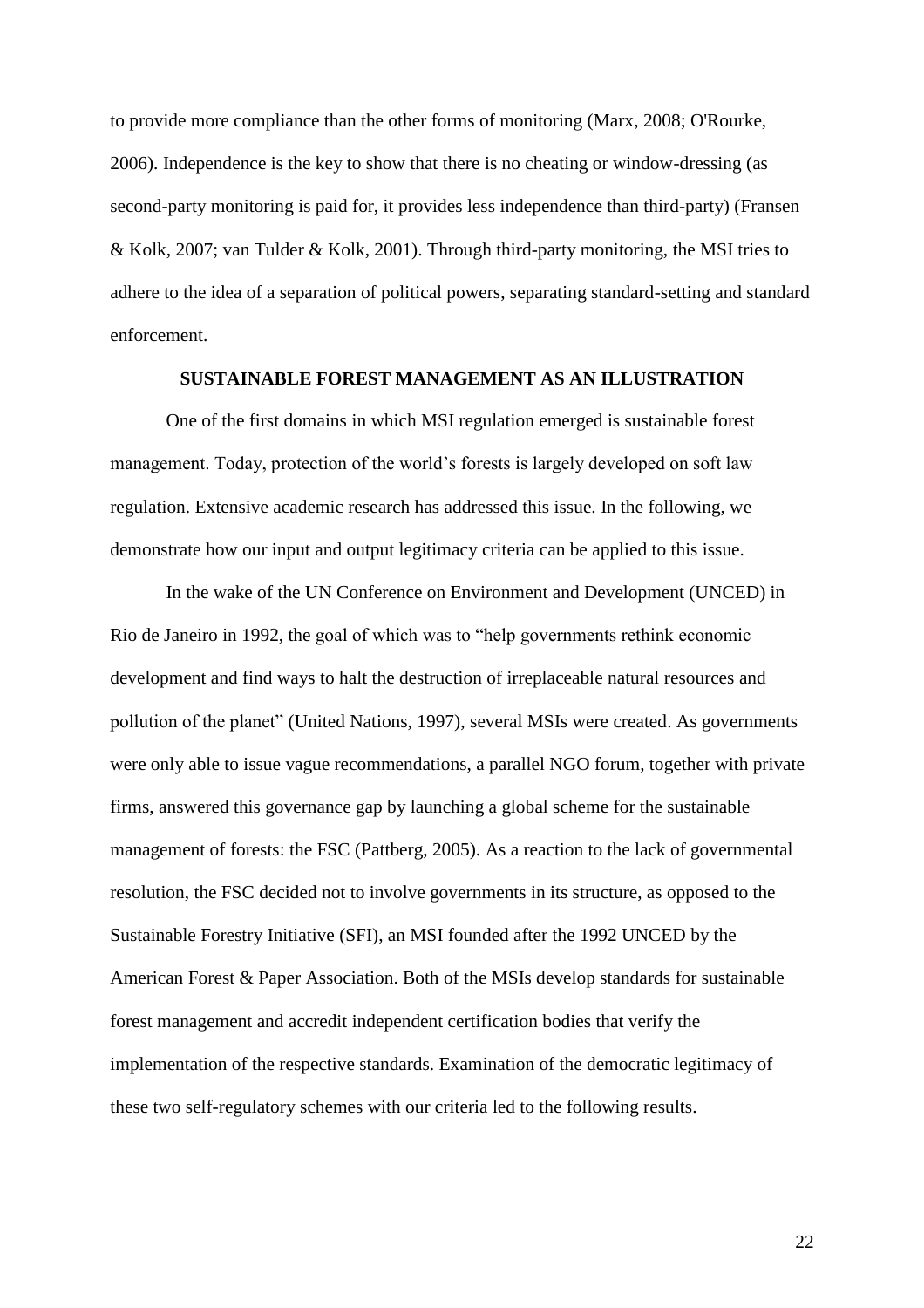The highest decision-making body of the SFI is the Board of Directors composed of 18 representatives from the social, economic, and environmental sectors. In the FSC, the highest decision-making organ is its General Assembly, composed of all FSC members. While the SFI has the advantage of including governmental representatives in its Board of Directors, the FSC has greater *inclusion*, as its decision-making body involves all its members.

The interests of all FSC members are certainly greater than those represented by the SFI Board. Both the decision-making organs are governed by three chambers equally (in terms of vote) representing the social, economic, and environmental sectors, and their *procedural fairness* is rather high. The FSC has an additional restriction to power differences: Each of the three chambers is equally divided into North and South interests. However, as Dingwerth (2008) noted, the *procedures* and structures in place in the FSC for allowing different stakeholders a voice in decision-making processes do not always translate into effectively equal decisions. As such, the FSC's *procedural fairness* might be assessed as more or less equal to that of the SFI.

As the SFI was founded by the private sector only, it signals a lower *consensual orientation* than the FSC. Indeed, the industry-led SFI will be less ready to accept inputs from other stakeholders in the internal process of developing rules (Bouslah et al., 2010; Schepers, 2010). "Since the firms supply compliance reports privately to the industry association" (Gereffi et al., 2001: 61), the *transparency* of the SFI is lower than that of the FSC, which publicly reports compliance. Moreover, the FSC also publishes the audit results of its certification bodies. The SFI has however been heavily criticized by NGOs, such as the Rainforest Action Network or Greenpeace, for its shortcomings in consensual orientation and transparency (Gereffi et al., 2001). As such, the SFI changed its structures and processes, and now nearly matches the FSC in these regards (Schepers, 2010). For example, since 2010, the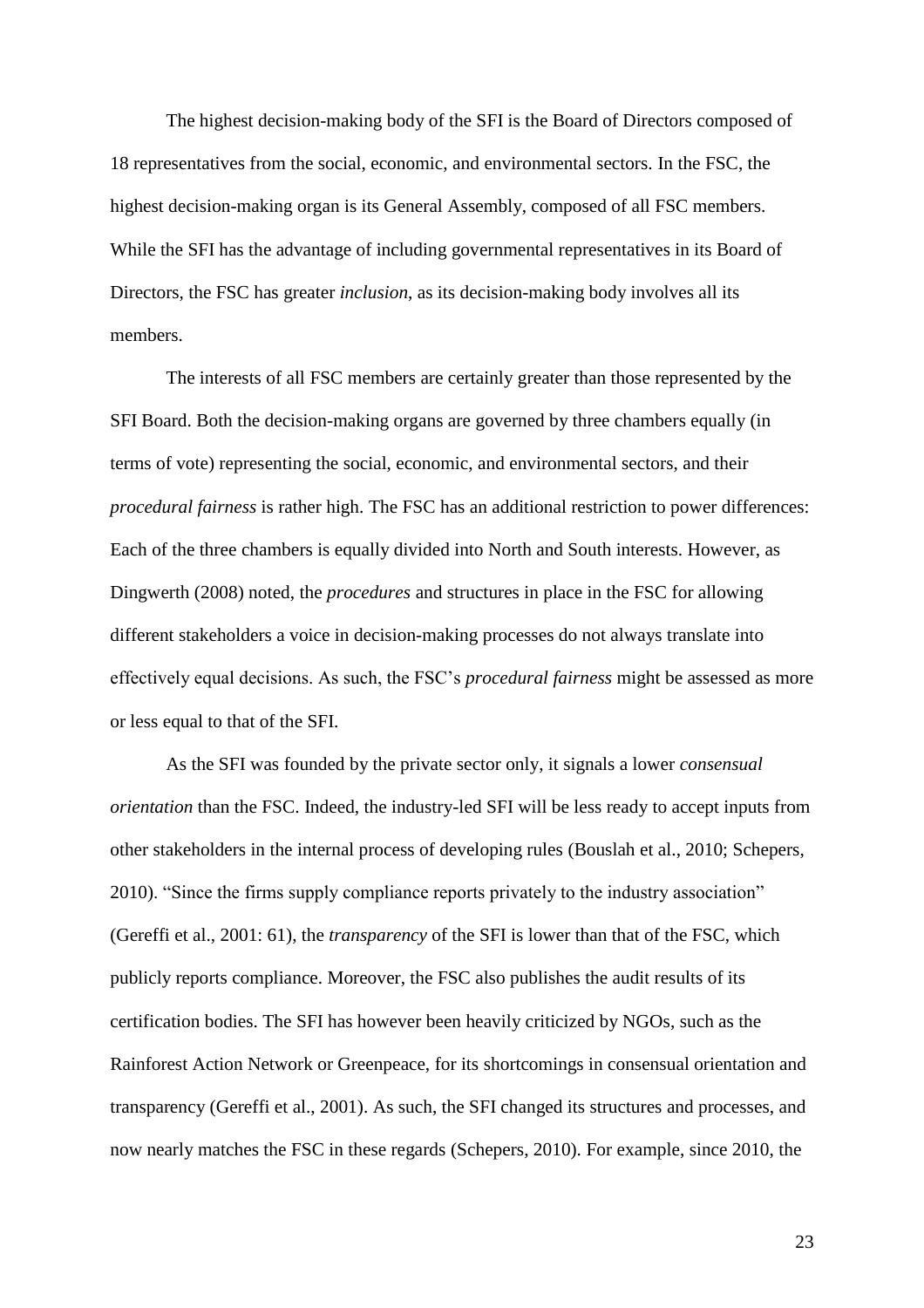SFI standard includes a transparency principle, which states that the audit results of certified companies must be publicly disclosed. Overall, the input legitimacy of the FSC might be assessed as slightly higher than that of the SFI, but it is only after approximately 10 years of existence that the SFI matched the FSC.

On the output side, as of the beginning of 2011, the *coverage* of the FSC is 131 million ha of forests, whereas that of the SFI is only 72 million ha. Moreover, the SFI focuses mainly on the USA (certifying more forests and producers in the USA than the FSC), while the FSC attempts to be more global (Schepers, 2010). This would point to the fact that the FSC has to include more interests than the SFI.

In terms of *efficacy*, it has been argued that the FSC induces more social change than the SFI, for example, by consulting more with communities and organizing more stakeholder meetings (Cubbage & Moore, 2008: 32). In the same vein, the FSC also brings more changes to the environmental aspect of forest management, whereas the SFI is more focused on economic and managerial improvements (Cubbage & Moore, 2008). According to Bouslah et al. (2010: 554), this is because the FSC is a performance-based standard focusing on the condition of the forest, whereas the SFI is a management-based standard focusing on management responsibilities and processes. The FSC standards are also better adapted to different forests and producers, with, for example, a dedicated program for forest smallholders. However, the SFI has only one umbrella standard.

With regard to *enforcement*, the FSC has an elaborate accreditation system of independent NGOs. These certification bodies are then allowed to certify companies in the forest industry. The FSC also has a method for controlling each step of wood production (socalled chain of custody), allowing certification of forests and wood end-products. However, the FSC has reached a critical size. It faces criticism from activists that monitoring is left to organizations that are not reliable and do not respect its principles (The Rainforest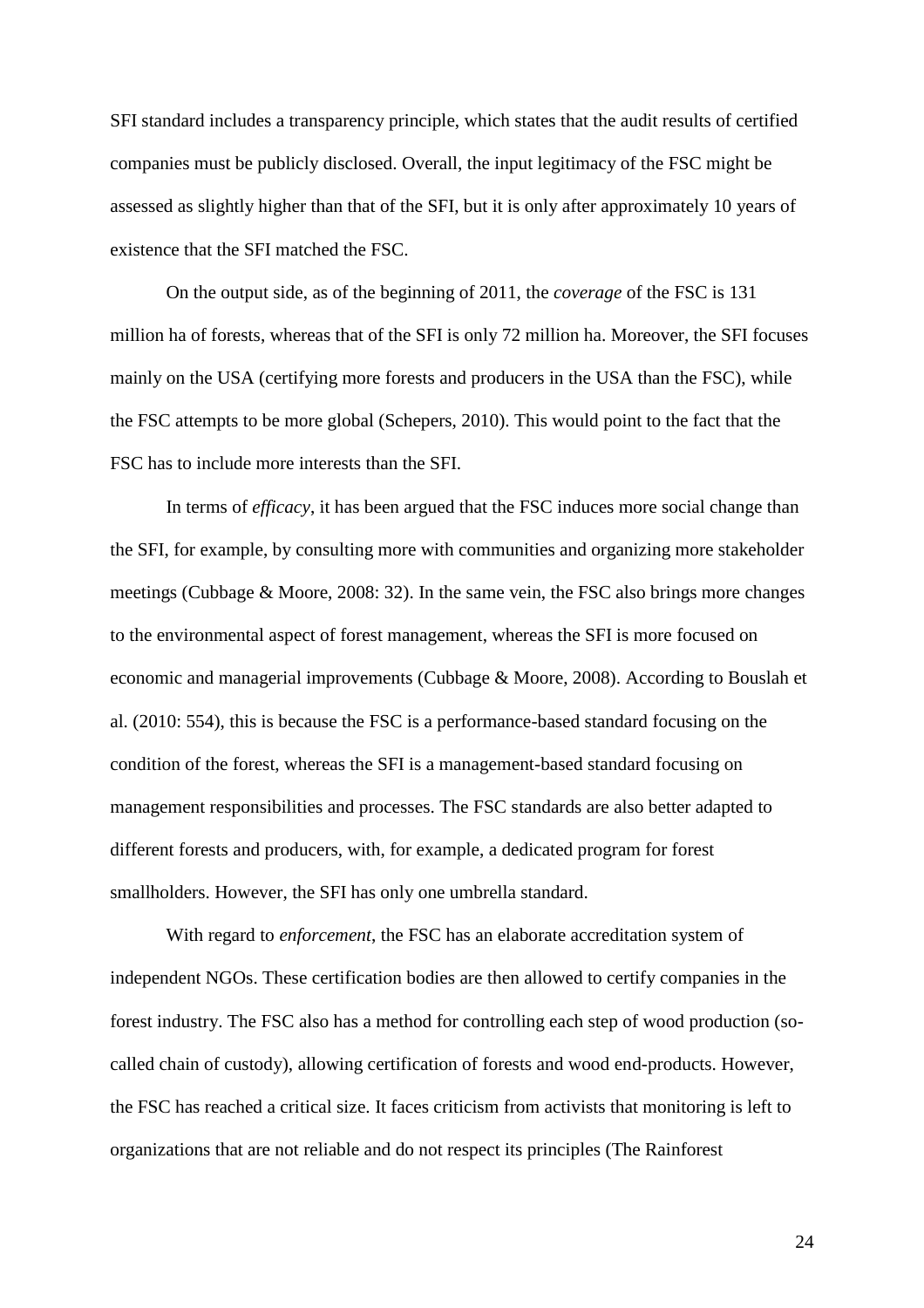Foundation, 2002). The SFI has also been criticized for its monitoring methods. During the beginning of its existence, the SFI relied on self-monitoring, but now, it also accredits independent certification bodies to control the implementation of its standard (Dingwerth, 2008). However, third-party monitoring is still optional in the SFI (Bouslah et al., 2010). Accordingly, the output legitimacy of the SFI might be assessed as lower than that of the FSC, with the latter having a high output legitimacy. Table 4 details the input and output dimensions of legitimacy of the FSC and SFI.

> -------------------------------- Insert Table 4 about here --------------------------------

The FSC has grown to become one of the largest MSIs in the forestry sector (Visseren-Hamakers & Glasbergen, 2007), and although it has raised criticism, the FSC is generally considered as the most effective and credible scheme in this sector (Bartley, 2010; Dingwerth, 2008; Schepers, 2010). It not only certifies highly visible companies, such as IKEA and Home Depot, but also the whole wood supply chain, and is supported by NGOs such as the World Wildlife Fund (WWF). On the other hand, the SFI, although lagging behind the FSC in some aspects, is also considered as a credible and effective competitor, at least in the USA, whereas other initiatives, such as the African Timber Organization (ATO) or the national initiative of Indonesia, the Indonesian Ecolabelling Institute (LEI), have not reached this level of credibility and effectiveness (Bouslah et al., 2010; Rametsteiner & Simula, 2003). The ATO, for example, only includes governments in its standard-setting procedures, whereas LEI's monitoring is not independent.

This example further illustrates how our framework allows for an evaluation of the democratic legitimacy of MSIs along two benchmarks. First, we see our framework as a benchmark for competing initiatives in a certain field. However, it is hard to prioritize one criterion over another, and MSIs can be compared along each of these criteria and the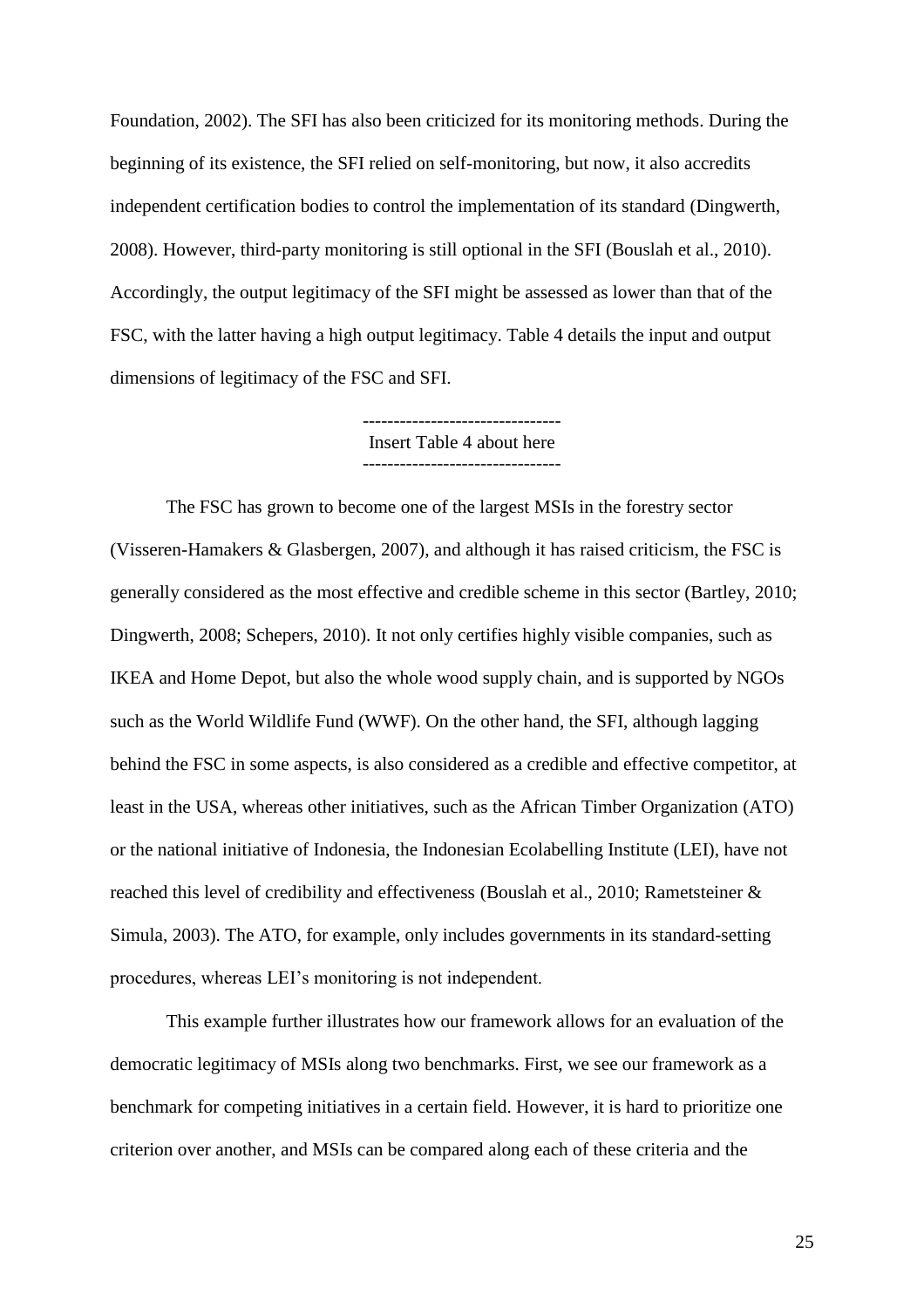dimensions of democratic legitimacy, as we have shown in the above-mentioned example. We argue that our framework would allow for a comprehensive picture of the legitimacy of soft law in a field, if all MSIs were analyzed. Comparing the legitimacy of several MSIs would allow to better understand criticism toward certain MSIs by NGOs, as well as the areas of improvement for these initiatives. MSIs could also strive to enhance their relative performance on these criteria, as was done by the SFI.

Second, MSIs can be benchmarked against the ideal of democratic legitimacy, because ideally, these self-regulatory initiatives should be high on input and output criteria of democratic legitimacy. This ideal should be understood as the normative point of reference toward which MSIs should develop. While the FSC, for instance, is considered highly legitimate both from an input and output point of view, it has nonetheless been criticized, and in reaction, it has tried to improve its structure and processes. We suggest a dynamic interpretation of MSI legitimacy, understanding it as a process of constant improvement. "Legitimacy cannot be considered an all-or-nothing proposition" (Scharpf, 1999: 26): An MSI cannot be democratically legitimate only by being highly legitimate from *either* an input *or* output side (Scharpf, 1999). Indeed, the input and output sides of political processes are closely interrelated and both influence how their democratic legitimacy would be perceived (Easton, 1957; Kitschelt, 1986; Scharpf, 1999).

As the discussion between philosophers in the three theoretical camps of liberalism, republicanism, and deliberative democracy shows, the ideal criteria of the different approaches can collide. This is not only true for a government-based understanding of democracy, but applies as well to private regulation. For example, inclusion could have a negative effect on output legitimacy. By enhancing the diversity of stakeholders in an MSI's processes (inclusion), it is probable that divergent views will arise in deliberations. As such, it will be more difficult to achieve mutual agreements and rules might be less efficacious, thus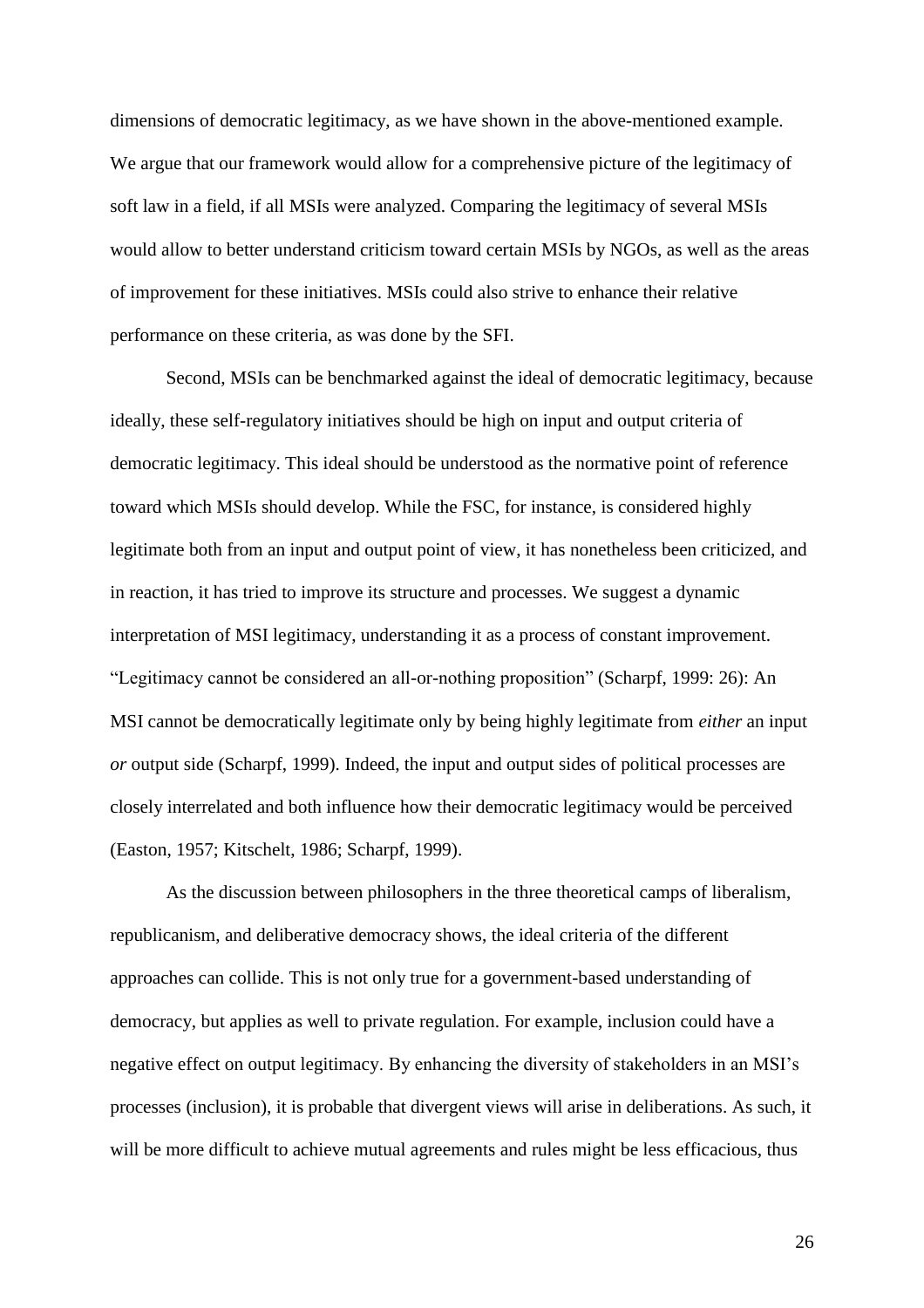reducing MSI effectiveness. For example, the FLA, in its preliminary discussions in the 1990s over its Code of Conduct, included corporations, NGOs, unions, and universities. However, these stakeholders did not come to a consensus on living wages and freedom of association in China, leading unions and some NGOs to leave the dialogue (Sethi, 2003). Another example of input and output legitimacy interplay relates to the impact of transparency on enforcement. Transparency enhances access of the public to corporate information and thus augments the chance that corporations will efficaciously enforce the standards (Clausen et al., 2005; Vogel, 2010; Waddock, 2008). Indeed, "when codes do not reveal compliance mechanisms, the probability of compliance by companies and their business partners decreases, thus also lowering codes' credibility" (van Tulder & Kolk, 2001: 276), which was the case of the SFI in the past (Gereffi et al., 2001). However, the interplay between democratic legitimacy, its dimensions, and criteria needs further research to adequately identify their relationships, directions, effects, and causes.

#### **IMPLICATIONS**

#### **Research Implications**

Our framework allows for multiple avenues of future theoretical and empirical research. First, we believe that the criteria and their impact on MSI legitimacy can be measured and tested empirically. Table 5 complements Table 2 with details for operationalization of each criterion.

> --------------------------------- Insert Table 5 about here ---------------------------------

The dependent variable, democratic legitimacy, could be measured by several reputation indices, such as Gardberg and Fombrun's reputation quotient (2002), and Janis and Fadner's coefficient of imbalance (1965), or its adaptation by Deephouse, the coefficient of media endorsement (1996). Further exploratory qualitative and quantitative studies would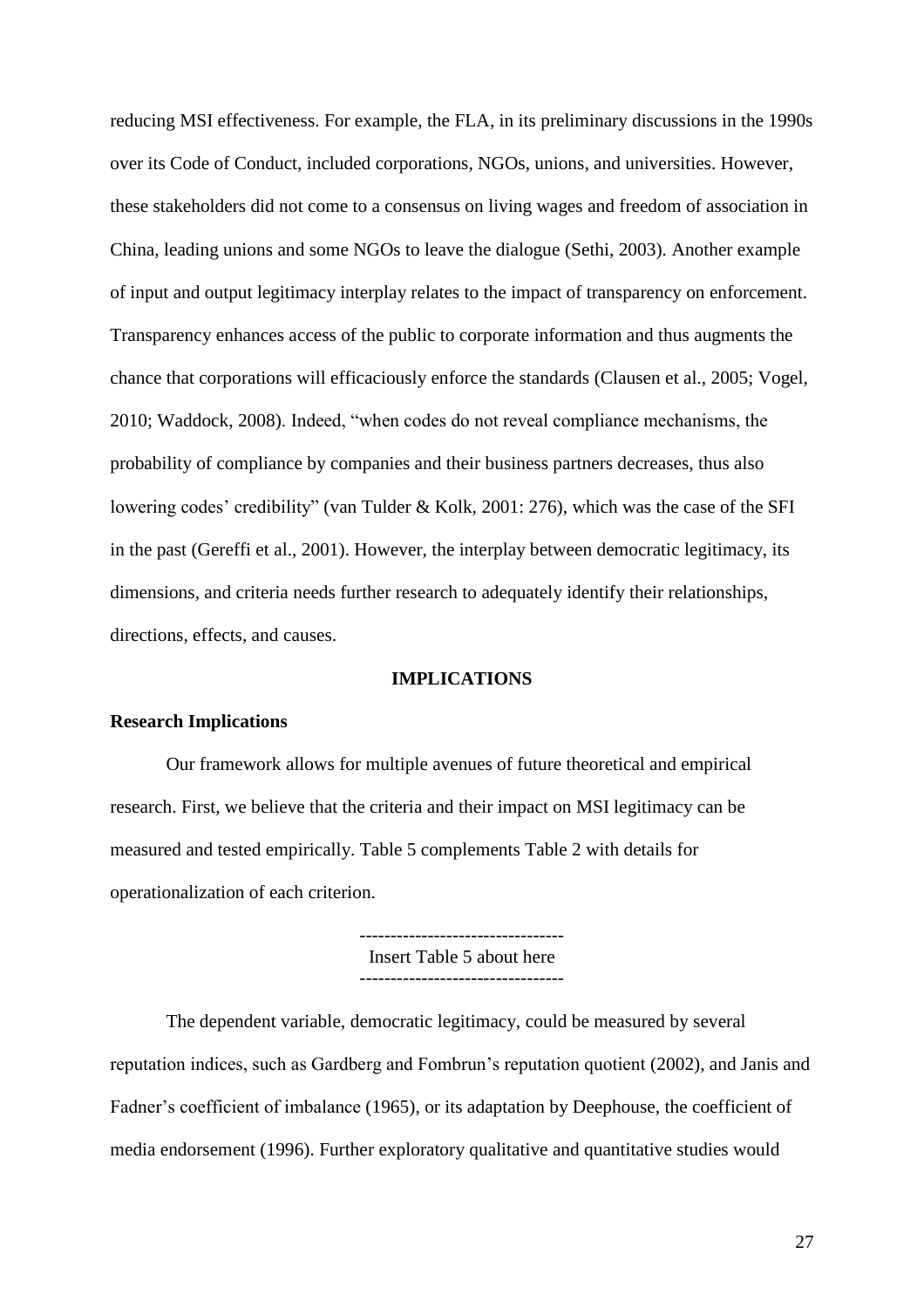also be needed to build propositions and hypotheses as to the aforementioned interplay between the criteria. It would be possible, for example, for the weights of the criteria to change according to the industry, area, and issue. Inclusion could be more important in highly fragmented industries with complex and long supply chains. In-depth case studies of MSIs would prove useful to examine in detail how these criteria unfold in existing MSIs, and to develop hypotheses. Exploratory quantitative analysis (post-hoc investigations) of the model and correlations between the criteria described earlier would also help in this regard.

Our paper takes the MSI as the unit of analysis and does not consider legitimacy challenges at the level of individual actors who participate in the initiative. There is, for instance, a difference between the legitimacy of an MSI and that of its participants. Whether or not there is an impact of the legitimacy of the MSI on that of the participating corporations and NGOs, and whether or not there is a link between the participation in an MSI and the financial performance of a corporation, are relevant questions. The impact of free-riding and non-adherent firms on MSI legitimacy also needs to be examined. However, these aspects are beyond the scope of our paper, which intends to shed light on the condition of legitimacy in the emerging domain of private regulation.

Finally, the paper also allows for several theoretical investigations, which could be addressed by conceptual and empirical analyses. For example, the conflict between profit and non-profit organizations within an MSI would need further investigation. Future research could also include quantitative and qualitative analyses on the salience of the criteria of input and output legitimacy in the existing MSIs, their dynamics, and evolution through the MSI lifetime.

#### **Policy Implications**

We also believe that our framework has multiple policy implications. First, we deem that the success of MSIs depends on their democratic legitimacy as private regulatory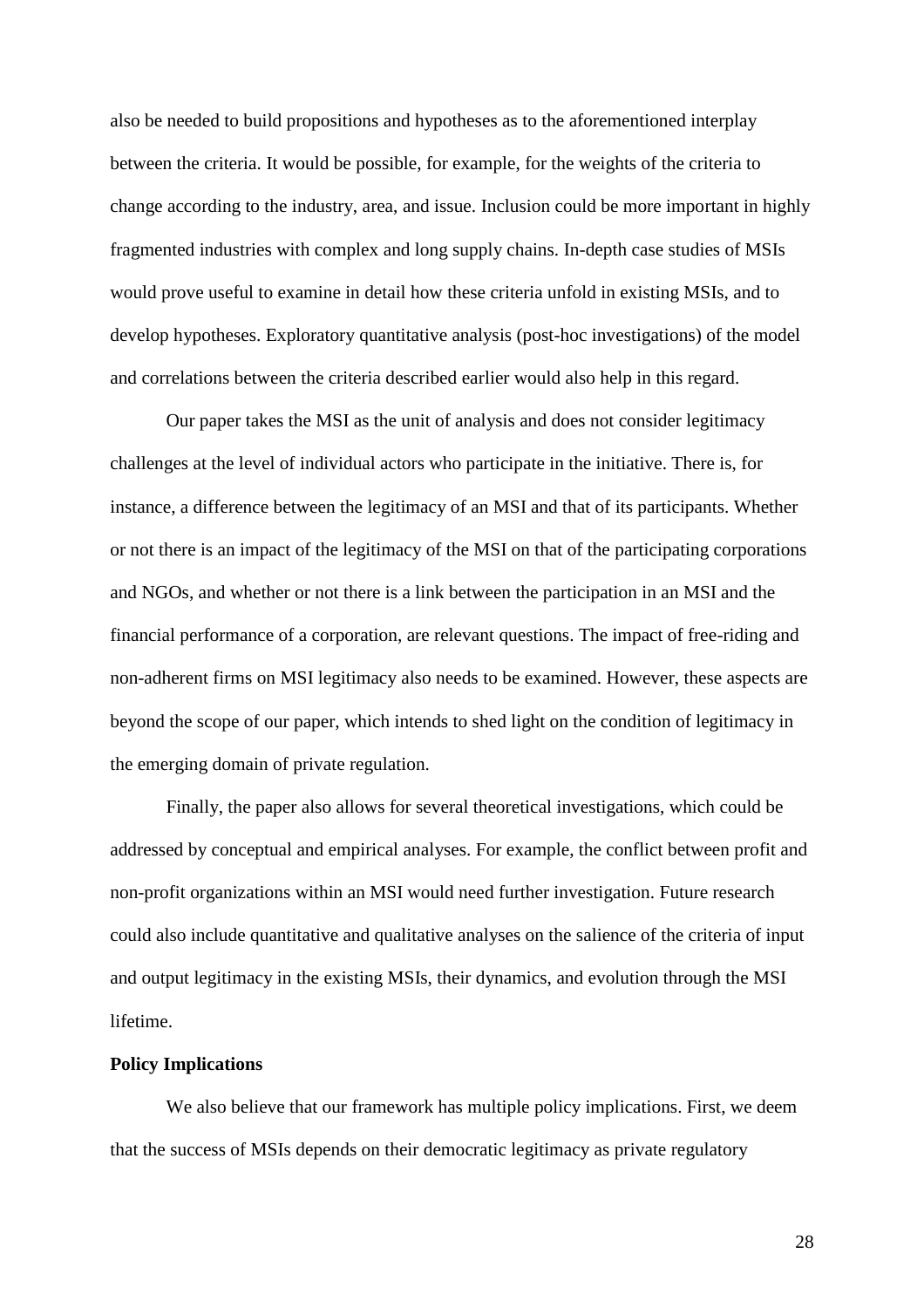initiatives at a transnational level, which is being highly credible and effective in taking a state-like function at a transnational level. We believe that our findings can be useful for the design of the structures and processes of the existing and future MSIs. We would advise MSI administrators to pay attention to issues such as the independence of monitoring or the inclusion of all the affected stakeholders.

Second, corporations should also pay attention to the democratic legitimacy of the MSIs they engage in. By engaging in a legitimate MSI, they are likely to preempt some of the civil society's attacks (Vogel, 2010). Indeed, by participating in MSIs, "companies also hope to reduce the demands they are facing from multiple stakeholders (particularly critical NGOs), customers (including corporate customers), and social investors, among others" (Waddock, 2008: 105). This would also mean that corporations should not try to manipulate the processes of standard-setting, and be ready to accept other stakeholders' inputs, which would, in the end, enhance the legitimacy of the MSI in which they engage. As corporations increasingly take a political role in a globalizing world, engagement in legitimate MSIs will foster this role and certainly increase their legitimacy as a political actor (Scherer & Palazzo, 2007, 2011).

Third, the role of governments in transnational private regulation is also important. While our paper demonstrates the growing relevance of soft law regulation, we do not want to deny the superior regulatory power of hard law regulation by democratically elected governments. The challenge for governments is in finding ways of evaluating MSIs and connecting to them to better align their own national regulatory activities with those of private actors on the global playing field. Our framework also offers governments and intergovernmental agencies criteria to judge the legitimacy of MSIs prior to participating in them or promoting them. As soft law takes on increasing importance globally, governments might also consider how to collaborate and increase synergies with private regulatory bodies,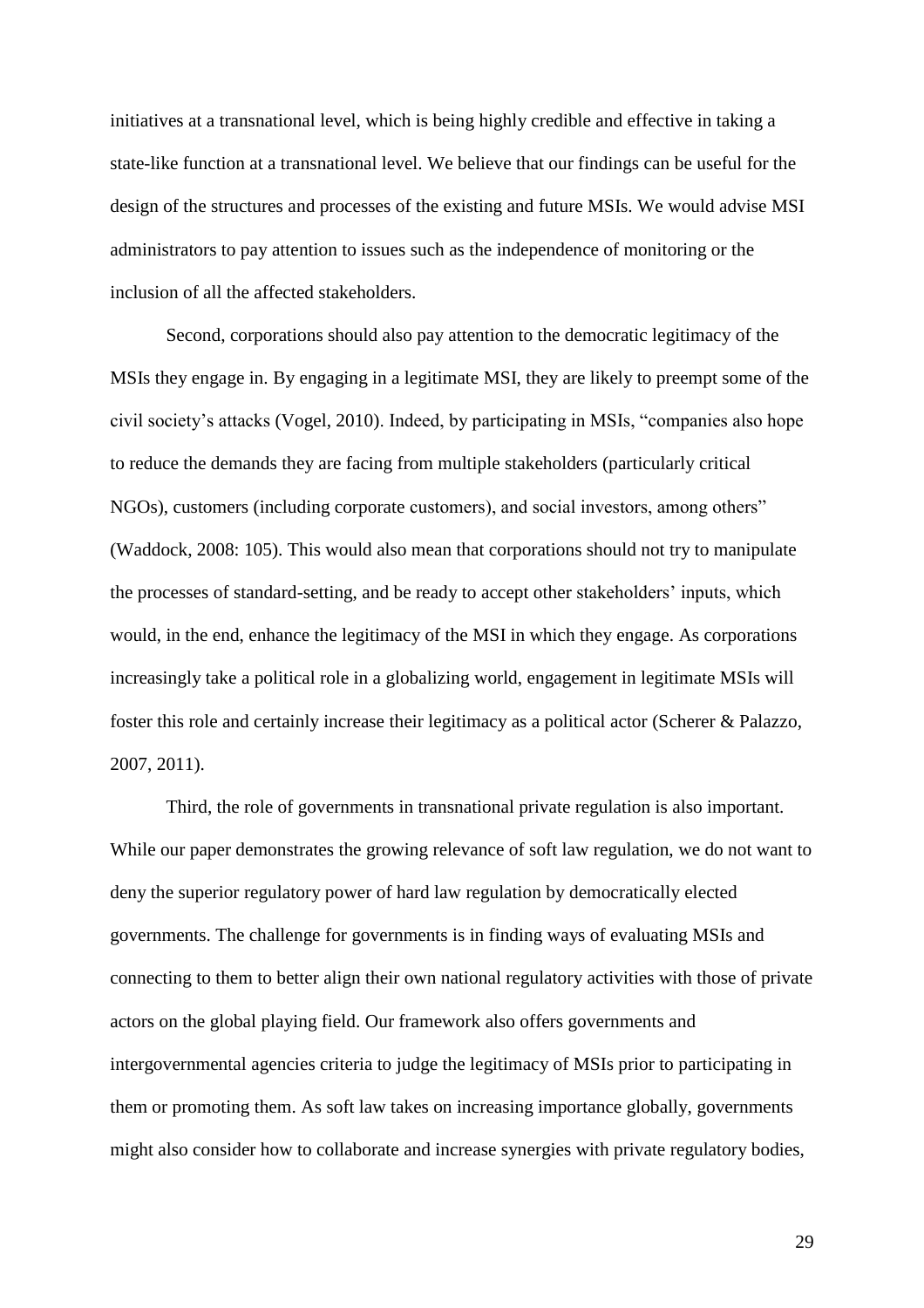for example, in "recogniz[ing] the legitimacy of the most viable regulations by further incorporating them as participants in formal political decision-making processes" (Glasbergen, 2011: 22). Moreover, some governments have decided to embed soft law in their national hard law, such as Denmark and Sweden, for state-owned companies that are required to report according to GRI principles (CSR Europe, 2010).

#### **CONCLUSION**

There are a number of important further steps and challenges for transnational private regulation and the implementation of MSI legitimacy criteria. It will be important to find ways to embed such voluntary standards in democratic and government structures (Vogel, 2010). In a globalizing world with increasingly expanding economic activities and related social and environmental externalities, MSIs could be a way to deal with these externalities in a democratic way (Scherer & Palazzo, 2008). As TNCs realize that they cannot ignore or solve these issues alone, they engage in MSIs. We believe that as the role of corporations in society is increasingly under watch by activists, NGOs, and the wider public, corporations can increase their commitment to responsible behavior by participating in democratically legitimate MSIs. As CSR increasingly involves the private regulation of business (Kobrin, 2009; Matten & Crane, 2005; Scherer & Palazzo, 2011; Scherer et al., 2006; Waddock, 2008), the legitimacy of such regulation will be increasingly important, at least for as long as a global nexus of public governance is neither available, nor effective and credible.

However, these new mechanisms face numerous input and output legitimacy problems. This paper has contributed to the debate on MSI regulation of TNC activities by highlighting the criteria and challenges in defining and evaluating the democratic legitimacy of private regulatory regimes. It has also contributed to the CSR literature by examining these new mechanisms, whereby corporate engagement signals an increasing political role. By outlining a framework for evaluating the legitimacy of MSIs, the paper has contributed to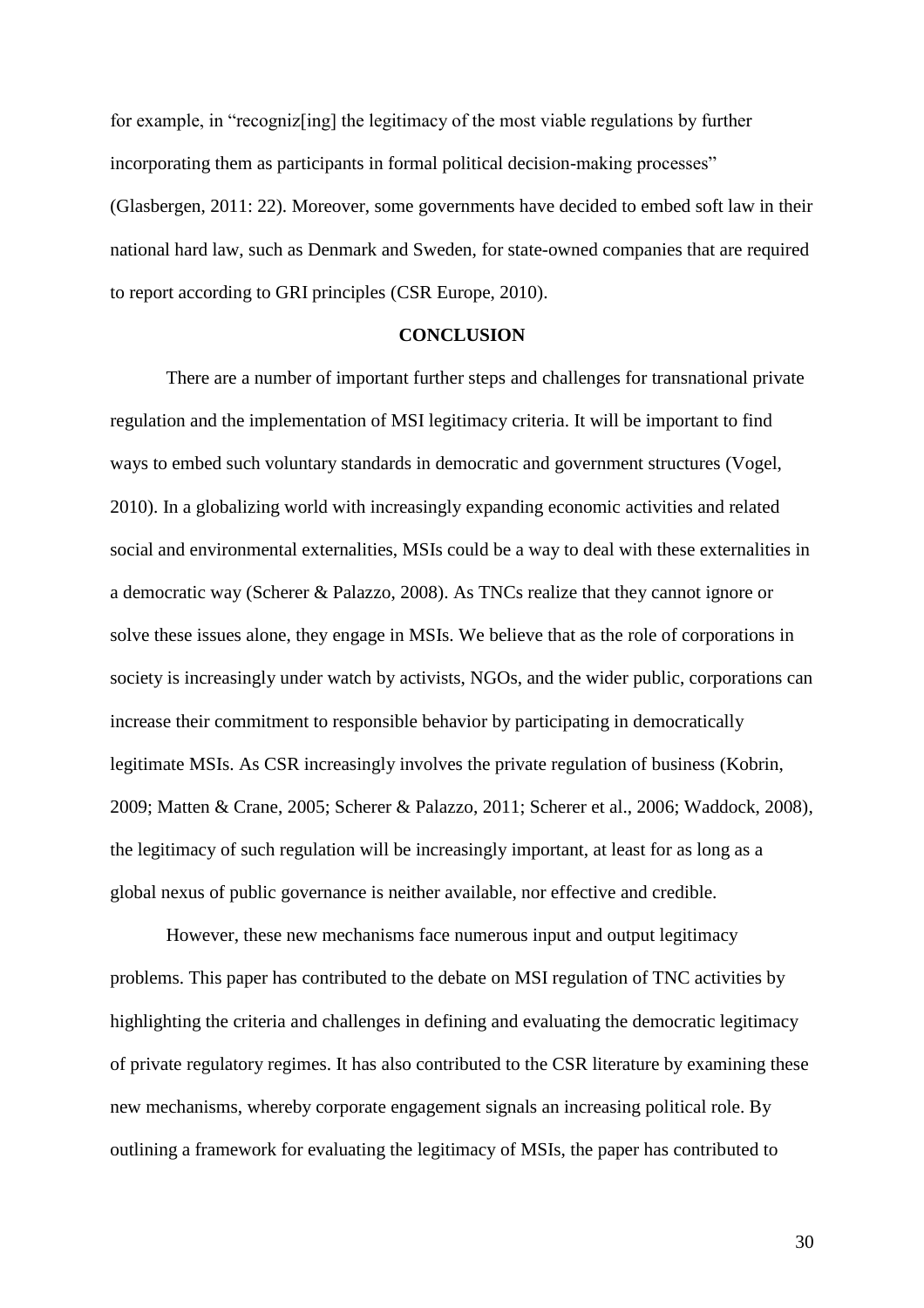research on private regulation and its role in a globalizing world, where governmental regulation is not always available. We argue that this role can only be successfully fulfilled if MSIs meet some basic requirements of credibility and effectiveness criteria. Specifically, this paper has described the democratic embeddedness of MSIs as the result of their input and output legitimacy. By building on insights from normative democratic theory, and translating it to the global level, this paper has identified criteria of both forms of legitimacy. While further research is needed, this paper has outlined avenues for MSIs to enhance their input legitimacy and effectiveness, so that sustainable regulations for governance in a global world can be worthwhile.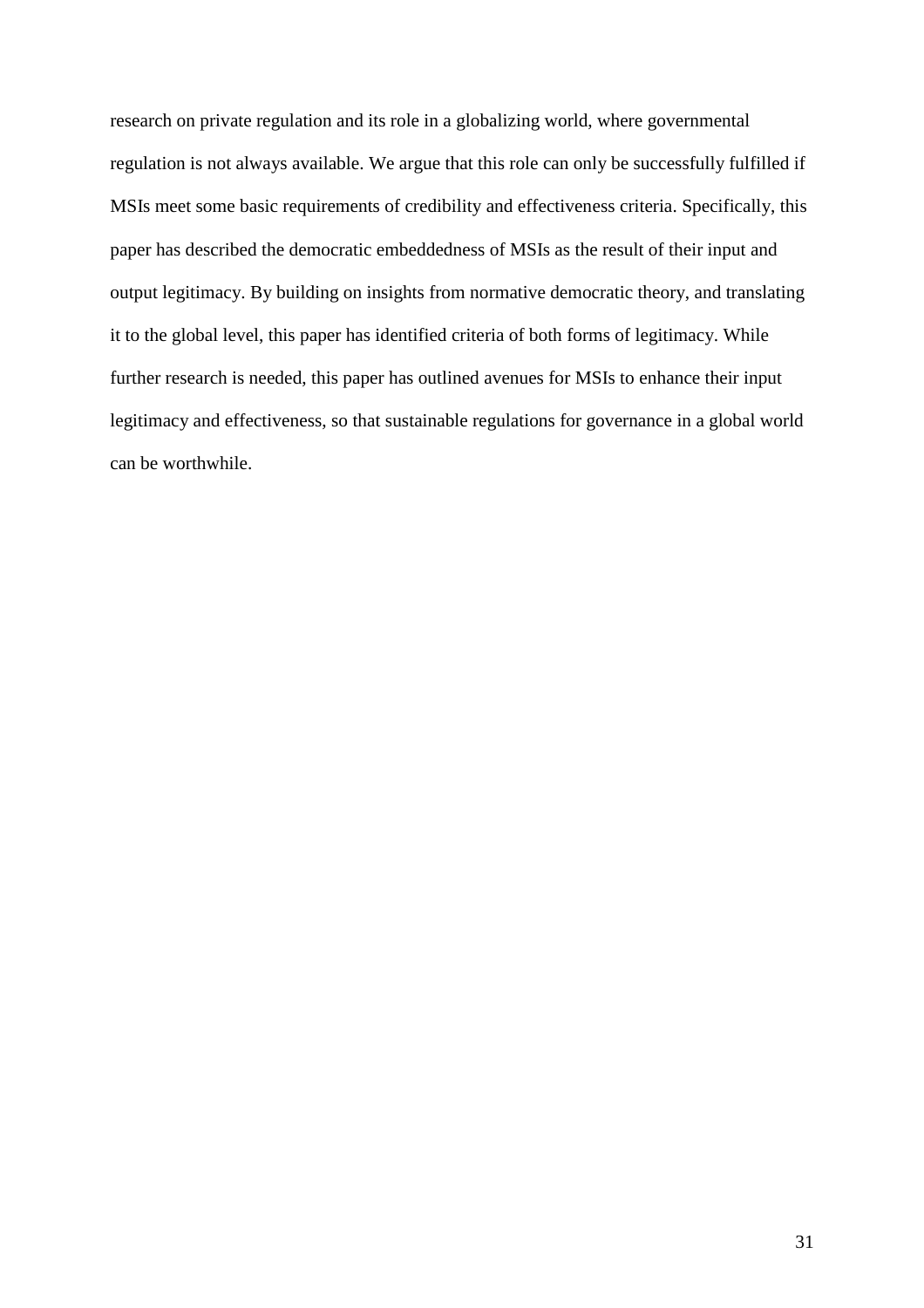#### **FOOTNOTES**

Throughout the paper, when we speak about governments or nation-states, we include all national governmental organs of the state apparatus, i.e. judicial, executive, legislative organs. These organs are, in general, believed to represent citizens' will in a democratic national regime, and translate this will into applicable laws.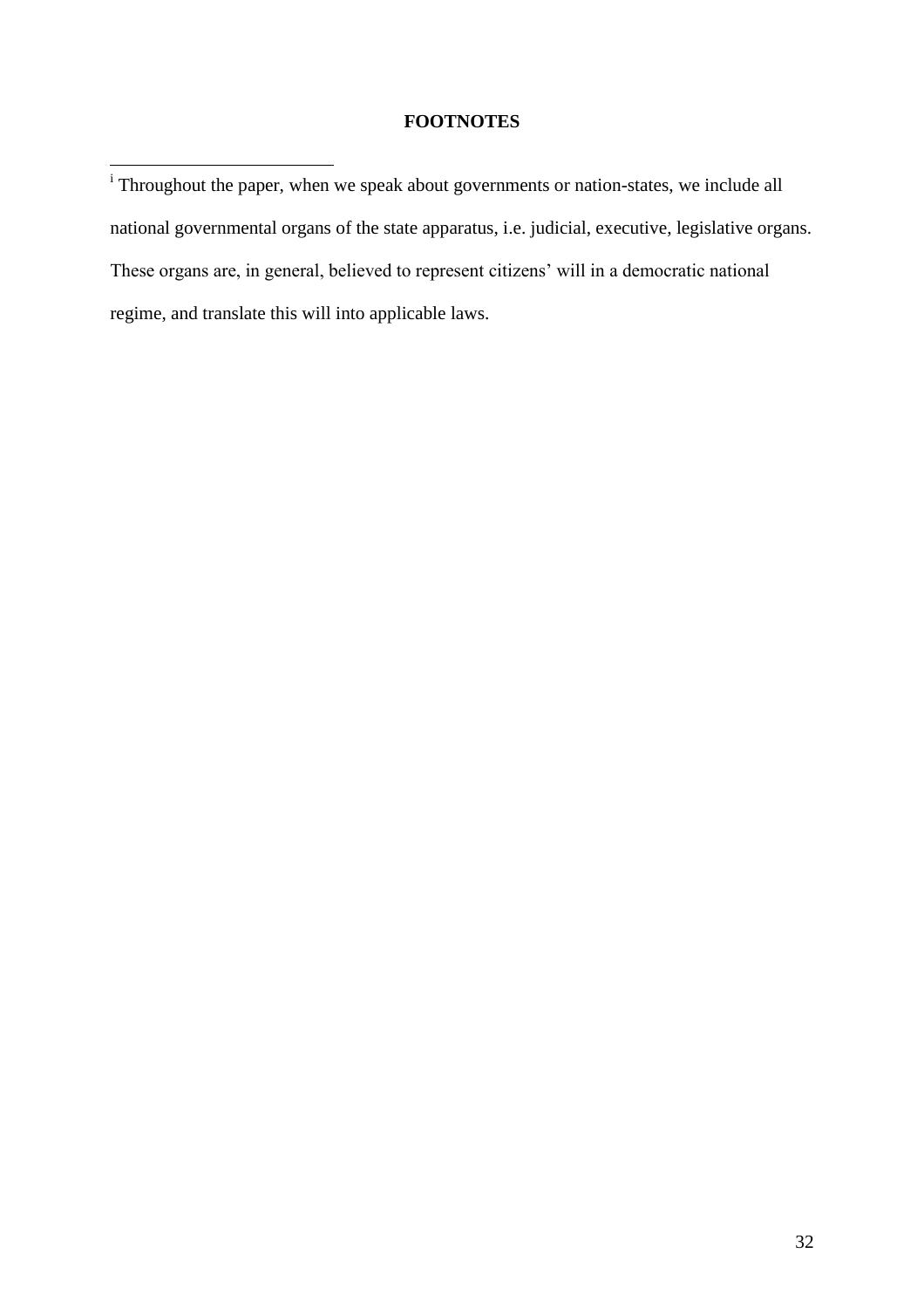#### **REFERENCES**

- Abbott, K. W., & Snidal, D. 2000. Hard and soft law in international governance. *International Organization*, 54: 421-456.
- Arya, B., & Salk, J. E. 2006. Cross sector alliance learning and effectiveness of voluntary codes of corporate social responsibility. *Business Ethics Quarterly*, 16: 211-234.
- Bäckstrand, K. 2006. Multi-stakeholder partnerships for sustainable development: Rethinking legitimacy, accountability and effectiveness. *European Environment*, 16: 290-306.
- Barber, B. 1984. *Strong democracy: Participatory politics for a new age*. Berkeley: University of California Press.
- Bartley, T. 2007. Institutional emergence in an era of globalization: The rise of transnational private regulation of labor and environmental conditions. *American Journal of Sociology*, 113: 297-351.
- Bartley, T. 2010. Transnational private regulation in practice: The limits of forest and labor standards certification in Indonesia. *Business & Politics*, 12(3): art.7.
- Beisheim, M., & Dingwerth, K. 2008. *Procedural legitimacy and private transnational governance: Are the good ones doing better?* Berlin: SFB-Governance Working Paper Series N°14.
- Bellah, R. N., Madsen, R., Sullivan, W. M., Swidler, A., & Tipton, S. M. 1986. *Habits of the heart: Individualism and commitment in American life*. New York: Harper and Row.
- Bernstein, S., & Cashore, B. 2007. Can non-state global governance be legitimate? An analytical framework. *Regulation & Governance*, 1: 347-371.
- Black, J. 2008. Constructing and contesting legitimacy and accountability in polycentric regulatory regimes. *Regulation & Governance*, 2: 137-164.
- Börzel, T. A., & Risse, T. 2005. Public-private partnerships: Effective and legitimate tools of international governance? In E. Grande, & L. W. Pauly (Eds.), *Complex sovereignty:*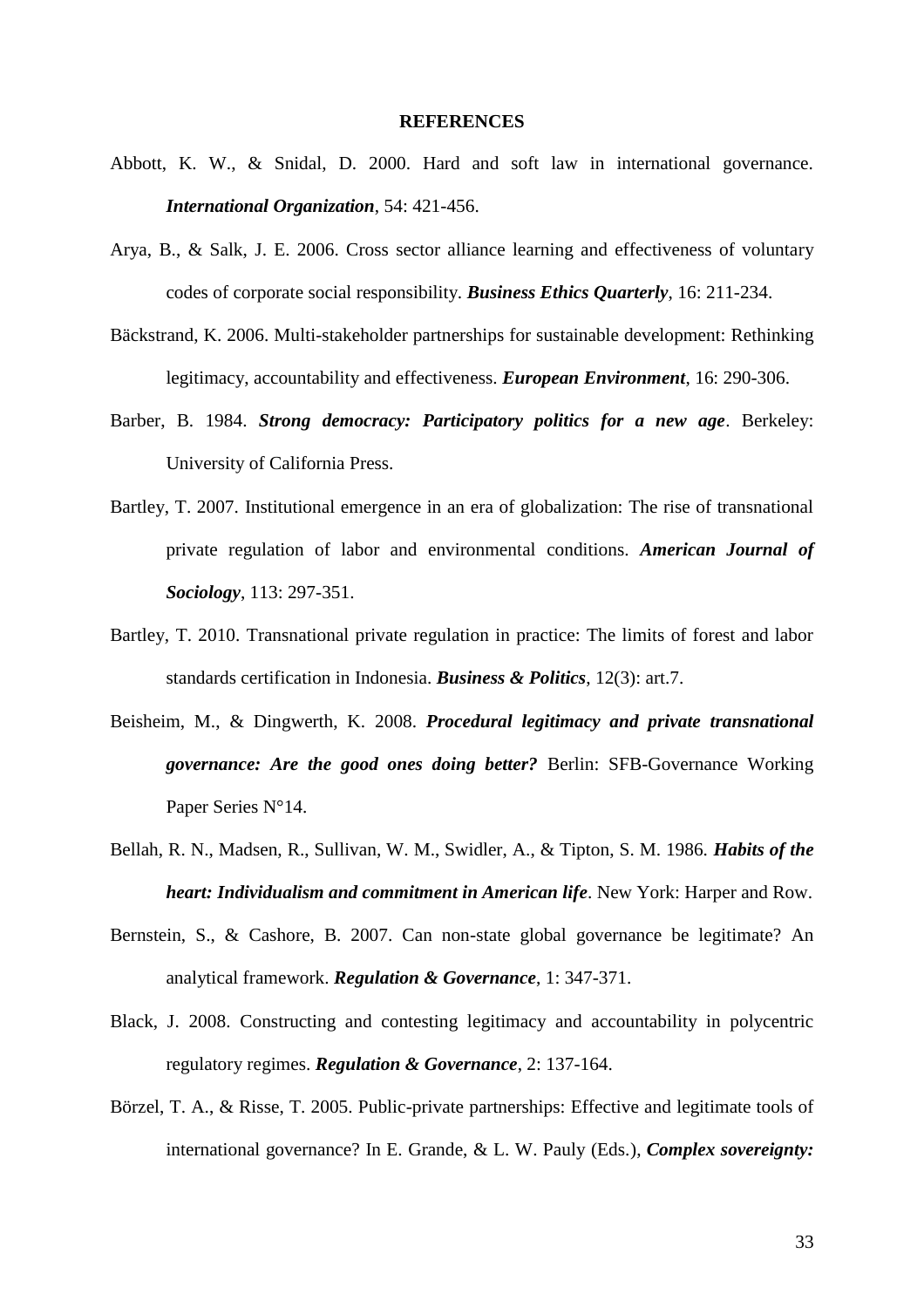*Reconstituting political authority in the twenty-first century*: 195-216. Toronto: University of Toronto Press.

- Bouslah, K., M'Zali, B., Turcotte, M.-F., & Kooli, M. 2010. The impact of forest certification on firm financial performance in Canada and the US. *Journal of Business Ethics*, 96: 551-572.
- Buckley, P. J., & Ghauri, P. N. 2004. Globalisation, economic geography and the strategy of multinational enterprises. *Journal of International Business Studies*, 35: 81-98.
- Cashore, B. 2002. Legitimacy and the privatization of environmental governance: How nonstate market-driven governance systems gain rule-making authority. *Governance*, 15(4): 503-529.
- Cassel, D. 2001. Human rights and business responsibilities in the global marketplace. *Business Ethics Quarterly*, 11: 261-274.
- Cerny, P. G. 1999. Globalization and the erosion of democracy. *European Journal of Political Research*, 36: 1-26.
- Christmann, P., & Taylor, G. 2001. Globalization and the environment: Determinants of firm self-regulation in China. *Journal of International Business Studies*, 32: 439-458.
- Christmann, P., & Taylor, G. 2006. Firm self-regulation through international certifiable standards: Determinants of symbolic versus substantive implementation. *Journal of International Business Studies*, 37: 863-878.
- Clausen, J., Ankele, K., & Petschow, U. 2005. The role of voluntary initiatives in sustainable corporate governance. In U. Petschow, J. Rosenau, & E.-U. von Weizsäcker (Eds.), *Governance and sustainability: New challenges for states, companies and civil society*: 176-185. Sheffield: Greenleaf Publishing.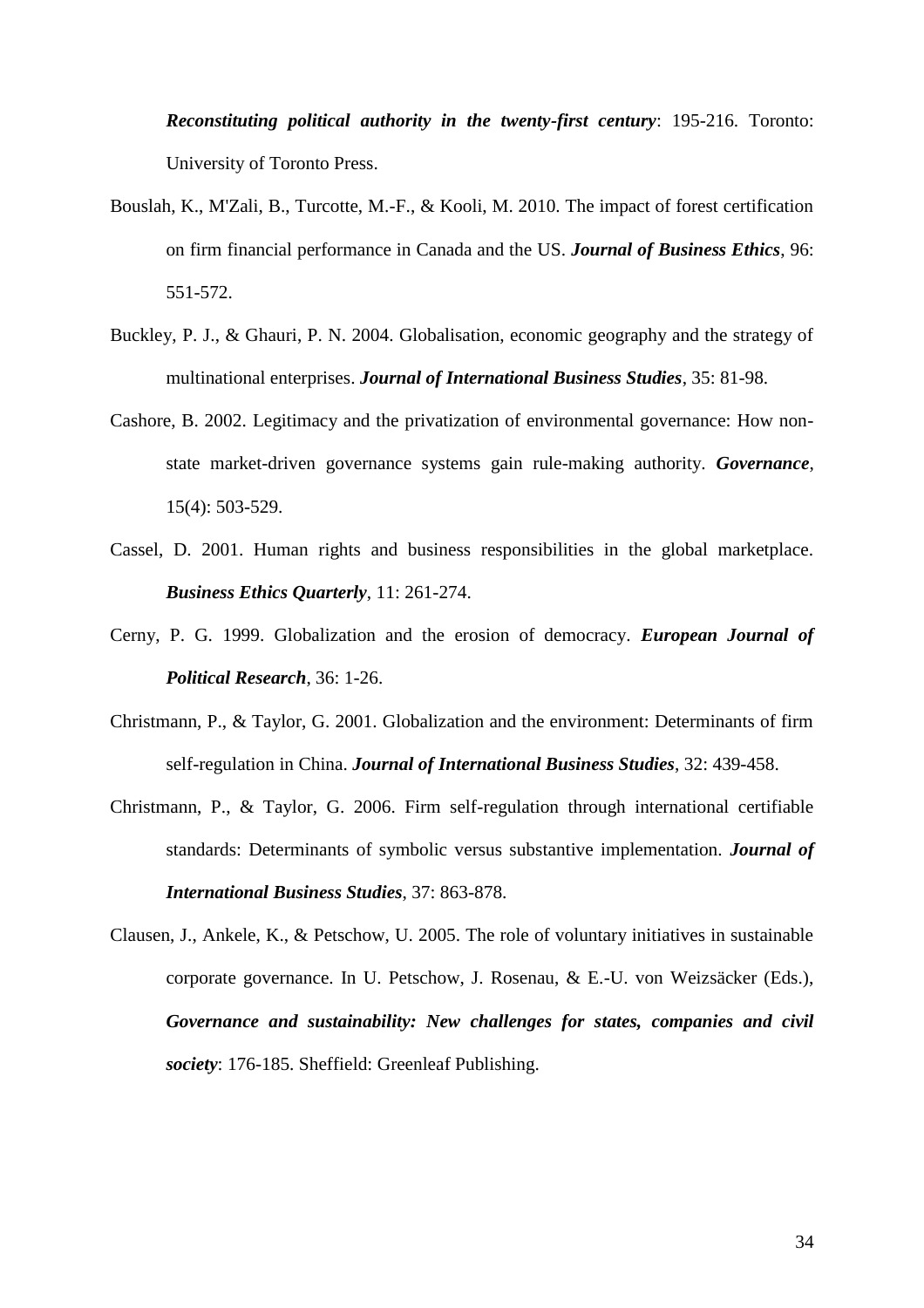- CSR Europe. 2010. *GRI: Sweden and Denmark lead the way in sustainability reporting*. http://www.csreurope.org/news.php?type=&action=show\_news&news\_id=3779, first accessed February 2011.
- Cubbage, F. W., & Moore, S. 2008. *Impacts and costs of forest certification: A survey of SFI and FSC in North America*. Paper presented at the 2008 Sustainable Forestry Initiative Meeting, Minneapolis, MN.
- Dahan, N., Doh, J., & Guay, T. 2006. The role of multinational corporations in transnational institution building: A policy network perspective. *Human Relations*, 59(11): 1571- 1600.
- de Senarclens, P., & Kazancigil, A. (Eds.). 2007. *Regulating globalization: Critical approaches to global governance*. Tokyo: United Nations University Press.
- Deephouse, D. L. 1996. Does isomorphism legitimate? *Academy of Management Journal*, 39: 1024-1039.
- Dingwerth, K. 2008. North-South parity in global governance: The affirmative procedures of the Forest Stewardship Council. *Global Governance*, 14: 53-71.
- Domask, J. 2003. From boycotts to global partnership: NGOs, the private sector, and the struggle to protect the world forests. In J. P. Doh, & H. Teegen (Eds.), *Globalization and NGOs: Transforming business, government, and society*: 157-186. Westport: Praeger Publishers.
- Dupuy, P.-M. 1991. Soft law and the international law of the environment. *Michigan Journal of International Law*, 12: 420-435.

Easton, D. 1957. An approach to the analysis of political systems. *World Politics*, 9: 383-400.

Elms, H., & Phillips, R. A. 2009. Private security companies and institutional legitimacy: Corporate and stakeholder responsibility. *Business Ethics Quarterly*, 19: 403-432.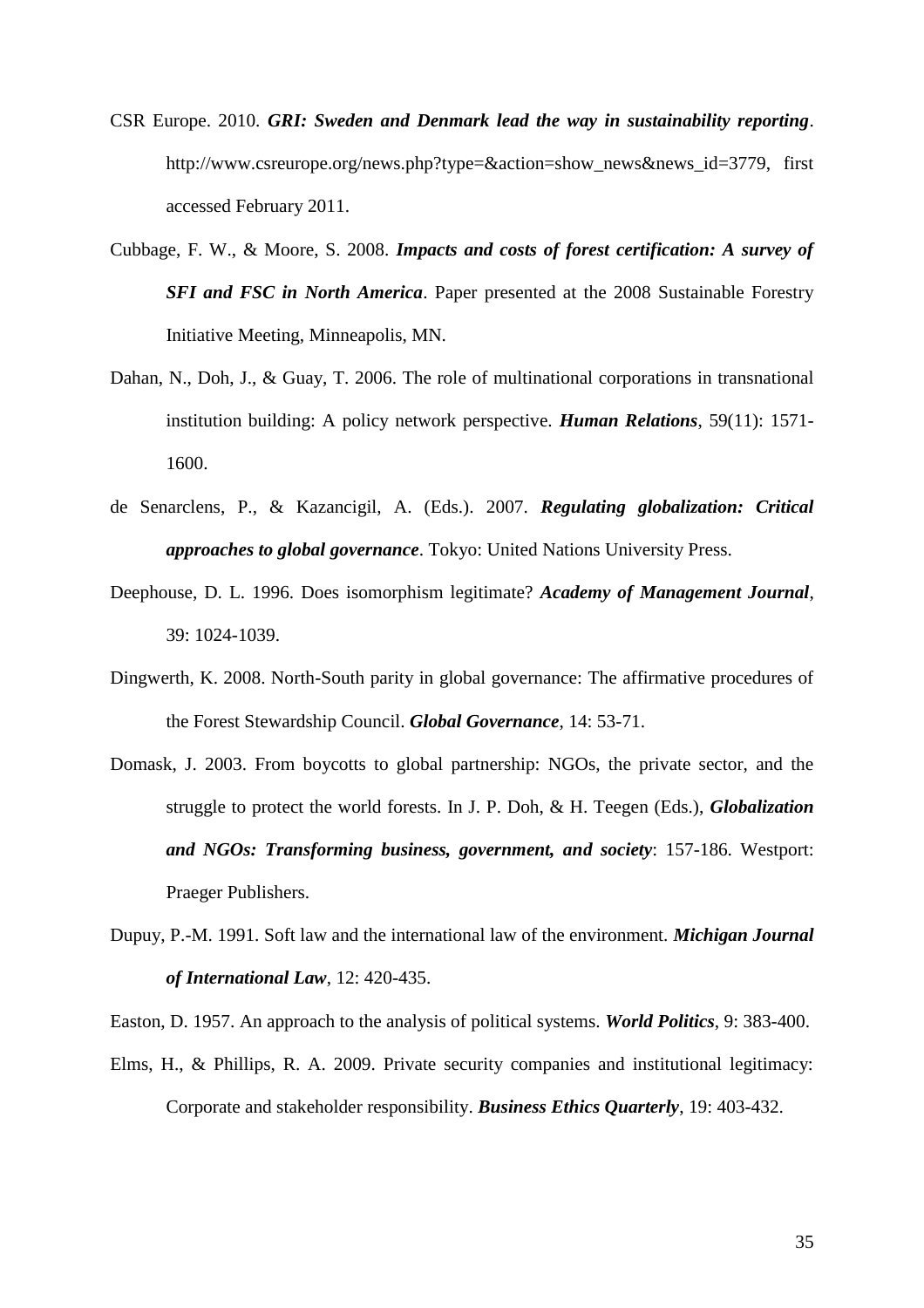Elster, J. 1986. The market and the forum: Three varieties of political theory. In J. Elster, & A. Hylland (Eds.), *Foundations of social choice theory*: 103–132. Cambridge: Cambridge University Press.

Florini, A. 1998. The end of secrecy. *Foreign Policy*, 111: 50-63.

- Fransen, L. W., & Kolk, A. 2007. Global rule-setting for business: A critical analysis of multi-stakeholder standards. *Organization*, 14: 667-684.
- Fritsch, S. 2008. The UN Global Compact and the global governance of corporate social responsibility: Complex multilateralism for a more human globalization? *Global Society*, 22: 1-26.
- Fung, A. 2003. Deliberative democracy and international labor standards. *Political Theory*, 33: 397-419.

Fung, A. 2005. Deliberation before the revolution. *Political Theory*, 33: 397-419.

- Gardberg, N. A., & Fombrun, C. J. 2002. The global reputation quotient project: First steps towards a cross-nationally valid measure of corporate reputation. *Corporate Reputation Review*, 4: 303-307.
- Gereffi, G., Garcia-Johnson, R., & Sasser, E. 2001. The NGO-industrial complex. *Foreign Policy*, 125: 56-65.
- Gilbert, D. U., & Rasche, A. 2007. Discourse ethics and social accountability: The ethics of SA 8000. *Business Ethics Quarterly*, 17: 187-216.
- Gilbert, D. U., & Rasche, A. 2008. Opportunities and problems of standardized ethics initiatives – a stakeholder theory perspective. *Journal of Business Ethics*, 82: 755- 773.
- Glasbergen, P. 2011. Mechanisms of private meta-governance: An analysis of global private governance for sustainable development. *International Journal of Strategic Business Alliances*, 2: 189-206.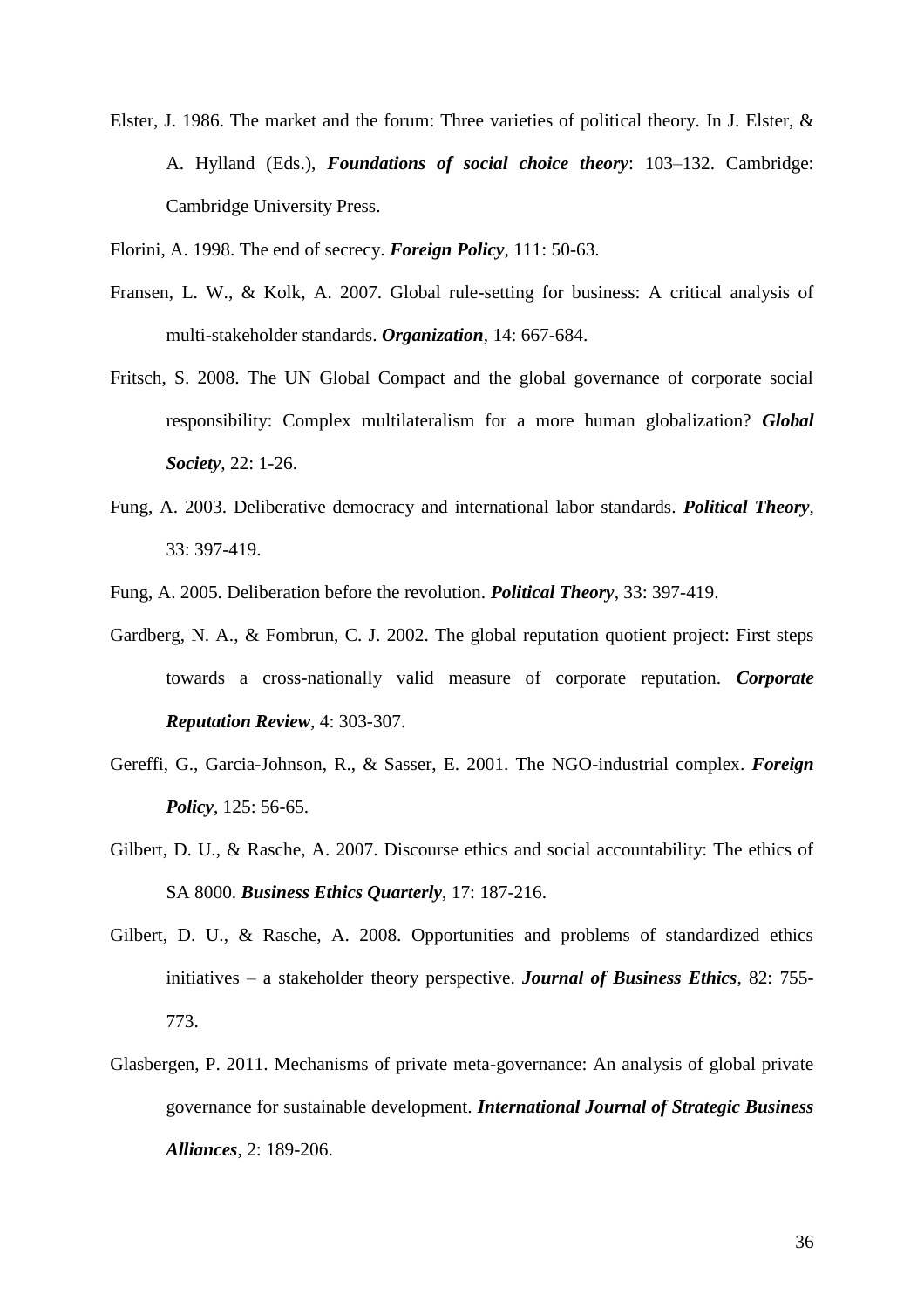- Graz, J.-C., & Nölke, A. (Eds.). 2008. *Transnational private governance and its limits*. London: Routledge.
- Gutmann, A., & Thompson, F. 1996. *Democracy and disagreement*. Cambridge: Harvard University Press.
- Habermas, J. 1990. *The new conservatism*. Cambridge: MIT Press.
- Habermas, J. 1996. *Between facts and norms*. Cambridge: MIT Press.
- Habermas, J. 1998. *The inclusion of the other: Studies in political theory*. Cambridge: MIT Press.
- Habermas, J. 2001. *The postnational constellation: Political essays*. Cambridge: MIT Press.
- Hale, T. N. 2008. Transparency, accountability and global governance. *Global Governance*, 14: 73-94.
- Hassel, A. 2008. The evolution of a global labor governance regime. *Governance*, 21(2): 231- 251.
- Haufler, V. 2003a. Globalization and industry self-regulation. In M. Kahler, & D. A. Lake (Eds.), *Governance in a global economy: Political authority in transition*: 226-252. Oxford: Oxford University Press.
- Haufler, V. 2003b. New forms of governance: Certification regimes as social regulations of the global market. In E. Meidinger, C. Elliott, & G. Oesten (Eds.), *Social and political dimensions of forest certification*: 237-247. Remagen-Oberwinter: Forstbuch.

Held, D., & McGrew, A. (Eds.). 2002. *Governing globalization*. Cambridge: Polity Press.

Henderson, J., Dicken, P., Hess, M., Coe, N., & Yeung, H. W.-C. 2002. Global production networks and the analysis of economic development. *Review of International Political Economy*, 9: 436-464.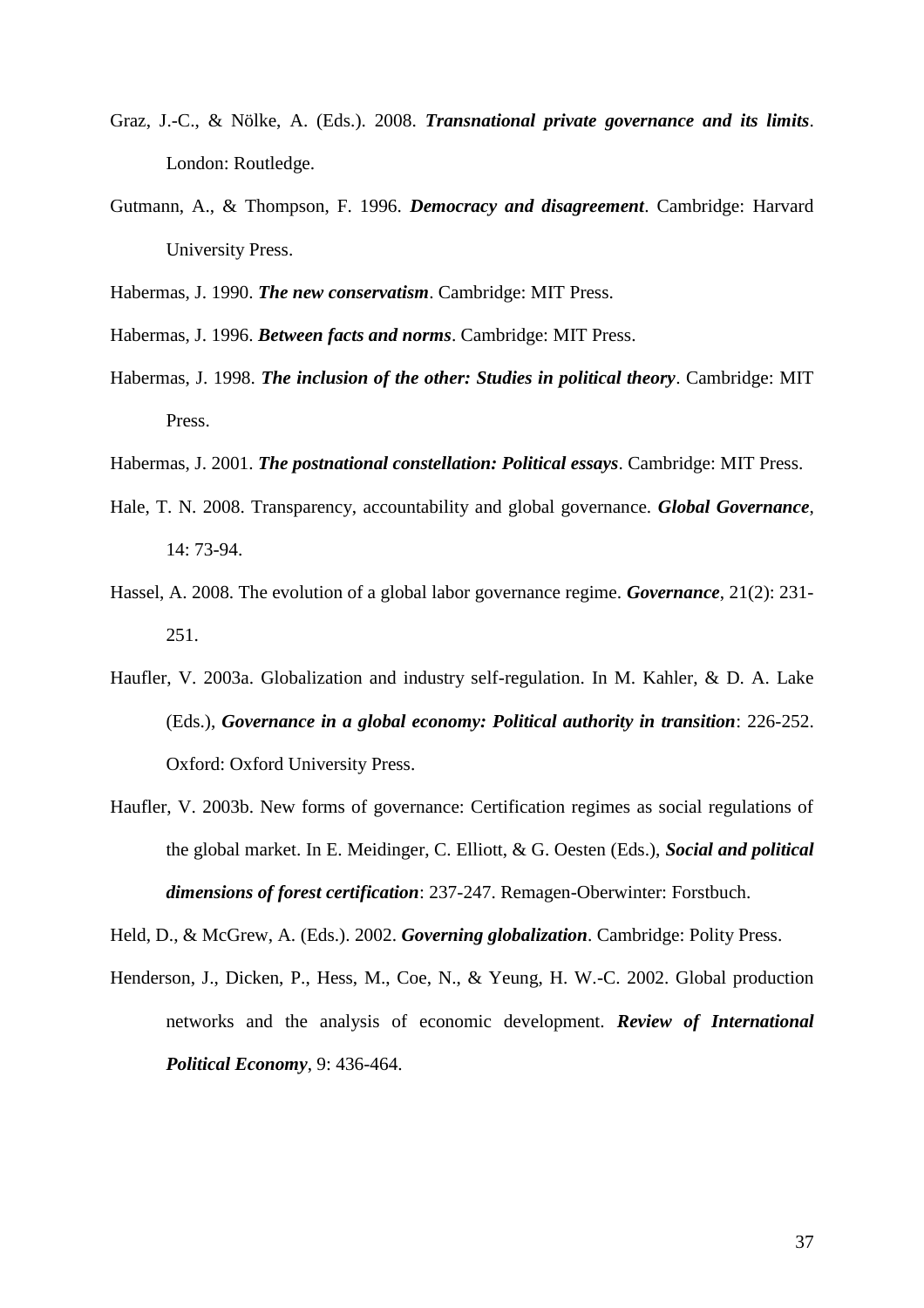- Hess, D. 2007. Social reporting and new governance regulation: The prospects of achieving corporate accountability through transparency. *Business Ethics Quarterly*, 17: 453- 476.
- Hiss, S. 2009. From implicit to explicit corporate social responsibility: Institutional change as a fight for myths. *Business Ethics Quarterly*, 19: 433-451.
- Hsieh, N.-H. 2009. Does global business have a responsibility to promote just institutions? *Business Ethics Quarterly*, 19: 251-273.
- Husted, B. W., & Allen, D. B. 2006. Corporate social responsibility in the multinational enterprise: Strategic and institutional approaches. *Journal of International Business Studies*, 37: 838-849.
- Janis, I. L., & Fadner, R. 1965. The coefficient of imbalance. In H. Lasswell, N. Leites, & Associates (Eds.), *Language of politics: Studies in quantitative semantics*: 153-169. Cambridge: MIT Press.
- Kerwer, D. 2005. Rules that many use: Standards and global regulation. *Governance*, 18: 611-632.
- Kingsbury, B. 1999. Sovereignty and inequality. In A. Hurrell, & N. Woods (Eds.), *Inequality, globalization, and world politics*: 66-94. Oxford: Oxford University Press.
- Kirton, J. J., & Trebilcock, M. J. 2004. *Hard choices, soft law: Voluntary standards in global trade, environment and social governance*. Aldershot: Ashgate.
- Kitschelt, H. P. 1986. Political opportunity structures and political protest: Anti-nuclear movements in four democracies. *British Journal of Political Science*, 16: 57-85.
- Kobrin, S. J. 2008. Globalization, transnational corporations and the future of global governance. In A. G. Scherer, & G. Palazzo (Eds.), *Handbook of research on global corporate citizenship*: 249-272. Cheltenham: Edward Elgar.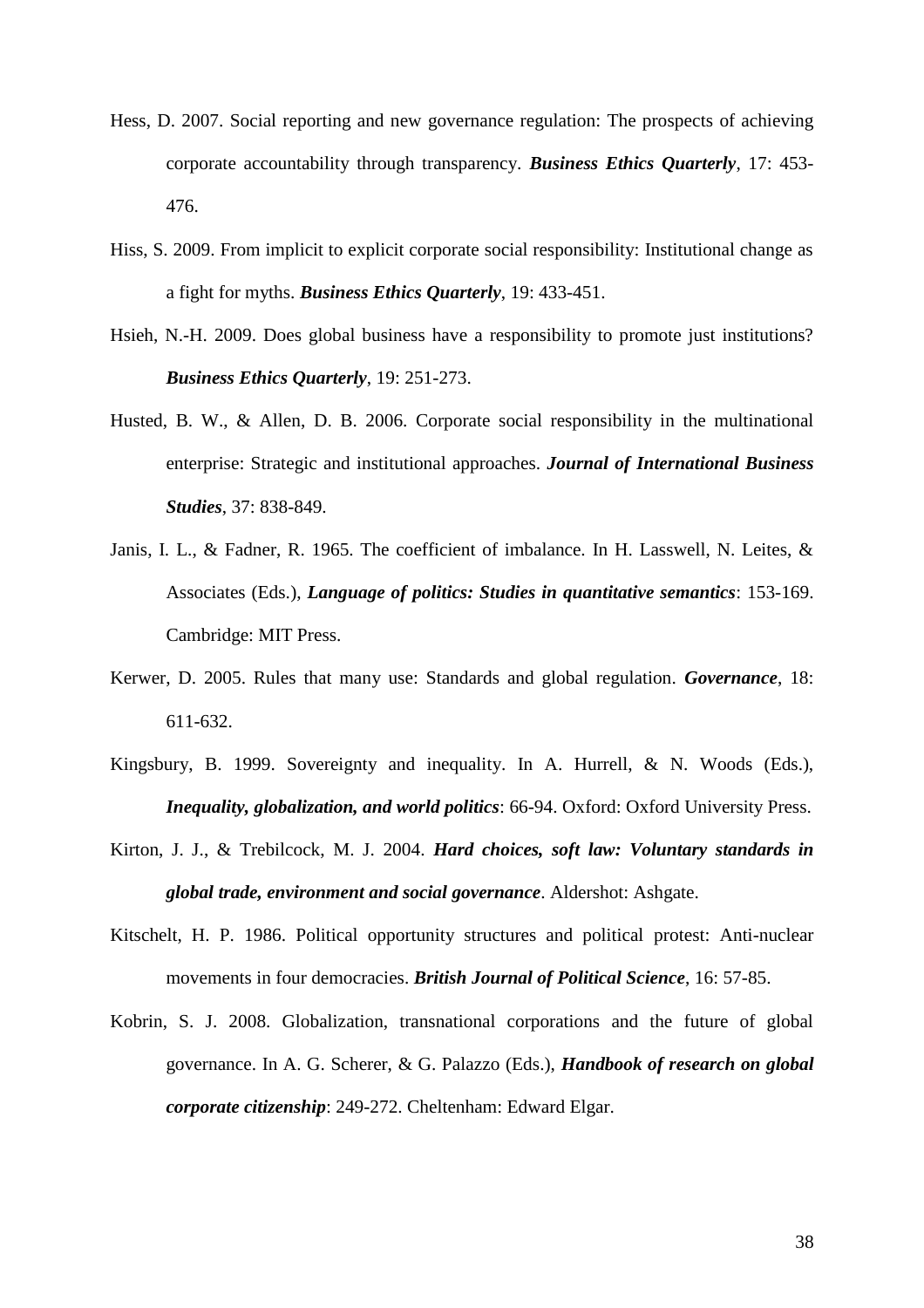- Kobrin, S. J. 2009. Private political authority and public responsibility: Transnational politics, transnational firms and human rights. *Business Ethics Quarterly*, 19: 349-374.
- Koenig-Archibugi, M. 2004. Transnational corporations and public accountability. *Government and Opposition*, 39: 234-259.
- Kolk, A., & Pinkse, J. 2008. A perspective on multinational entreprises and climate change: Learning from "An inconvenient truth"? *Journal of International Business Studies*, 39: 1359-1378.
- Kwok, C. C. Y., & Tadesse, S. 2006. The MNC as an agent of change for host-country institutions: FDI and corruption. *Journal of International Business Studies*, 37: 767- 785.
- Labour Rights in China. 1999. *No illusions: Against the global cosmetic SA8000*. http://www.lancs.ac.uk/fass/law/intlaw/ibuslaw/.../noillusions.doc, first accessed December 2009.
- Laufer, W. S. 2003. Social accountability and corporate greenwashing. *Journal of Business Ethics*, 43: 253-261.
- Levy, D. L. 2008. Political contestation in global production networks. *Academy of Management Review*, 33: 943-963.
- Locke, R., Qin, F., & Brause, A. 2007. Does monitoring improve labor standards? Lessons from Nike. *Industrial and Labor Relations Review*, 61: 3-31.
- Lövbrand, E., Rindefjäll, T., & Nordqvist, J. 2009. Closing the legitimacy gap in global environmental governance? Lessons from the emerging CDM market. *Global Environmental Politics*, 9(2): 74-100.
- Luo, Y. 2006. Political behavior, social responsibility, and perceived corruption: A structuration perspective. *Journal of International Business Studies*, 37: 747-766.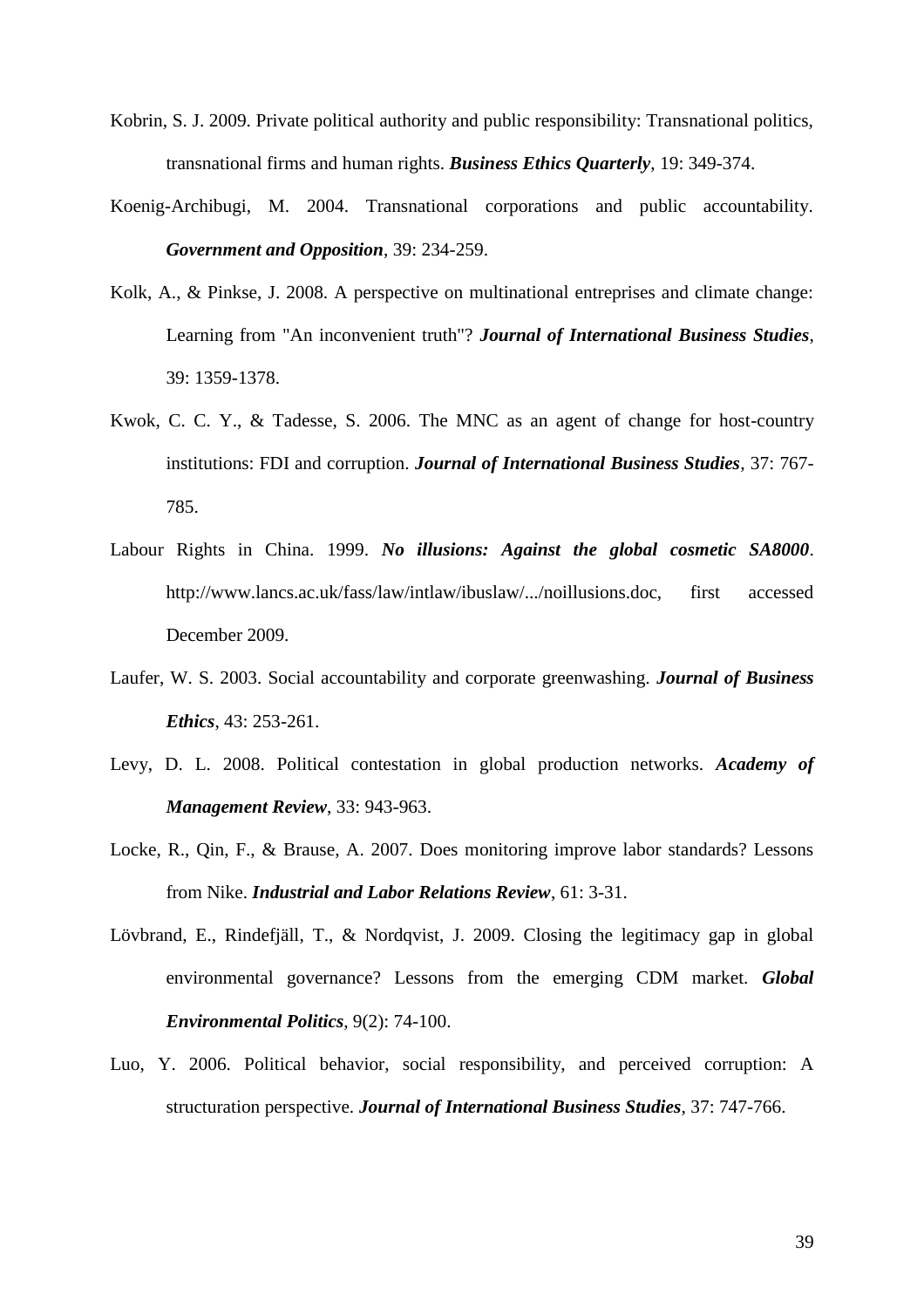- Maignan, I., & Ralston, D. A. 2002. Corporate social responsibility in Europe and the US: Insights from businesses' self-presentations. *Journal of International Business Studies*, 33: 497-514.
- Marx, A. 2008. Limits to non-state market regulation: A qualitative comparative analysis of the international sport footwear industry and the FLA. *Regulation & Governance*, 2: 253-273.
- Mathews, J. T. 1997. Power shift. *Foreign Affairs*, 76(1): 50-66.
- Matten, D., & Crane, A. 2005. Corporate citizenship: Towards an extended theoretical conceptualization. *Academy of Management Review*, 30: 166–179.
- Misangyi, V. F., Weaver, G. R., & Elms, H. 2008. Ending corruption: The interplay among institutional logics, resources, and institutional entrepreneurs. *Academy of Management Review*, 33: 750-770.
- Moon, J. D. 2003. Rawls and Habermas on public reason: Human rights and global justice. *Annual Review of Political Science*, 6: 257-274.
- Nanz, P. 2006. Democratic legitimacy and constitutionalisation of transnational trade governance: A view from political theory. In C. Joerges, & E.-U. Petersmann (Eds.), *Multilevel trade governance, social regulation and the constitutionalization of international trade*: 59-82. Oxford: Hart Publishing.
- Nanz, P., & Steffek, J. 2004. Global governance, participation and the public sphere. *Government and Opposition*, 39: 314-335.
- O'Rourke, D. 2003. Outsourcing regulation: Analyzing nongovernmental systems of labor standards and monitoring. *Policy Studies Journal*, 31: 1-29.
- O'Rourke, D. 2006. Multi-stakeholder regulation: Privatizing or socializing global labor standards? *World Development*, 34: 899-918.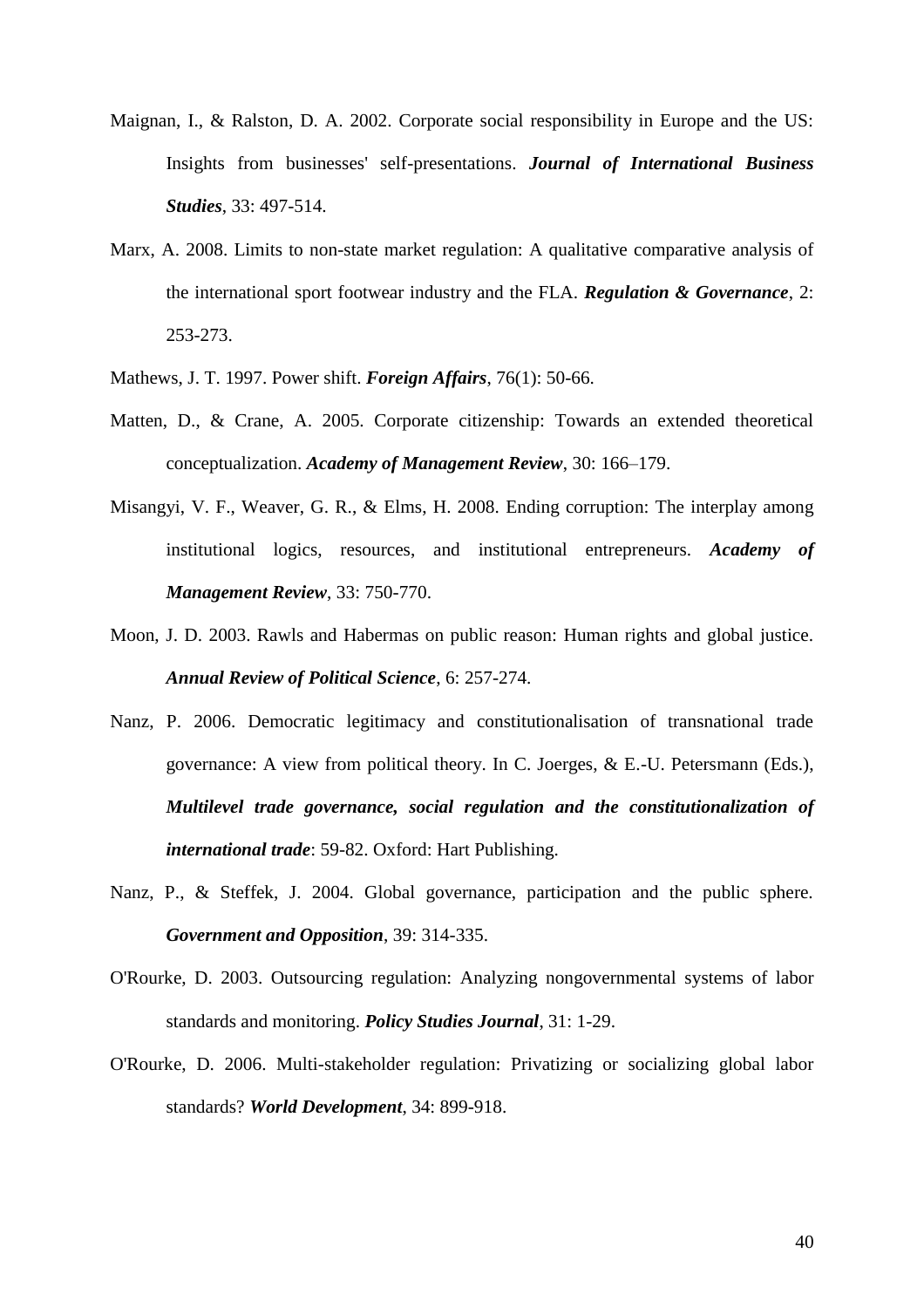- Palazzo, G., & Scherer, A. G. 2006. Corporate legitimacy as deliberation: A communicative framework. *Journal of Business Ethics*, 66: 71-88.
- Palazzo, G., & Scherer, A. G. 2010. The United Nations Global Compact as a learning approach. In A. Rasche, & G. Kell (Eds.), *The United Nations Global Compact: Achievements, trends and challenges*: 234-247. Cambridge: Cambridge University Press.
- Pattberg, P. 2005. What role for private rule-making in global environmental governance? Analysing the FSC. *International Environmental Agreements*, 5: 175-189.
- Pies, I., Hielscher, S., & Beckmann, M. 2009. Moral commitments and the societal role of business: An ordonomic approach to corporate citizenship. *Business Ethics Quarterly*, 19: 375-401.
- Pieth, M. 2007. Multistakeholder initiatives to combat laundering and bribery. In C. Brütsch, & D. Lehmkuhl (Eds.), *Law and legalization in transnational relations*: 81-100. London: Routledge.
- Raines, S. S. 2003. Perceptions of legitimacy and efficacy in international environmental management. *Global Environmental Politics*, 3(3): 47-73.
- Rametsteiner, E., & Simula, M. 2003. Forest certification an instrument to promote sustainable forest management? *Journal of Environmental Management*, 67: 87-98.
- Risse, T. 2004. Global governance and communicative action. *Government and Opposition*, 39: 288-313.
- Risse, T. 2006. Transnational governance and legitimacy. In A. Benz, & I. Papadopoulos (Eds.), *Governance and democracy: Comparing national, European and international experiences*: 179-199. London: Routledge.
- Ronit, K., & Schneider, V. 1999. Global governance through private organizations. *Governance*, 12: 243-266.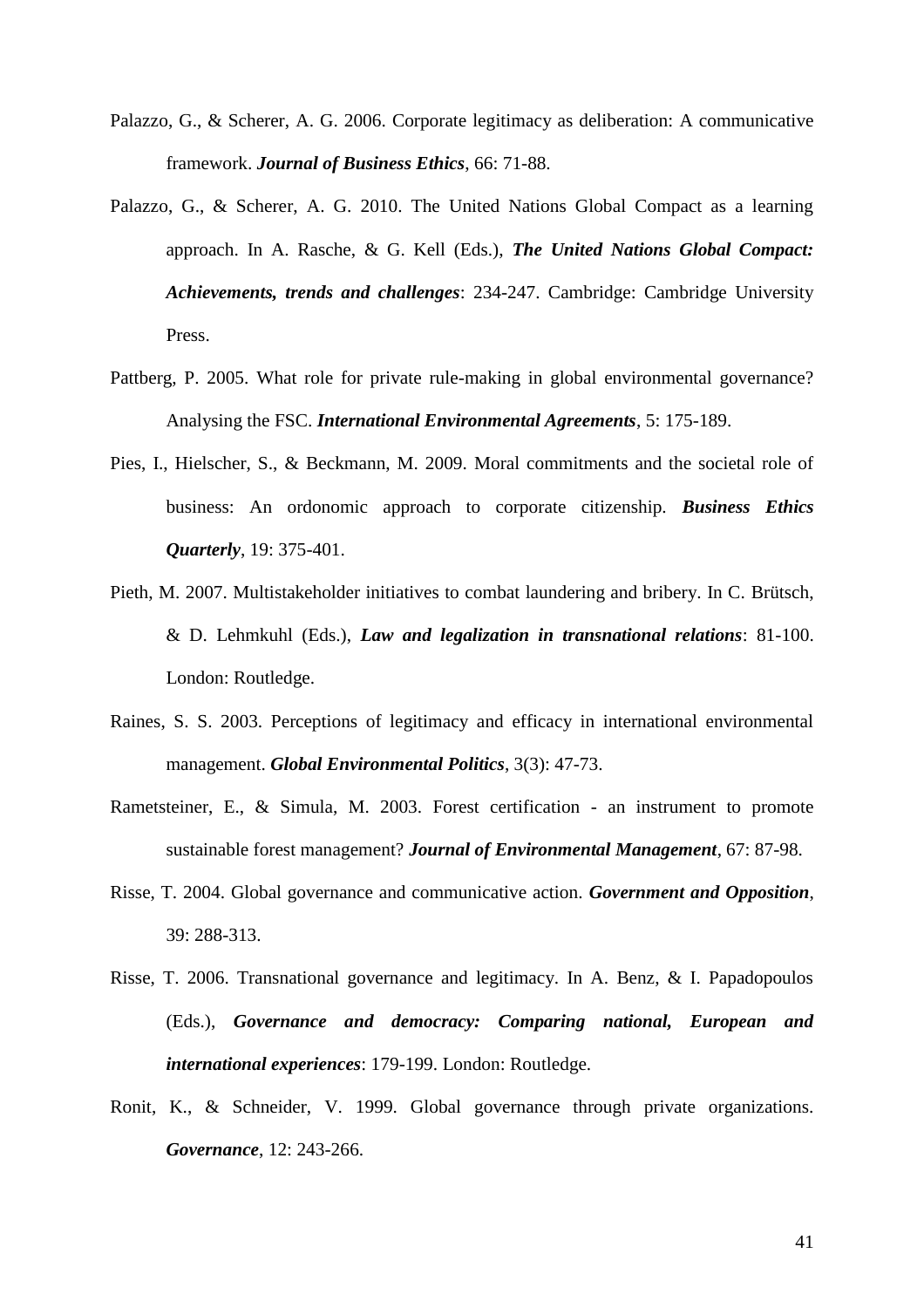- Rosenau, J. N., & Czempiel, E.-O. (Eds.). 1992. *Governance without government: Order and change in world politics*. Cambridge: Cambridge University Press.
- Rucht, D. 2005. Civil society plus global governance: What can we expect? In U. Petschow, J. Rosenau, & E.-U. von Weizsäcker (Eds.), *Governance and sustainability: New challenges for states, companies and civil society*: 219- 230. Sheffield: Greenleaf Publishing.
- Ruggie, J. G. 2007. *Business and human rights: Mapping international standards of responsibility and accountability for corporate acts*. United Nations: Human Rights Council, Report A/HRC/4/035.
- Sandel, M. 1982. *Liberalism and the limits of justice*. Cambridge: Cambridge University Press.
- Schäferhoff, M., Campe, S., & Kaan, C. 2009. Transnational public-private partnerships in international relations: Making sense of concepts, research frameworks, and results. *International Studies Review*, 11: 451-474.
- Scharpf, F. W. 1997. Economic integration, democracy and the welfare state. *Journal of European Public Policy*, 4: 18-36.
- Scharpf, F. W. 1999. *Governing in Europe: Effective and democratic?* Oxford: Oxford University Press.
- Scharpf, F. W. 2009. Legitimacy in the multilevel European polity. *European Political Science Review*, 1(2): 173-204.
- Schepers, D. H. 2010. Challenges to legitimacy at the Forest Stewardship Council. *Journal of Business Ethics*, 92: 279-290.
- Scherer, A. G., & Palazzo, G. 2007. Toward a political conception of corporate responsibility: Business and society seen from a Habermasian perspective. *Academy of Management Review*, 32: 1096-1120.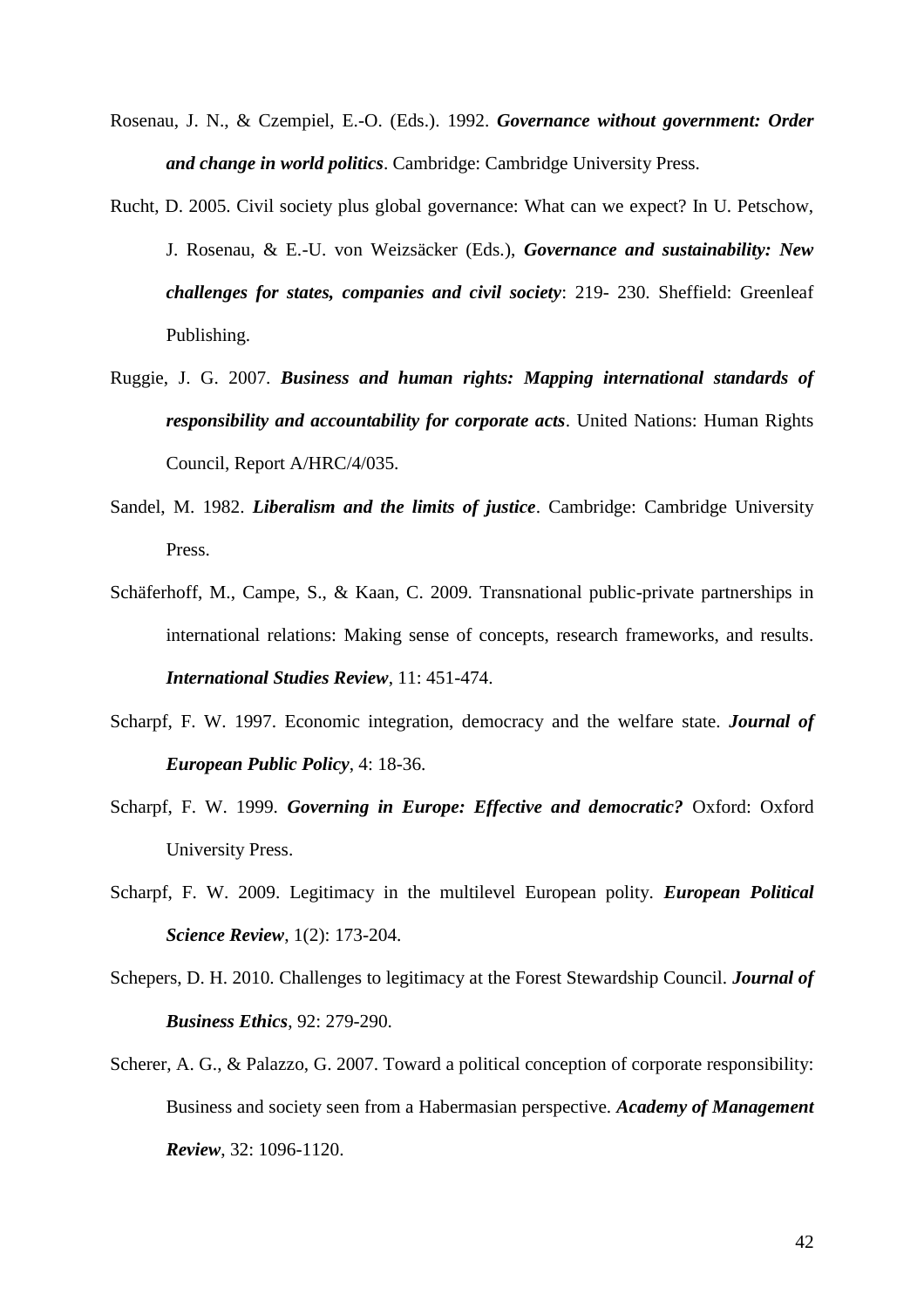- Scherer, A. G., & Palazzo, G. 2008. Globalization and corporate social responsibility. In A. Crane, A. McWilliams, D. Matten, J. Moon, & D. S. Siegel (Eds.), *The Oxford handbook of corporate social responsibility*: 413-431. Oxford: Oxford University Press.
- Scherer, A. G., & Palazzo, G. 2011. The new political role of business in a globalized world: A review of a new perspective on CSR and its implications for the firm, governance, and democracy. *Journal of Management Studies*, 48: 899-931.
- Scherer, A. G., Palazzo, G., & Baumann, D. 2006. Global rules and private actors: Towards a new role of the TNC in global governance. *Business Ethics Quarterly*, 16: 505-532.
- Scholte, J. A. 2005. *Globalization: A critical introduction*. Houndmills: Palgrave.
- Sethi, S. P. 2003. *Setting global standards: Guidelines for creating codes of conduct in multinational corporations*. Hoboken: John Wiley & Sons.
- Spar, D. L., & La Mure, L. T. 2003. The power of activism: Assessing the impact of NGOs on global business. *California Management Review*, 45(3): 78-101.
- Taylor, C. 1989. *Sources of the self: The making of the modern identity*. Cambridge: Harvard University Press.
- Teegen, H., Doh, J. P., & Vachani, S. 2004. The importance of nongovernmental organizations (NGOs) in global governance and value creation: An international business research agenda. *Journal of International Business Studies*, 35: 463-483.
- The Rainforest Foundation. 2002. *Trading in credibility: The myth and reality of the FSC*. http://www.rainforestfoundationuk.org/files/trading.pdf, first accessed May 2009.
- Thérien, J.-P., & Pouliot, V. 2006. The Global Compact: Shifting the politics of international development? *Global Governance*, 12: 55-75.
- United Nations. 1997. *UN conference on environment and development (1992)*. http://www.un.org/geninfo/bp/enviro.html, first accessed April 2010.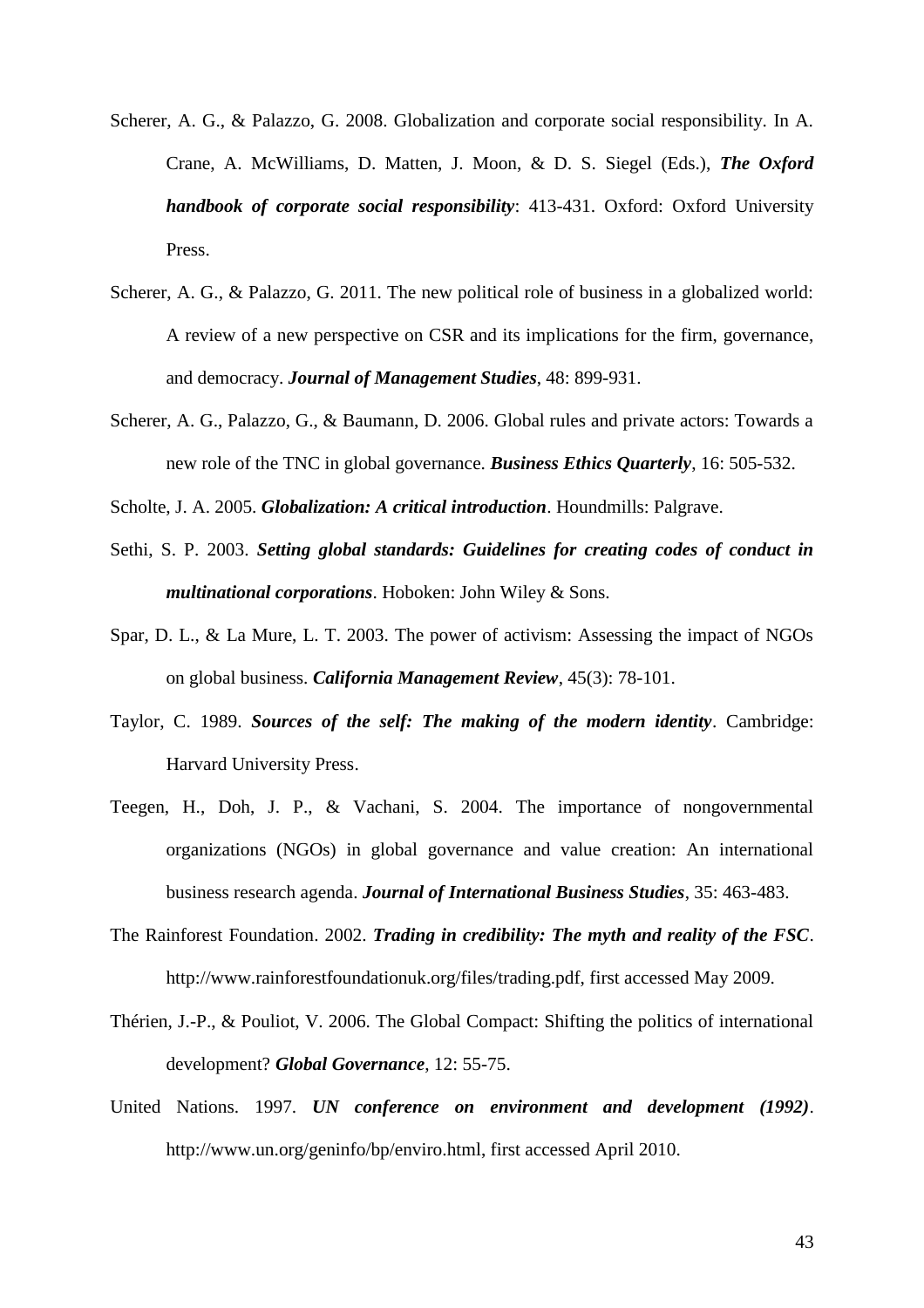- Utting, P. 2002. *Regulating business via multi-stakeholders initiatives: A preliminary assessment*. Geneva: UNRISD.
- van Tulder, R., & Kolk, A. 2001. Multinationality and corporate ethics: Codes of conduct in the sporting goods industry. *Journal of International Business Studies*, 32: 267-283.
- Visseren-Hamakers, I. J., & Glasbergen, P. 2007. Partnerships in forest governance. *Global Environmental Politics*, 17(3-4): 408-419.
- Vogel, D. 2007. Private global business regulation. *Annual Review of Political Science*, 11: 261-282.
- Vogel, D. 2010. The private regulation of global corporate conduct. *Business & Society*, 49(1): 68-87.
- Waddell, S. 2003. Global action networks: A global invention helping business make globalisation work for all. *Journal of Corporate Citizenship*, 12: 27-42.
- Waddell, S., & Khagram, S. 2007. Multi-stakeholder global networks: Emerging systems or the global common good. In P. Glasbergen, F. Biermann, & A. P. J. Mol (Eds.), *Partnerships, governance and sustainable development: Reflections on theory and practice*: 261-287. Cheltenham: Edward Elgar.
- Waddock, S. 2008. Building a new institutional infrastructure for corporate responsibility. *Academy of Management Perspectives*, 22(3): 87-108.
- Water Aid, & Tearfund. 2005. *An empty glass: The EU Water Initiative's contribution to the water and sanitation millenium targets*. http://www.devinit.org/PDF%20downloads/An%20empty%20glass.pdf, first accessed May 2009.
- Witte, J. M., Benner, T., & Streck, C. 2005. Partnerships and networks in global environmental governance: Moving to the next stage. In U. Petschow, J. Rosenau, &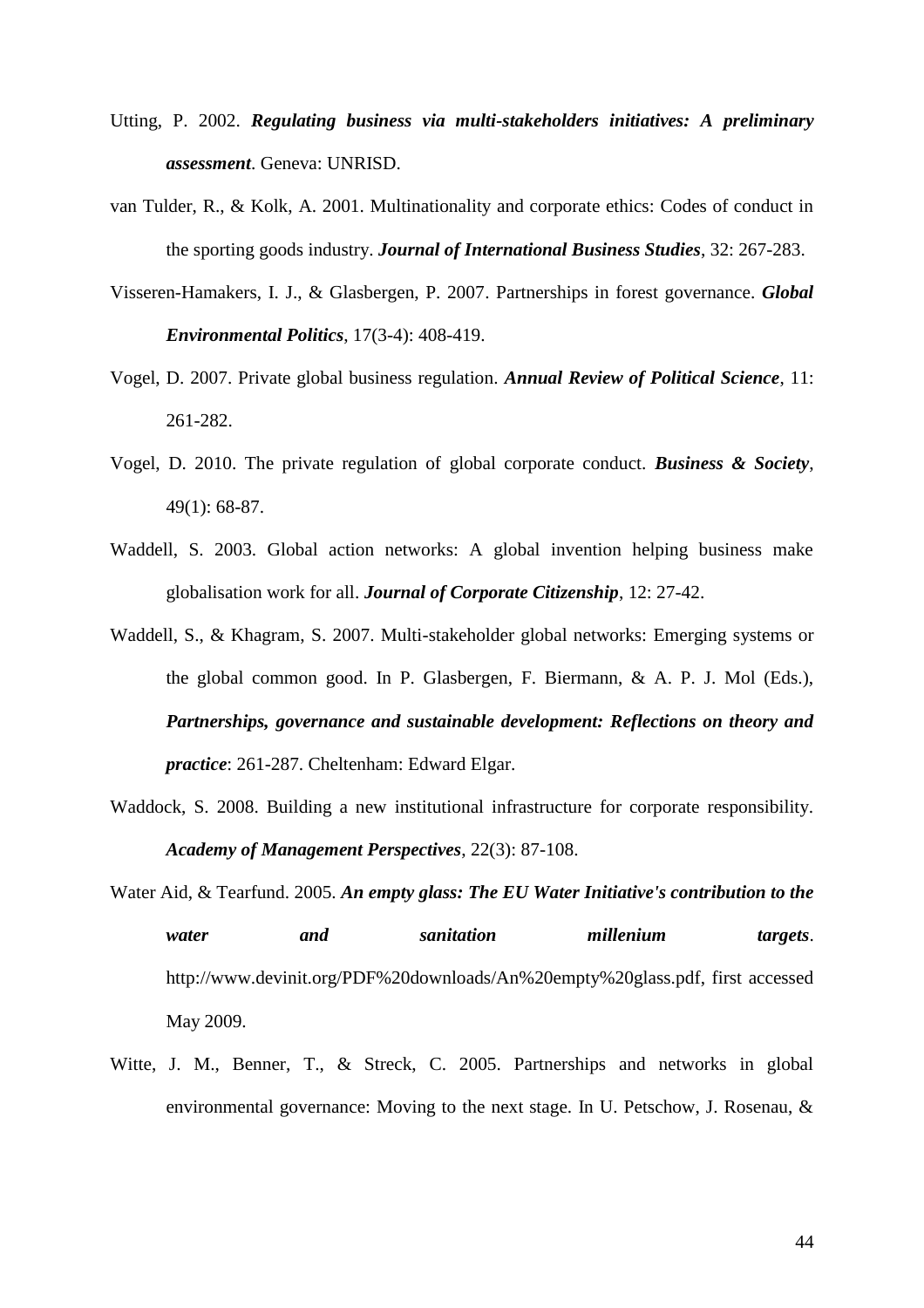E.-U. von Weizsäcker (Eds.), *Governance and sustainability: New challenges for states, companies and civil society*: 141-151. Sheffield: Greenleaf Publishing.

Young, I. M. 2000. *Inclusion and democracy*. Oxford: Oxford University Press.

- Young, I. M. 2006. Responsibility and global justice: A social connection model. *Social Philosophy & Policy*, 23(1): 102-130.
- Zadek, S. 2004. The path to corporate responsibility. *Harvard Business Review*, 82: 125-132.
- Zürn, M. 2004. Global governance and legitimacy problems. *Government and Opposition*, 39: 260.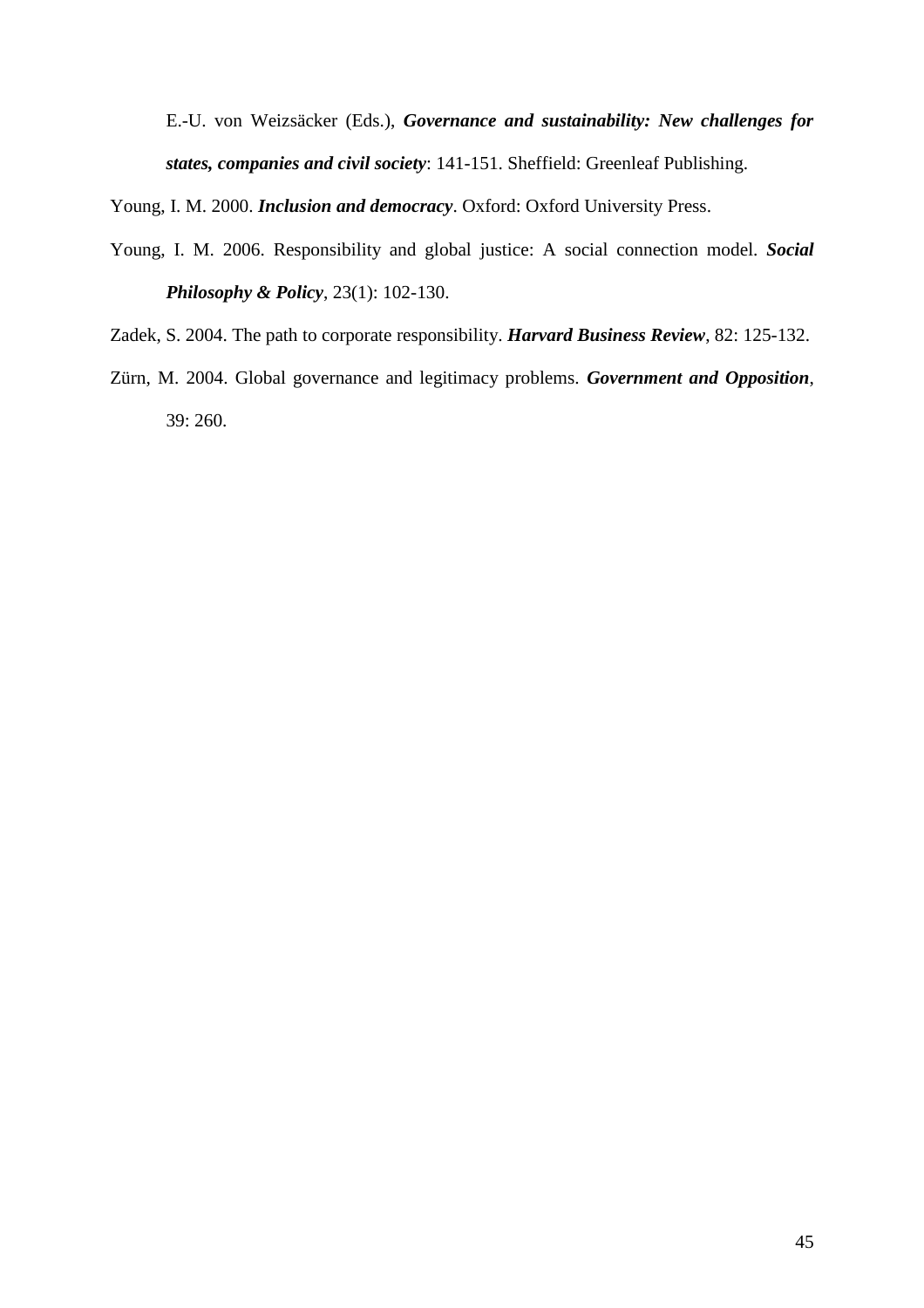## **An Overview of Different Multi-Stakeholder Initiatives**

| Multi-stakeholder initiative             | <b>Creation</b> | <b>Issue</b>                            | <b>Rule-targets</b> | Stakeholders in governance <sup>a</sup> |                          |              |                           |            |
|------------------------------------------|-----------------|-----------------------------------------|---------------------|-----------------------------------------|--------------------------|--------------|---------------------------|------------|
|                                          | date            |                                         |                     | Corporations                            | Governments <sup>b</sup> | <b>NGOs</b>  | Trade unions <sup>c</sup> | Academia   |
| <b>Responsible Care</b>                  | 1985            | Sustainability of the chemical industry | Corporations        | $\sqrt{}$                               | $(\sqrt{2})$             | $(\sqrt{2})$ | $(\sqrt{2})$              |            |
| <b>African Timber Organization</b>       | 1993            | Sustainable forest management           | Corporations        | $(\sqrt{})$                             | $\sqrt{ }$               |              |                           |            |
| Forest Stewardship Council               | 1993            | Sustainable forest management           | Corporations        | $\sqrt{}$                               |                          | $\sqrt{ }$   |                           |            |
| Sustainable Forestry Initiative          | 1995            | Sustainable forest management           | Corporations        | $\sqrt{}$                               | $(\forall)$              | $(\forall)$  |                           |            |
| <b>Canadian Standards</b><br>Association | 1996            | Sustainable forest management           | Corporations        | $\sqrt{}$                               | $(\sqrt{2})$             |              |                           |            |
| Global Reporting Initiative              | 1997            | Sustainable reporting                   | Corporations        | $\sqrt{}$                               | $(\forall)$              | $\sqrt{ }$   |                           | $\sqrt{ }$ |
| Social Accountability                    | 1997            | Labor conditions                        | Corporations        | $\sqrt{}$                               | $\sqrt{ }$               | $\sqrt{ }$   | $\sqrt{ }$                |            |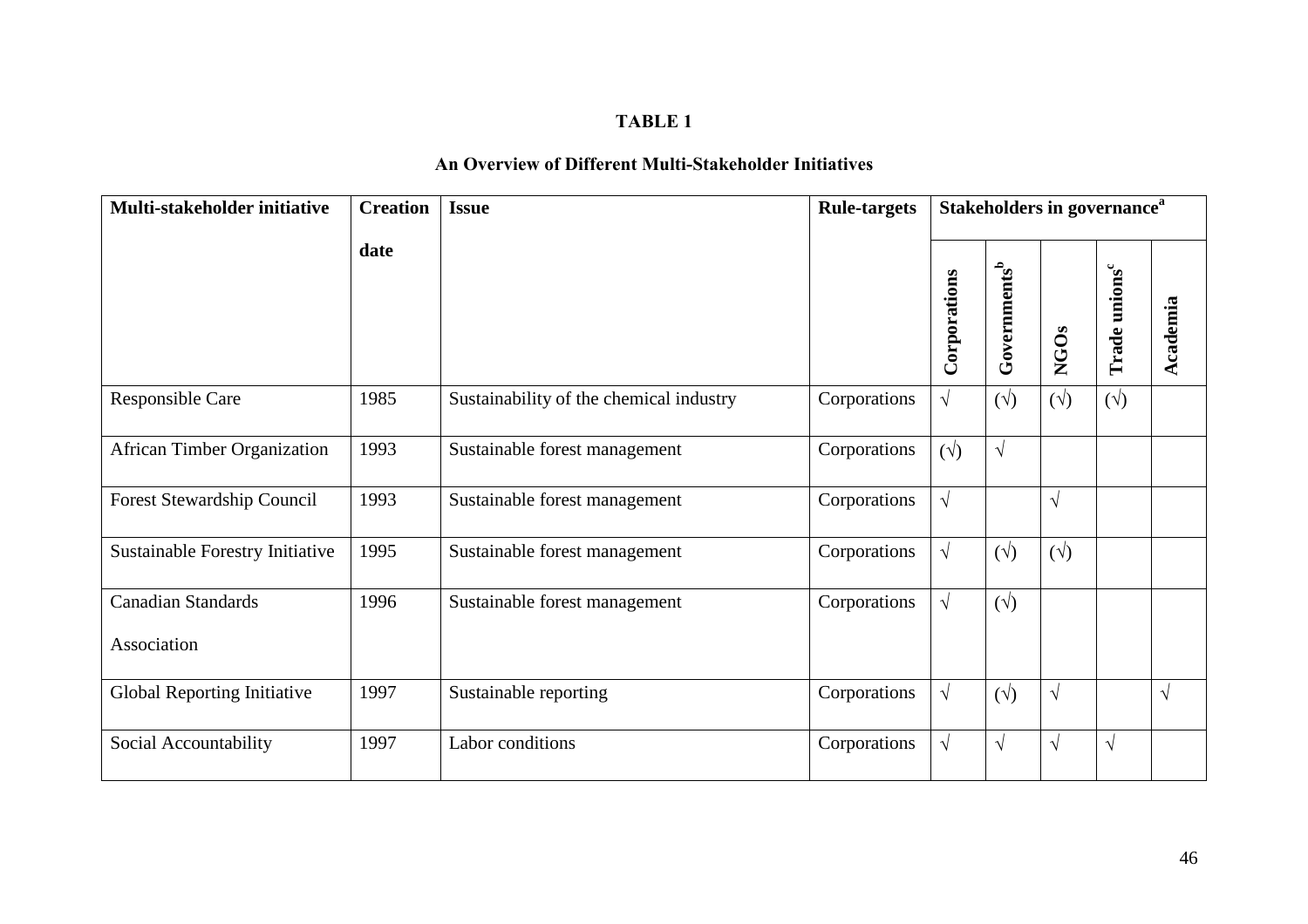| International (SA8000)            |      |                                         |              |            |           |            |           |            |
|-----------------------------------|------|-----------------------------------------|--------------|------------|-----------|------------|-----------|------------|
| <b>World Commission on Dams</b>   | 1997 | Dam building                            | Corporations | $\sqrt{ }$ | $\sqrt{}$ | $\sqrt{}$  |           | $\sqrt{}$  |
|                                   |      |                                         | Governments  |            |           |            |           |            |
| <b>Ethical Trading Initiative</b> | 1998 | Fair trade                              | Corporations | $\sqrt{}$  |           | $\sqrt{ }$ | $\sqrt{}$ |            |
| AccountAbility (AA1000)           | 1999 | Sustainability (stakeholder engagement, | Corporations | $\sqrt{}$  |           | $\sqrt{}$  |           | $\sqrt{ }$ |
|                                   |      | accountability, information)            | Governments  |            |           |            |           |            |
|                                   |      |                                         | <b>NGOs</b>  |            |           |            |           |            |
| <b>Fair Labor Association</b>     | 1999 | Labor conditions                        | Corporations | $\sqrt{ }$ |           | $\sqrt{}$  |           | $\sqrt{ }$ |
| <b>Global Compact</b>             | 1999 | Global sustainability principles        | Corporations | $\sqrt{}$  | $\sqrt{}$ | $\sqrt{ }$ | $\sqrt{}$ |            |
| <b>ISEAL Alliance</b>             | 1999 | Standardization schemes synergies       | <b>MSIs</b>  |            |           | $\sqrt{}$  |           |            |
| Marine Stewardship Council        | 1999 | Sustainable fishing                     | Corporations | $\sqrt{ }$ |           | $\sqrt{}$  |           |            |
| <b>Indonesian Ecolabelling</b>    | 2000 | Sustainable forest management           | Corporations | $\sqrt{ }$ |           | $\sqrt{ }$ |           |            |
| Institute (LEI)                   |      |                                         |              |            |           |            |           |            |
| <b>Voluntary Principles on</b>    | 2000 | Human rights                            | Corporations | $\sqrt{ }$ | $\sqrt{}$ | $\sqrt{}$  |           |            |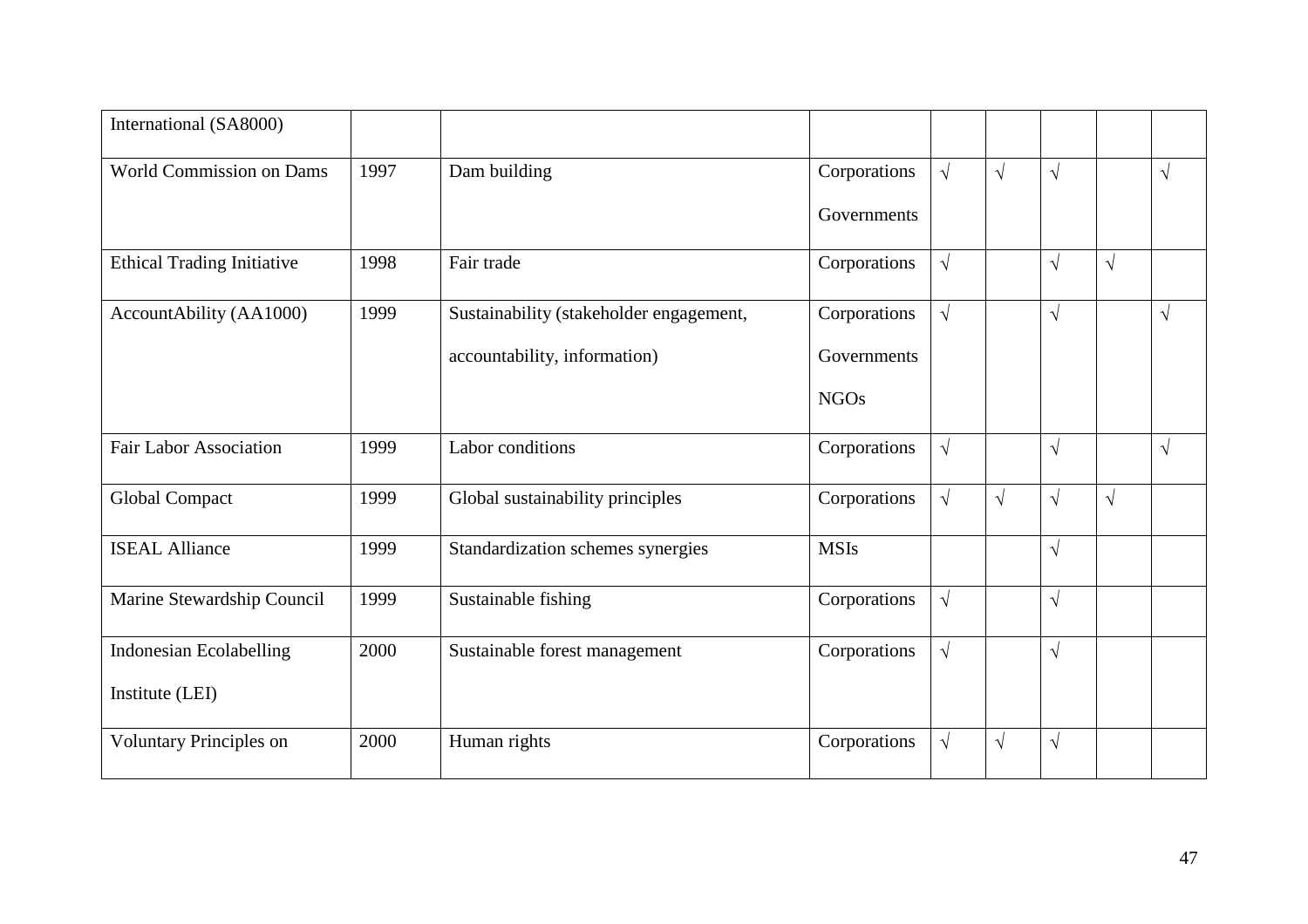| Security + Human Rights              |      |                                         |              |             |             |             |           |
|--------------------------------------|------|-----------------------------------------|--------------|-------------|-------------|-------------|-----------|
| <b>Wolfsberg Process</b>             | 2000 | Anti-money laundering                   | <b>Banks</b> | $\sqrt{ }$  |             | $\sqrt{ }$  | $\sqrt{}$ |
| Worldwide Responsible                | 2000 | Labor conditions                        | Corporations | $\sqrt{ }$  |             | $\sqrt{ }$  | $\sqrt{}$ |
| <b>Apparel Production Initiative</b> |      |                                         |              |             |             |             |           |
| <b>EU</b> Water Initiative           | 2002 | Water supply                            | Governments  | $(\forall)$ | $\sqrt{ }$  | $(\sqrt{})$ |           |
| <b>Extractive Industry</b>           | 2002 | Transparency of money transfers between | Governments  | $\sqrt{ }$  | $\sqrt{ }$  | $\sqrt{ }$  |           |
| Transparency Initiative              |      | governments and corporations            |              |             |             |             |           |
| <b>IUCN-ICMM Mining</b>              | 2002 | Biodiversity in mining areas            | Corporations | $\sqrt{ }$  | $\sqrt{ }$  | $\sqrt{ }$  |           |
| Dialogue                             |      |                                         |              |             |             |             |           |
| <b>Kimberley Process</b>             | 2002 | Mining (diamond)                        | Governments  | $(\forall)$ | $\sqrt{ }$  | $(\forall)$ |           |
| <b>Equator Principles</b>            | 2003 | Project financing                       | Corporations | $\sqrt{ }$  | $(\sqrt{})$ | $(\sqrt{})$ |           |
| Sustainable Coffee Partnership       | 2003 | Sustainability in the coffee sector     | Corporations | $\sqrt{ }$  | $\sqrt{ }$  | $\sqrt{ }$  |           |
| Partnering Against Corruption        | 2004 | Corruption                              | Corporations | $\sqrt{ }$  | $\sqrt{ }$  | $\sqrt{ }$  | $\sqrt{}$ |
| Initiative                           |      |                                         |              |             |             |             |           |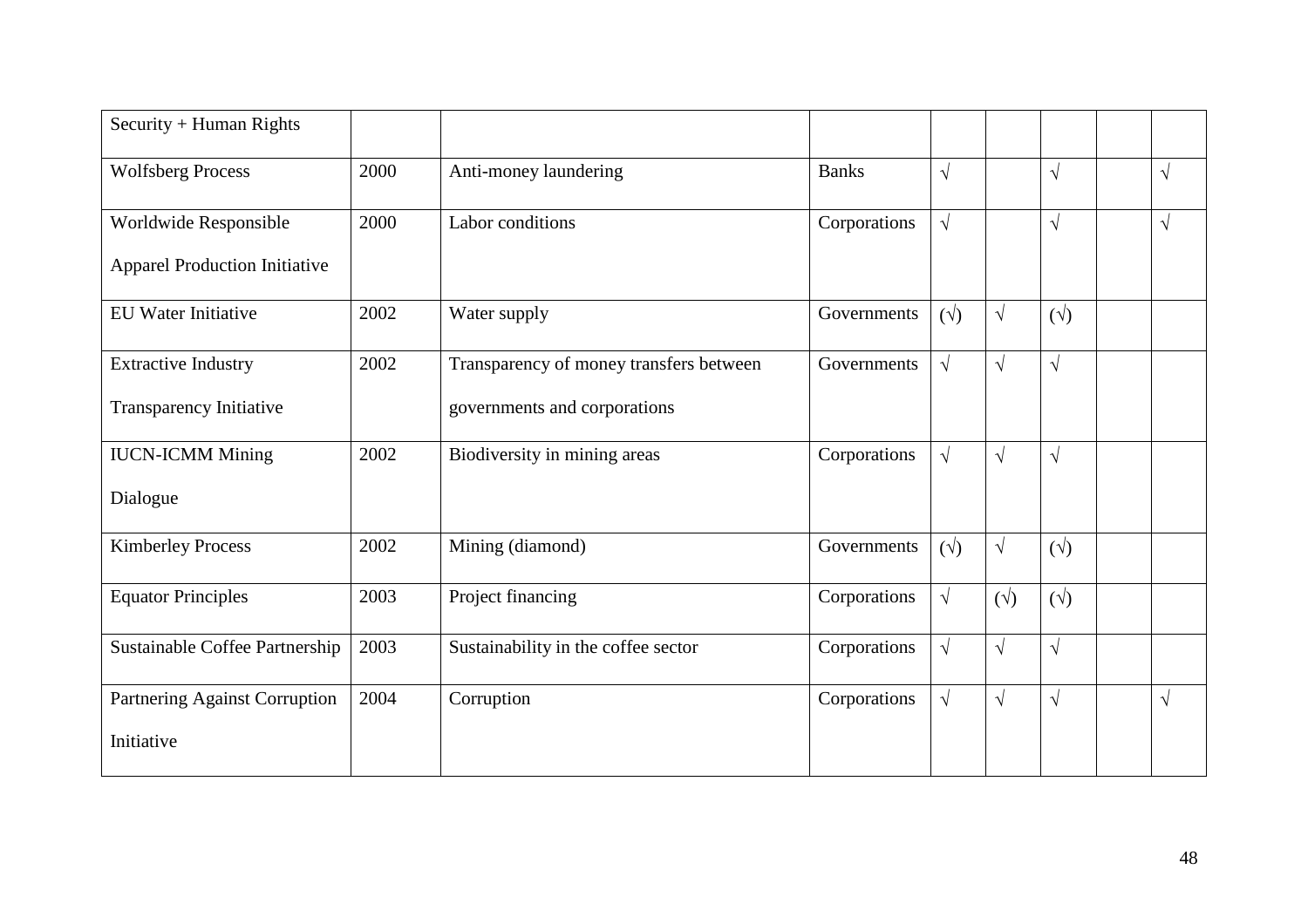| Roundtable on Sustainable        | 2004 | Sustainability of the palm oil supply chain | Corporations | $\sqrt{ }$ |             | $\sqrt{ }$ |           |              |
|----------------------------------|------|---------------------------------------------|--------------|------------|-------------|------------|-----------|--------------|
| Palm Oil                         |      |                                             |              |            |             |            |           |              |
| <b>Better Cotton Initiative</b>  | 2005 | Sustainability of the cotton supply chain   | Corporations | $\sqrt{ }$ | $\sqrt{ }$  | $\sqrt{ }$ | $\sqrt{}$ |              |
| <b>4C</b> Association            | 2006 | Sustainability of the coffee supply chain   | Corporations | $\sqrt{ }$ |             | $\sqrt{ }$ | $\sqrt{}$ |              |
| Roundtable on Responsible        | 2006 | Sustainability of the soy supply chain      | Corporations | $\sqrt{}$  | $(\forall)$ | $\sqrt{}$  |           | $(\sqrt{2})$ |
| Soy                              |      |                                             |              |            |             |            |           |              |
| <b>Better Work</b>               | 2007 | Labor conditions                            | Corporations | $\sqrt{}$  | $\sqrt{ }$  |            | $\sqrt{}$ | $\sqrt{}$    |
| <b>Bonsucro Better Sugarcane</b> | 2007 | Sustainability of sugar cane production     | Corporations | $\sqrt{ }$ |             | $\sqrt{ }$ |           |              |
| Initiative                       |      |                                             |              |            |             |            |           |              |
| Water Footprint Network          | 2008 | Sustainable use of water resources          | Corporations | $\sqrt{}$  | $\sqrt{ }$  | $\sqrt{ }$ |           |              |
|                                  |      |                                             | Governments  |            |             |            |           |              |
| GoodWeave                        | 2009 | Child labor                                 | Corporations | $\sqrt{}$  | $\sqrt{ }$  | $\sqrt{}$  |           |              |
| World Banana Forum               | 2009 | Sustainability of the banana supply chain   | Corporations | $\sqrt{ }$ | $\sqrt{ }$  | $\sqrt{ }$ | $\sqrt{}$ |              |
| Aquaculture Stewardship          | 2009 | Responsible aquaculture                     | Corporations | $\sqrt{ }$ | $\sqrt{ }$  | $\sqrt{ }$ |           | $\sqrt{}$    |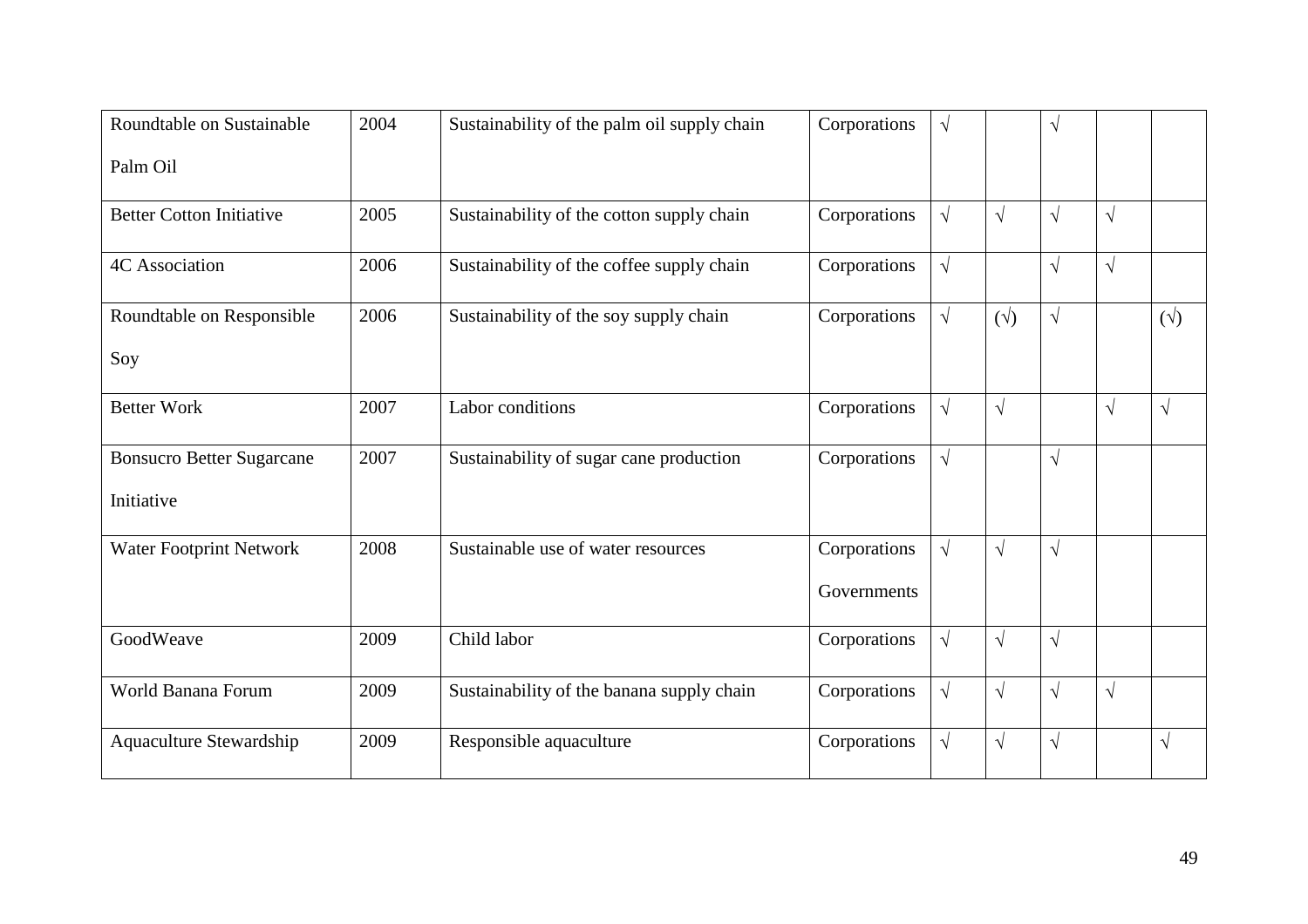| Council                   |      |                                           |              |  |               |  |
|---------------------------|------|-------------------------------------------|--------------|--|---------------|--|
| ISO 26000                 | 2010 | Social responsibility                     | Corporations |  |               |  |
|                           |      |                                           | Governments  |  |               |  |
| Roundtable on Sustainable | 2010 | Sustainability of biofuels production and | Corporations |  | $\mathcal{N}$ |  |
| Bio-fuels                 |      | processing                                |              |  |               |  |

<sup>a</sup>  $\sqrt{ }$  signifies that the stakeholder category is fully involved in governance processes of the MSI;  $\hat{ }(\sqrt{ }')$  signifies that the stakeholder category is

only consulted or is not given enough power to influence decisions.

<sup>b</sup> The 'Governments' category also includes international institutions.

<sup>c</sup> Trade unions are sometimes included in civil society or NGOs. If trade unions are not specifically mentioned, they are not included for the

purpose of the table.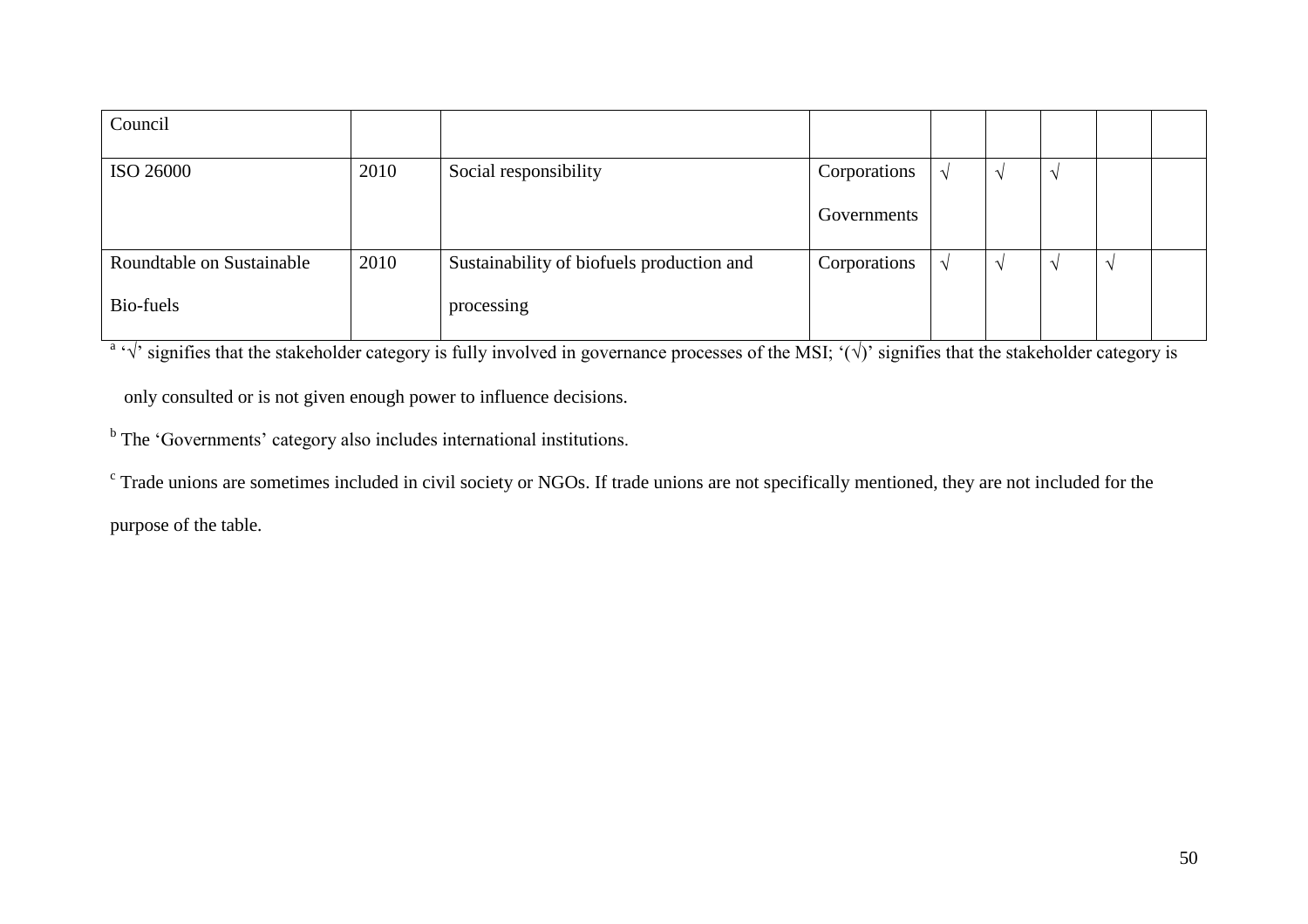## **Criteria of MSI Democratic Legitimacy**

| <b>Dimension</b> | <b>Criterion</b>       | <b>Definition</b>                            | <b>Key questions</b>                                |
|------------------|------------------------|----------------------------------------------|-----------------------------------------------------|
| Input            | Inclusion              | Involvement of stakeholders affected by the  | Are the involved stakeholders representative for    |
|                  |                        | issue in the structures and processes of the | the issue at stake? Are important stakeholders      |
|                  |                        | <b>MSI</b>                                   | excluded from the process?                          |
|                  | Procedural fairness    | Neutralization of power differences in       | Does each of these categories of stakeholder have a |
|                  |                        | decision-making structures                   | valid voice in decision-making processes?           |
|                  | Consensual orientation | Culture of cooperation and reasonable        | To what extent does the MSI promote mutual          |
|                  |                        | disagreement                                 | agreement among participants?                       |
|                  | Transparency           | Transparency of structures, processes and    | To what extent are decision-making and standard-    |
|                  |                        | results                                      | setting processes transparent?                      |
|                  |                        |                                              | To what extent are the performance of the           |
|                  |                        |                                              | participating corporations and the evaluation of    |
|                  |                        |                                              | that performance transparent?                       |
| Output           | Coverage               | Number of rule-targets following the rules   | How many rule-targets are complying with the        |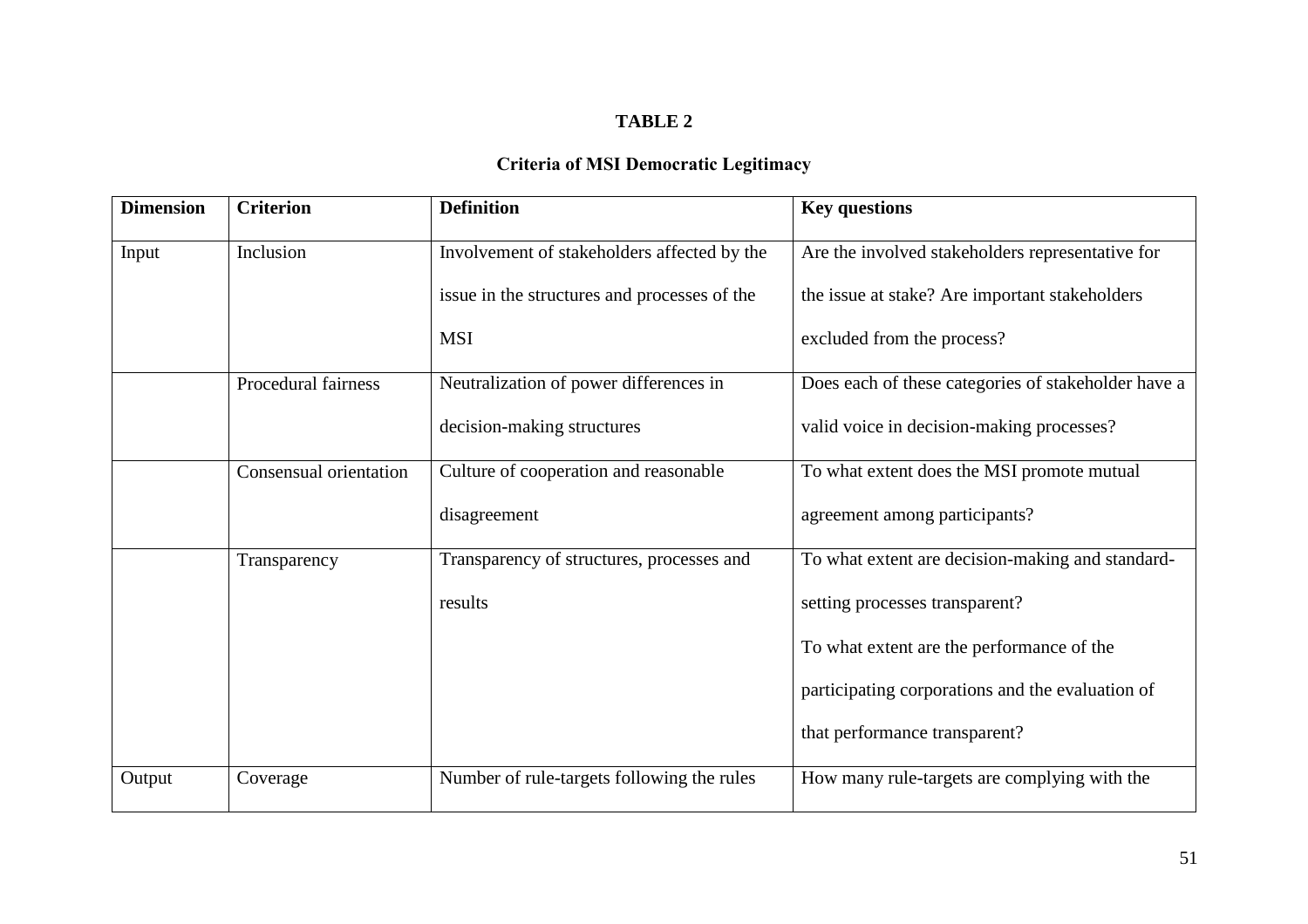|             |                                                                            | rules?                                                    |
|-------------|----------------------------------------------------------------------------|-----------------------------------------------------------|
| Efficacy    | Fit of the rules to the issue                                              | To what extent do the rules address the issue at<br>hand? |
| Enforcement | Practical implementation of the rules and<br>their verification procedures | Is compliance verified and non-compliance<br>sanctioned?  |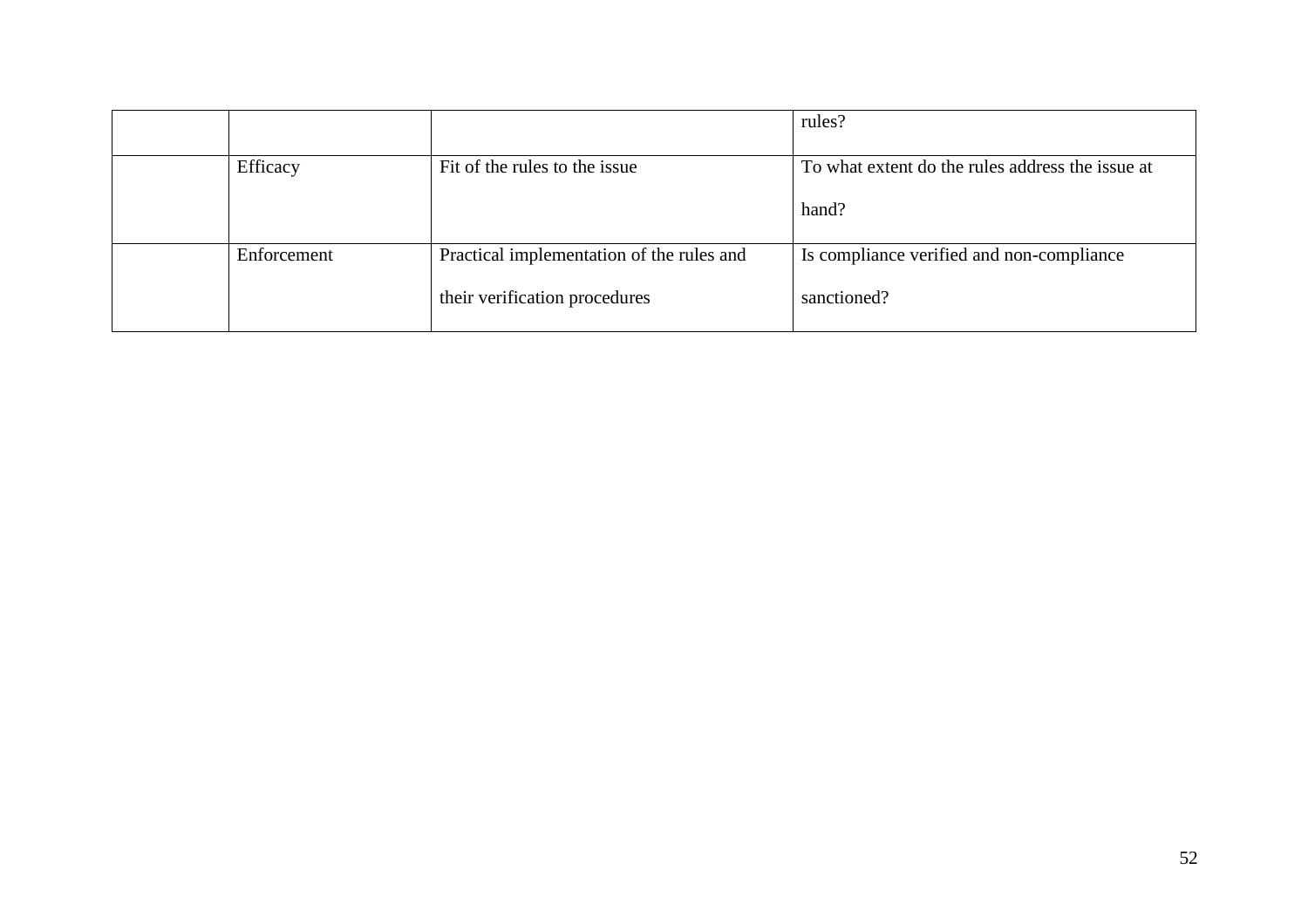## **Support for Criteria from Existing MSIs**

| <b>MSI</b>                | Quote                                                                            | <b>Illustrated criteria</b> |
|---------------------------|----------------------------------------------------------------------------------|-----------------------------|
| <b>Sustainable Coffee</b> | "The Partnership will be guided by a few basic principles including:             | Consensual orientation      |
| Partnership               | • Build upon and across existing initiatives and institutions—modify existing    | Procedural fairness         |
|                           | infra-structures before setting up new infra-structure                           | Transparency                |
|                           | • Place priority on concrete projects and collaborations                         | Inclusion                   |
|                           | • Promote coherence and shared understandings                                    | Efficacy                    |
|                           | • Emphasize support for small producers and the most vulnerable actors in the    |                             |
|                           | coffee sector.                                                                   |                             |
|                           | • Draw upon public-private partnerships both at the project and policy levels    |                             |
|                           | wherever possible                                                                |                             |
|                           | • Ensure transparent multi-stakeholder representation and decision making        |                             |
|                           | • Activities and policy should be developed on a global scale, but must consider |                             |
|                           | regional and sectorial realities and dynamics." -                                |                             |
|                           | http://www.iisd.org/pdf/2004/sci_schematic_structure_draft.pdf                   |                             |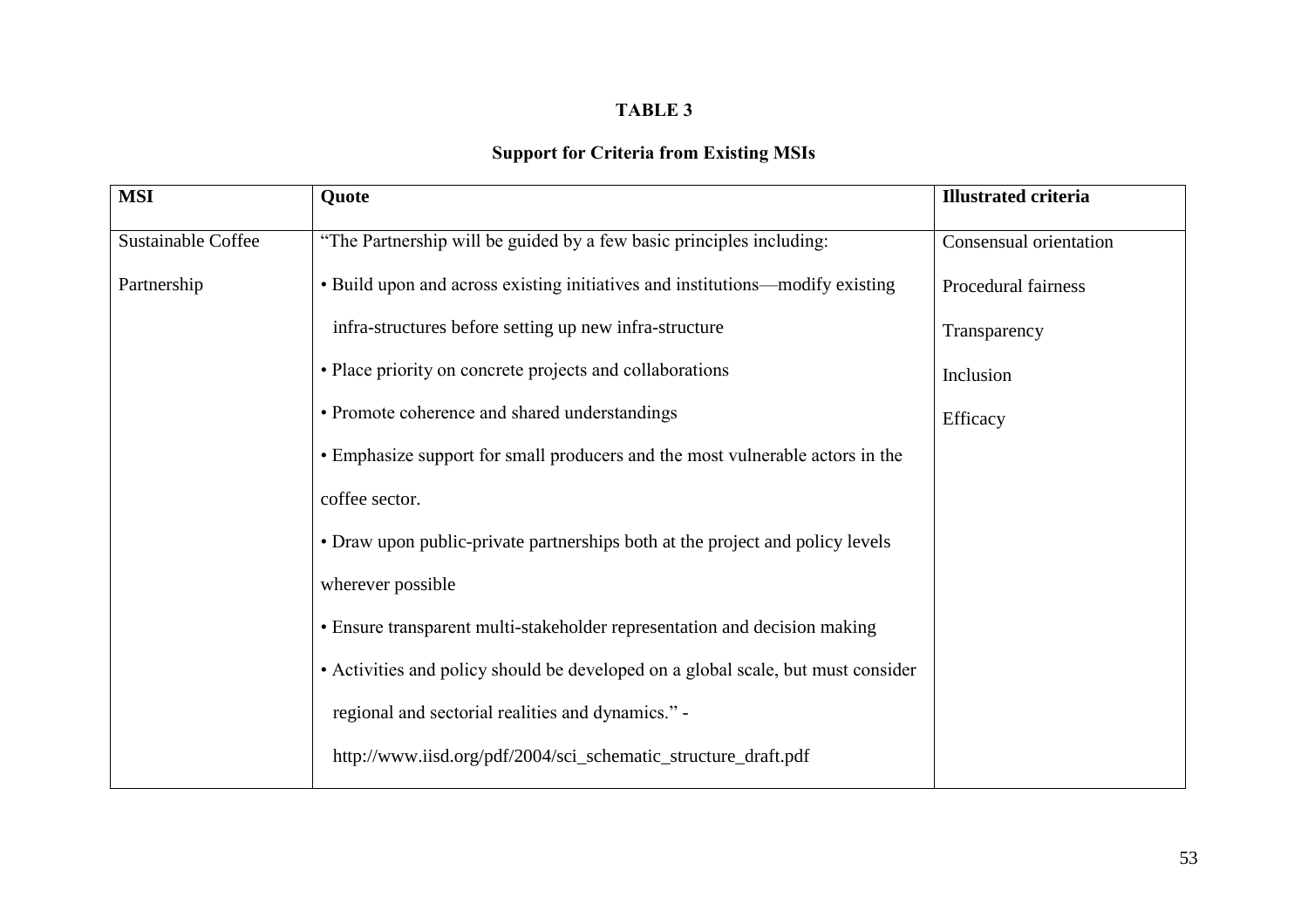| <b>International Seafood</b> | "Our coalition's approach is deliberate and collaborative, which can require a bit  | Procedural fairness    |
|------------------------------|-------------------------------------------------------------------------------------|------------------------|
| Sustainability               | of extra time but generally leads to the best result. Instead of one stakeholder    |                        |
| Foundation                   | making up some of the rules, all stakeholders make up all the rules." - http://iss- |                        |
|                              | foundation.org/about-us/our-approach/frequently-asked-questions/                    |                        |
| Round Table on               | "The Round Table on Responsible Soy (RTRS) is the global platform composed          | Consensual orientation |
| Responsible Soy              | of the main soy value chain stakeholders with the common objective of               | Inclusion              |
|                              | promoting the responsible soy production through collaboration, dialogue and        |                        |
|                              | consensus finding among the involved sectors in order to foster a economical,       |                        |
|                              | social and environmental sustainability." - http://www.responsiblesoy.org/          |                        |
| Roundtable on                | "The RSB has developed a third-party certification system for biofuels"             | Enforcement            |
| <b>Sustainable Biofuels</b>  | sustainability standards, encompassing environmental, social and economic           | Efficacy               |
|                              | principles and criteria through an open, transparent, and multi-stakeholder         | Transparency           |
|                              | process. Participation in the RSB is open to any organization working in a field    | Inclusion              |
|                              | relevant to biofuels sustainability." - http://rsb.epfl.ch/                         |                        |
| Aquaculture                  | "More than a standards holding body, the ASC will be a global transformation        | Inclusion              |
| <b>Stewardship Council</b>   | system for aquaculture, that will achieve:                                          | Transparency           |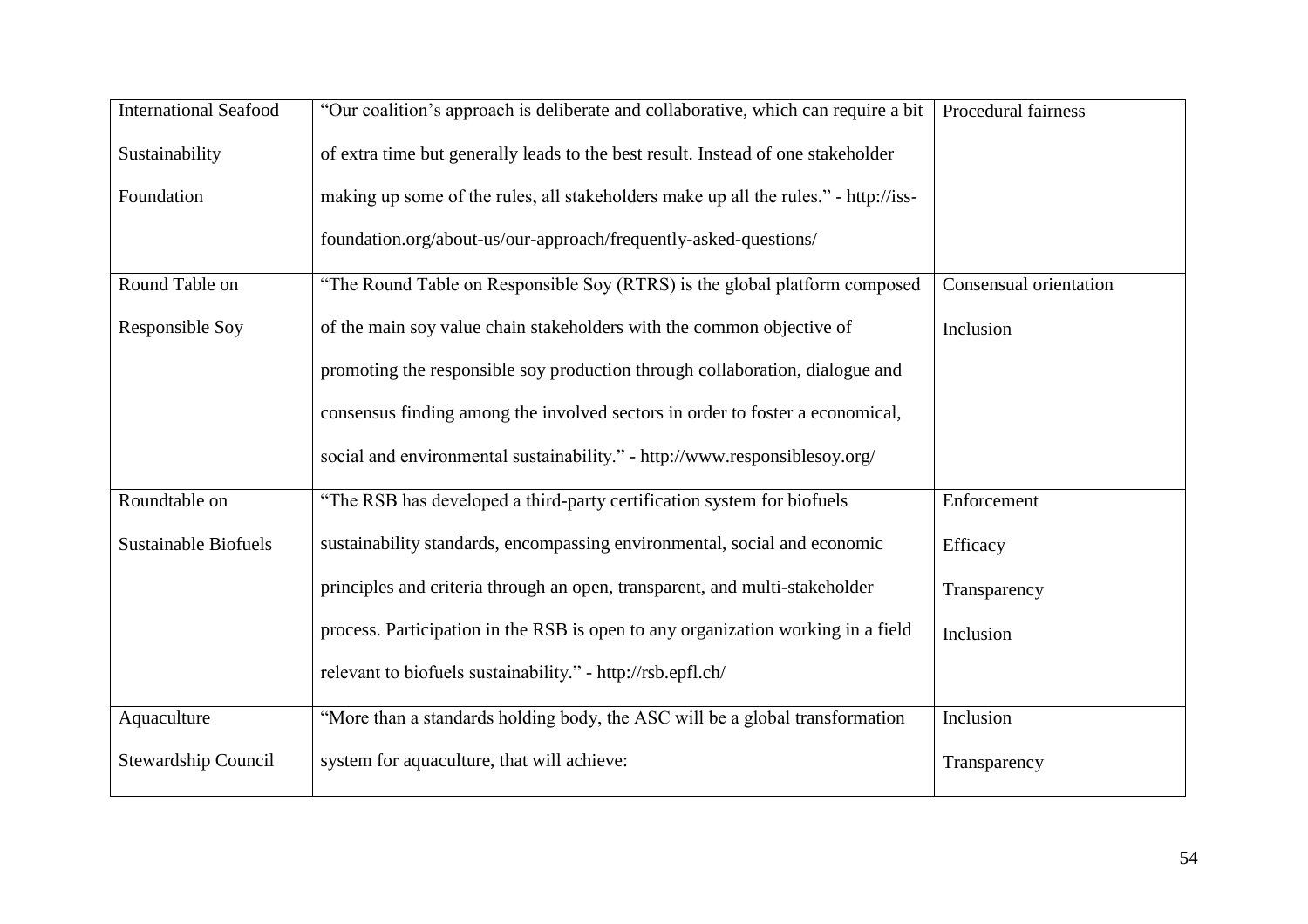| Credibility: the standards are developed according to ISEAL guidelines, multi- | Efficacy    |
|--------------------------------------------------------------------------------|-------------|
| stakeholder, open and transparent, science-based performance metrics.          | Enforcement |
| Effectiveness: minimising the environmental and social footprint of commercial |             |
| aquaculture by addressing key impacts.                                         |             |
| Added value: connecting the farm to the marketplace by promoting responsible   |             |
| practices through a consumer label." -                                         |             |
| http://www.ascworldwide.org/index.cfm?act=tekst.item&iid=2&lng=1               |             |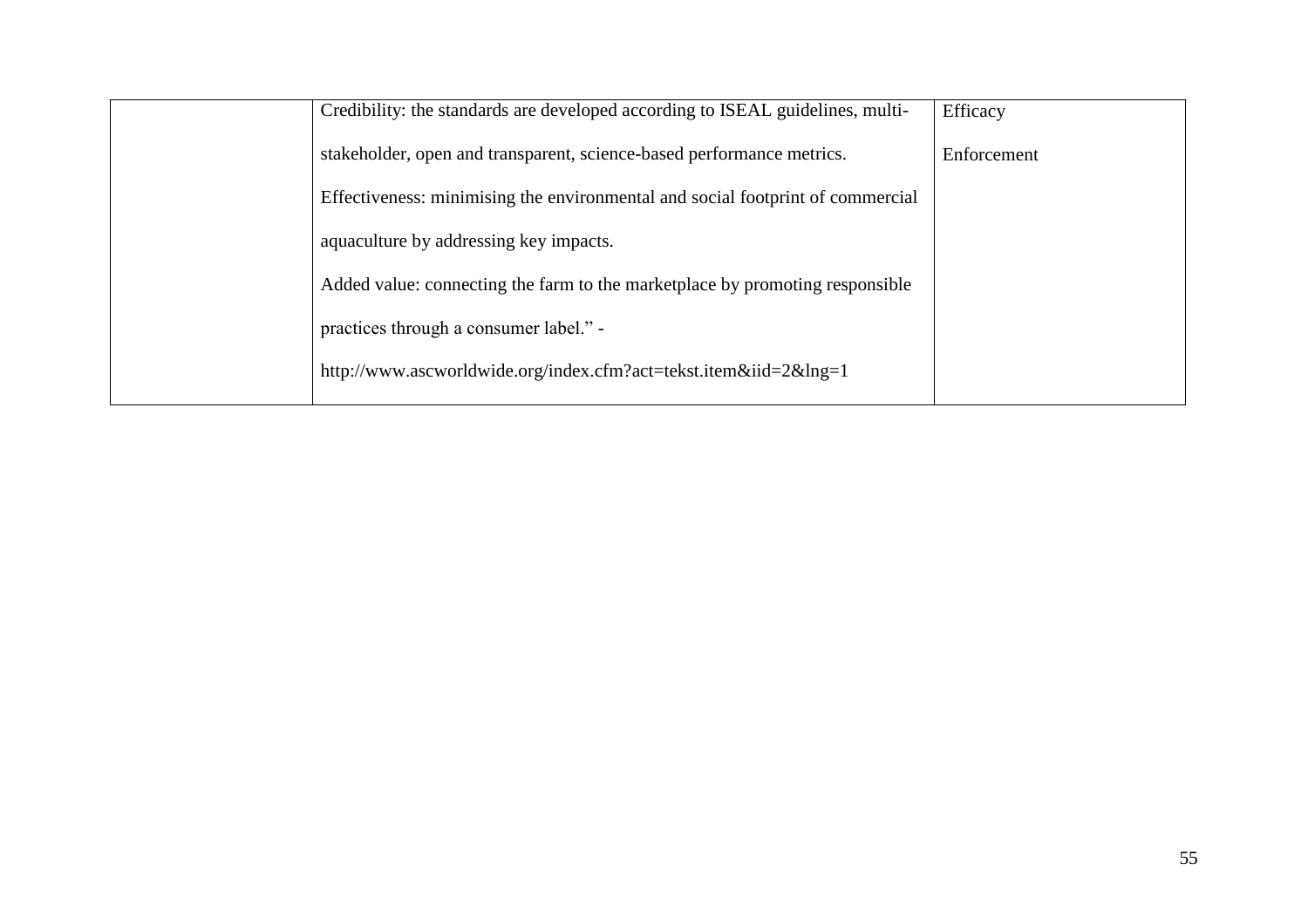## **Comparison between the FSC and the SFI<sup>a</sup>**

| <b>Criterion</b> | <b>FSC</b>                                                      | <b>SFI</b>                                                  |
|------------------|-----------------------------------------------------------------|-------------------------------------------------------------|
| Inclusion        | • General Assembly including all FSC members                    | • Board of Directors of 18 representatives (two consecutive |
|                  | • Divided into three chambers: economic, social,                | three year-term maximum)                                    |
|                  | environmental                                                   | • Divided into three chambers: economic, social,            |
|                  | • Split into sub-chambers North and South                       | environmental                                               |
|                  | • No governments included                                       | • Only body that can modify the standard                    |
| Procedural       | • Equal vote and power between chambers                         | • Public review process of standard-setting                 |
| fairness         | • Votes from North and South organizations equally weighted     | • Board decisions must be approved by at least 80% of those |
|                  | • Code of Good Practice for setting standards (ISEAL            | present, which must include at least two representatives    |
|                  | accreditation)                                                  | from each sector                                            |
| Consensual       | • NGO-initiated                                                 | • Corporation-initiated initiative                          |
| orientation      | • Dispute Resolution System                                     |                                                             |
| Transparency     | • Detailed standard-setting procedure, initiated by a motion of | • Standard-setting includes public consultation. Developed  |
|                  | the General Assembly                                            | by multi-stakeholder resources committee, approval by the   |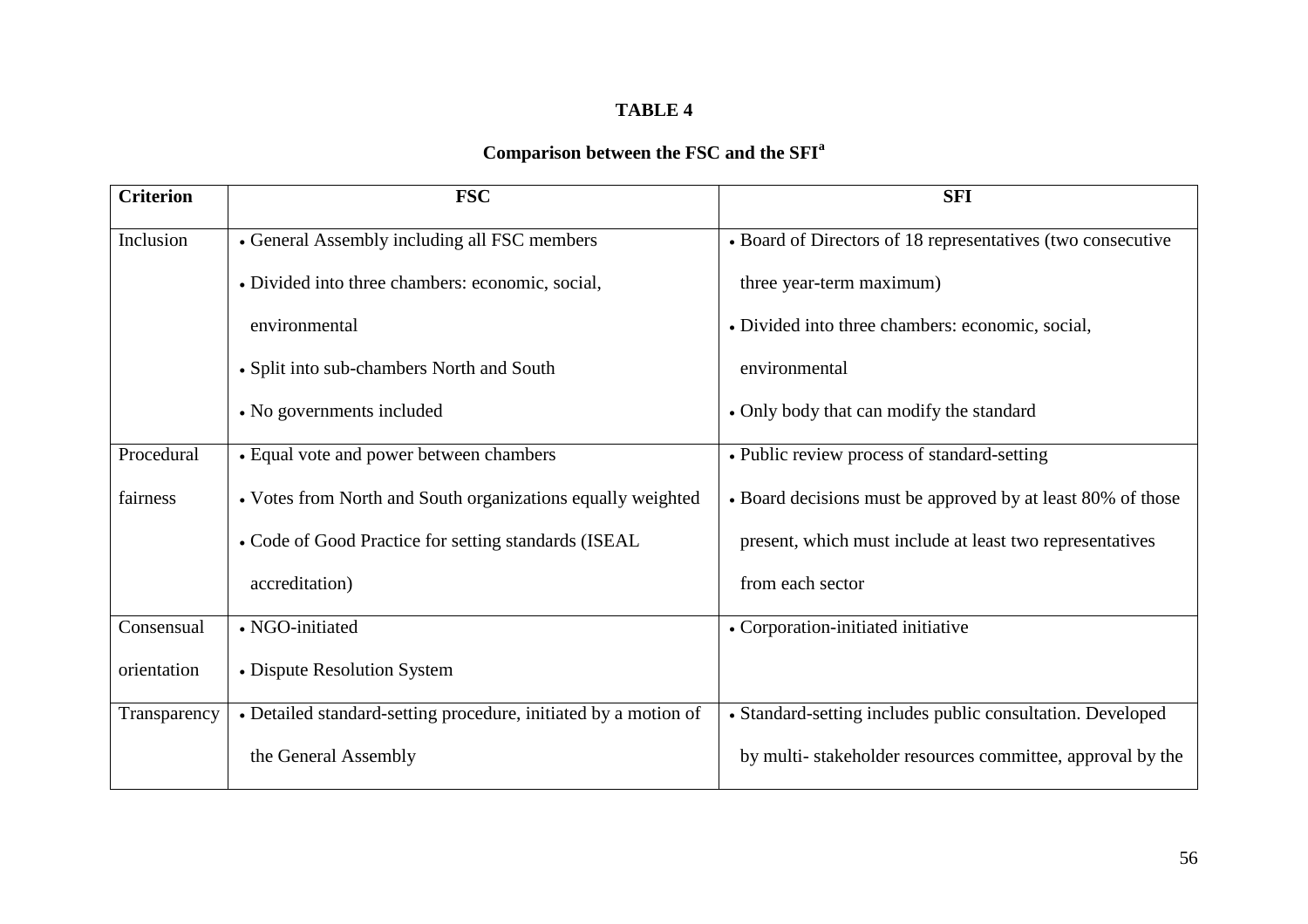|             | • Clear weighting of votes                                       | Board Reviewed by independent SFI External Review               |
|-------------|------------------------------------------------------------------|-----------------------------------------------------------------|
|             | • Publication of audit results                                   | Panel.                                                          |
|             | • Publication of accreditation results (of certification bodies) | • Publication of audit results                                  |
| Coverage    | • 131 mios ha                                                    | • 72 mios ha                                                    |
| Efficacy    | • Forest management certification (program for smallholders)     | • One global standard                                           |
|             | • Chain of custody certification                                 | • Chain of custody certification                                |
|             | • FSC controlled wood (end products)                             | • Fiber sourcing certification                                  |
|             | • Performance-based                                              | • Management-system based                                       |
|             | • Focus on environmental and social challenges                   | • Focus on economic and managerial challenges                   |
| Enforcement | • Third-party monitoring                                         | • First-, second-, and third-party monitoring (latter optional) |
|             | • Independent certification bodies                               | • Independent certification bodies                              |
|             | • Accreditation by Accreditation Services International          | • Accreditation by American National Standards Institute,       |
|             | (control of certification bodies, in line with ISO)              | National Accreditation Board, and/or Standards Council of       |
|             |                                                                  | Canada                                                          |

<sup>a</sup> Sources: www.fsc.org; www.sfiprogram.org; Bartley, 2007, 2010; Bass & Simula, 1999; Bouslah et al., 2010; Cubbage & Moore, 2008; Dingwerth, 2008; Gereffi et al., 2001; Rametsteiner & Simula, 2003; Schepers, 2010; The Rainforest Foundation, 2002; Visseren-Hamakers & Glasbergen, 2007.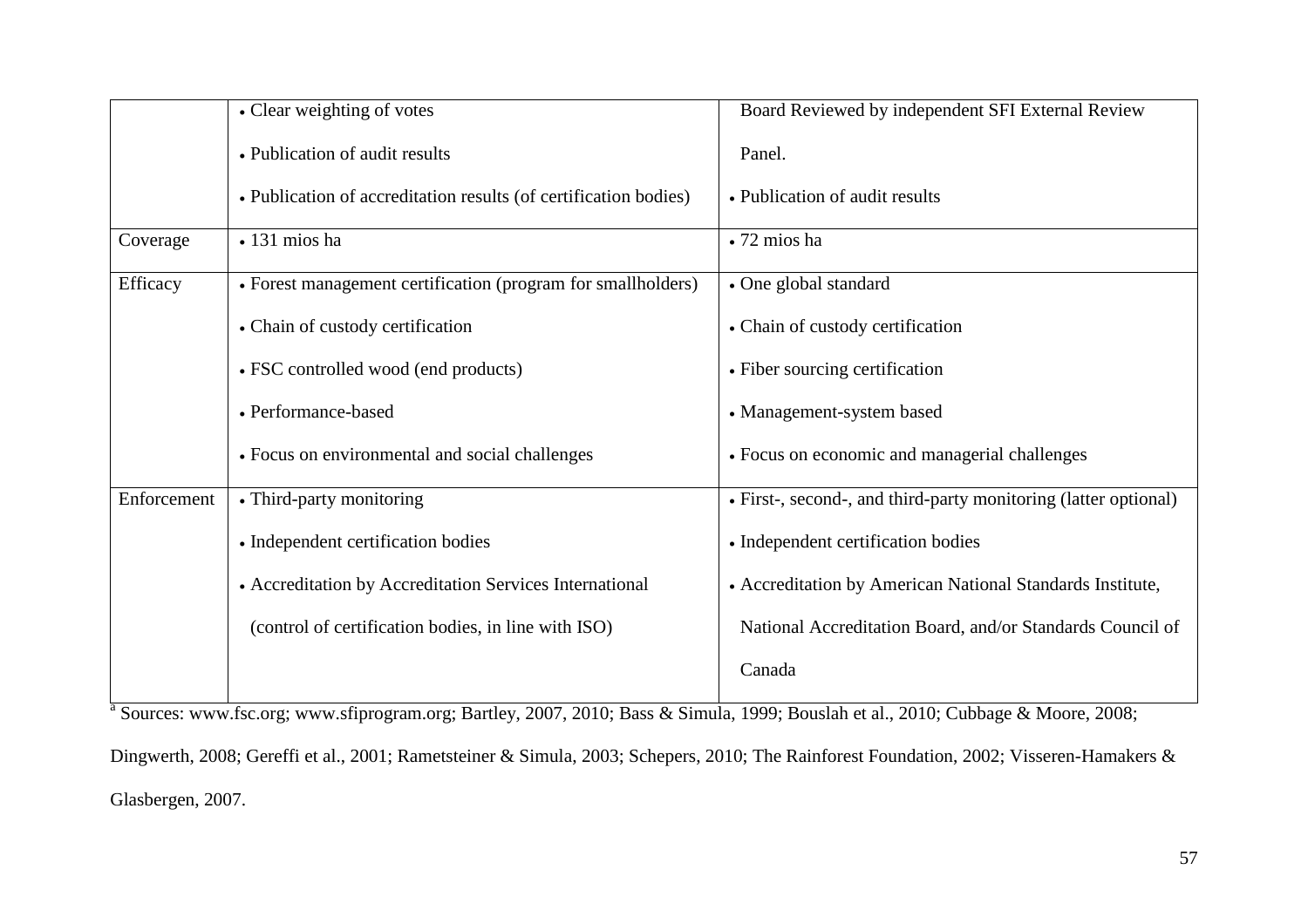### **Criteria Operationalization**

| <b>Dimension</b> | <b>Criterion</b>       | Operationalization                                                                                   |
|------------------|------------------------|------------------------------------------------------------------------------------------------------|
| Input            | Inclusion              | • Number of different stakeholders represented in the highest decision-making body                   |
|                  |                        | • Number of criticisms regarding exclusion of stakeholder category                                   |
|                  | Procedural fairness    | • Percentage of stakeholders having the right to vote in the highest decision-making body            |
|                  |                        | • Percentage of stakeholders having a veto right                                                     |
|                  |                        | • Balance/weighting of votes                                                                         |
|                  | Consensual orientation | • In minutes of Board meetings, working groups, and General Assemblies, how many times have          |
|                  |                        | stakeholders changed their mind following an argument raised by another stakeholder?                 |
|                  |                        | • In these minutes, how many stakeholders show signs of cooperation (e.g. by disclosing confidential |
|                  |                        | information)?                                                                                        |
|                  | Transparency           | • Are decision-making processes in the Board/GA publicly disclosed (i.e. website)?                   |
|                  |                        | • Is the elaboration of a rule clearly defined?                                                      |
|                  |                        | • Are monitoring results publicly disclosed?                                                         |
| Output           | Coverage               | • Percentage of firms per industry/region abiding to the rules                                       |